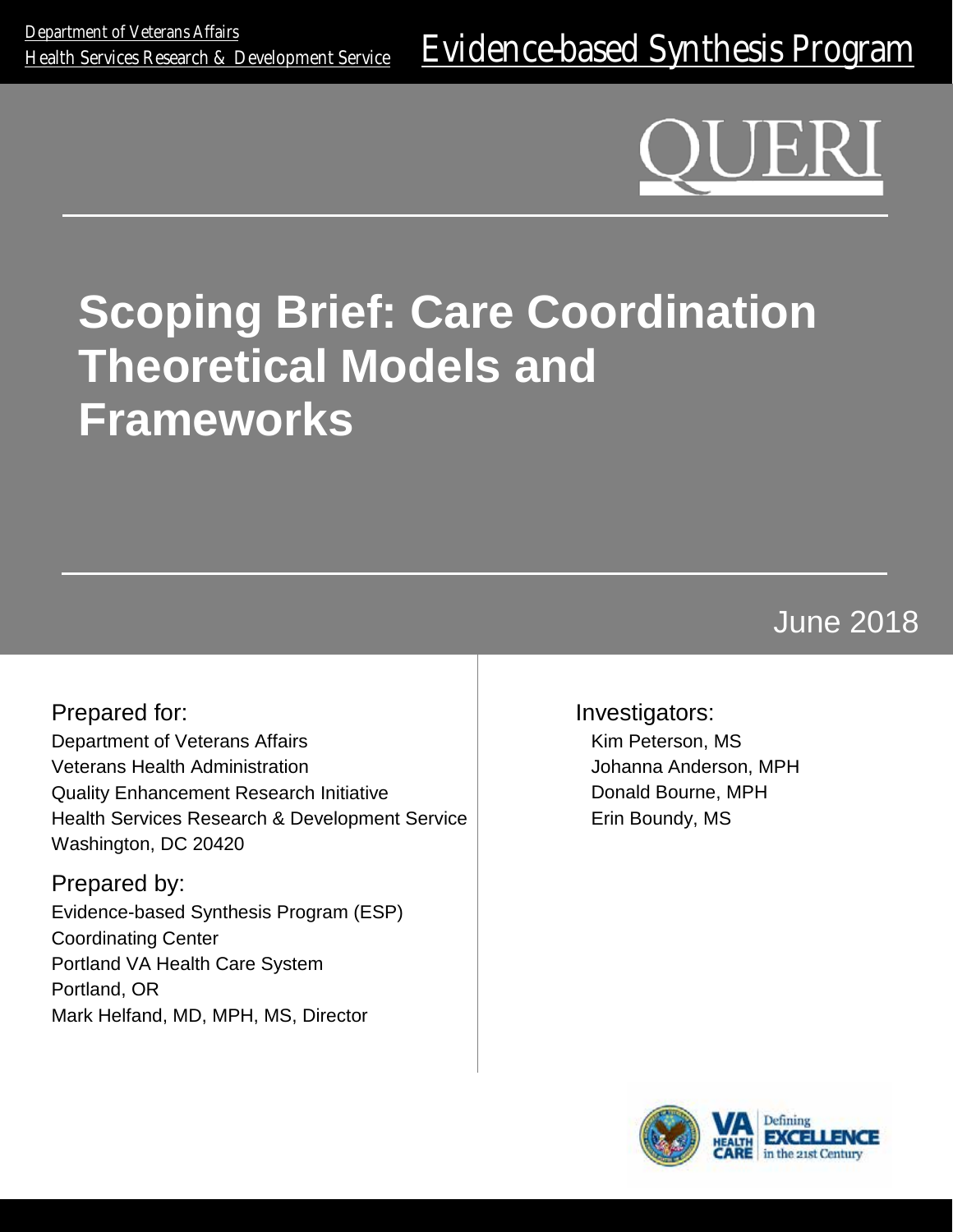# **PREFACE**

The VA Evidence-based Synthesis Program (ESP) was established in 2007 to provide timely and accurate syntheses of targeted healthcare topics of particular importance to clinicians, managers, and policymakers as they work to improve the health and healthcare of Veterans. QUERI provides funding for four ESP Centers, and each Center has an active University affiliation. Center Directors are recognized leaders in the field of evidence synthesis with close ties to the AHRQ Evidence-based Practice Centers. The ESP is governed by a Steering Committee comprised of participants from VHA Policy, Program, and Operations Offices, VISN leadership, field-based investigators, and others as designated appropriate by QUERI/HSR&D.

The ESP Centers generate evidence syntheses on important clinical practice topics. These reports help:

- Develop clinical policies informed by evidence;  $\mathbf{r}$
- Implement effective services to improve patient outcomes and to support VA clinical practice guidelines and performance measures; and
- Set the direction for future research to address gaps in clinical knowledge.

The ESP disseminates these reports throughout VA and in the published literature; some evidence syntheses have informed the clinical guidelines of large professional organizations.

The ESP Coordinating Center (ESP CC), located in Portland, Oregon, was created in 2009 to expand the capacity of QUERI/HSR&D and is charged with oversight of national ESP program operations, program development and evaluation, and dissemination efforts. The ESP CC establishes standard operating procedures for the production of evidence synthesis reports; facilitates a national topic nomination, prioritization, and selection process; manages the research portfolio of each Center; facilitates editorial review processes; ensures methodological consistency and quality of products; produces "rapid response evidence briefs" at the request of VHA senior leadership; collaborates with HSR&D Center for Information Dissemination and Education Resources (CIDER) to develop a national dissemination strategy for all ESP products; and interfaces with stakeholders to effectively engage the program.

Comments on this evidence inventory are welcome and can be sent to Nicole Floyd, ESP CC Program Manager, at [Nicole.Floyd@va.gov.](mailto:Nicole.Floyd@va.gov)

**Recommended citation:** Peterson K, Anderson J, Bourne D, Boundy E. Scoping Brief: Care Coordination Theoretical Models and Frameworks. VA ESP Project #09-199; 2018.

This report is based on research conducted by the Evidence-based Synthesis Program (ESP) Coordinating Center located at the **Portland VA Health Care System, Portland, OR**, funded by the Department of Veterans Affairs, Veterans Health Administration, Office of Research and Development, Quality Enhancement Research Initiative. The findings and conclusions in this document are those of the author(s) who are responsible for its contents; the findings and conclusions do not necessarily represent the views of the Department of Veterans Affairs or the United States government. Therefore, no statement in this article should be construed as an official position of the Department of Veterans Affairs. No investigators have any affiliations or financial involvement (*eg*, employment, consultancies, honoraria, stock ownership or options, expert testimony, grants or patents received or pending, or royalties) that conflict with material presented in the report.

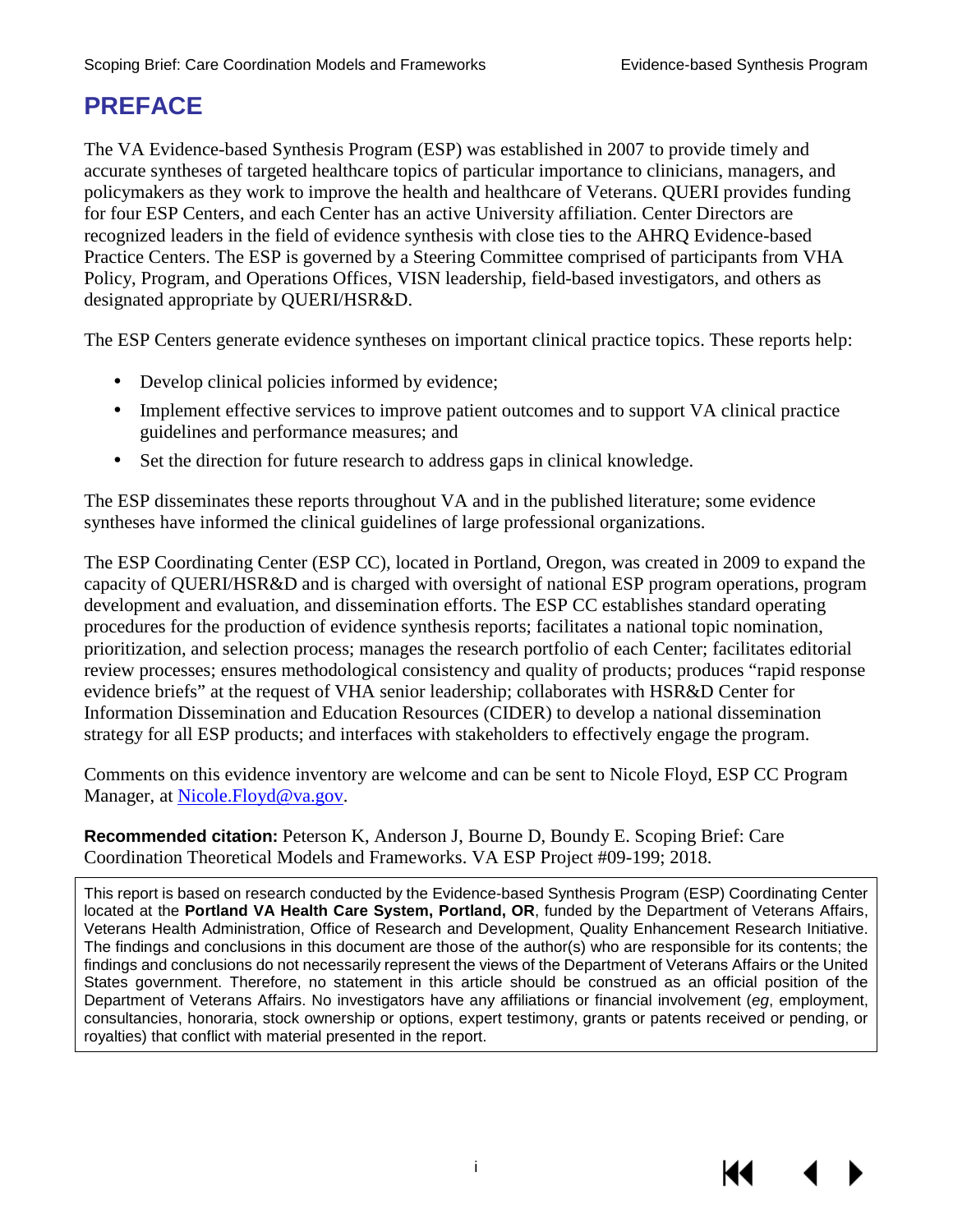**K4** 

# **TABLE OF CONTENTS**

| Key Question 1: What are the theoretical models and conceptual frameworks for<br>guiding practitioners in coordinating care in research or practice, and what are   |  |
|---------------------------------------------------------------------------------------------------------------------------------------------------------------------|--|
|                                                                                                                                                                     |  |
|                                                                                                                                                                     |  |
|                                                                                                                                                                     |  |
|                                                                                                                                                                     |  |
|                                                                                                                                                                     |  |
|                                                                                                                                                                     |  |
|                                                                                                                                                                     |  |
| Key Question 2: What are the theoretical models and conceptual frameworks for<br>guiding practitioners in evaluating care coordination in research or practice, and |  |
| Key Question 3: Among those theoretical models/frameworks identified, which                                                                                         |  |
|                                                                                                                                                                     |  |
|                                                                                                                                                                     |  |
|                                                                                                                                                                     |  |
|                                                                                                                                                                     |  |
|                                                                                                                                                                     |  |

# **Figures and Tables**

|--|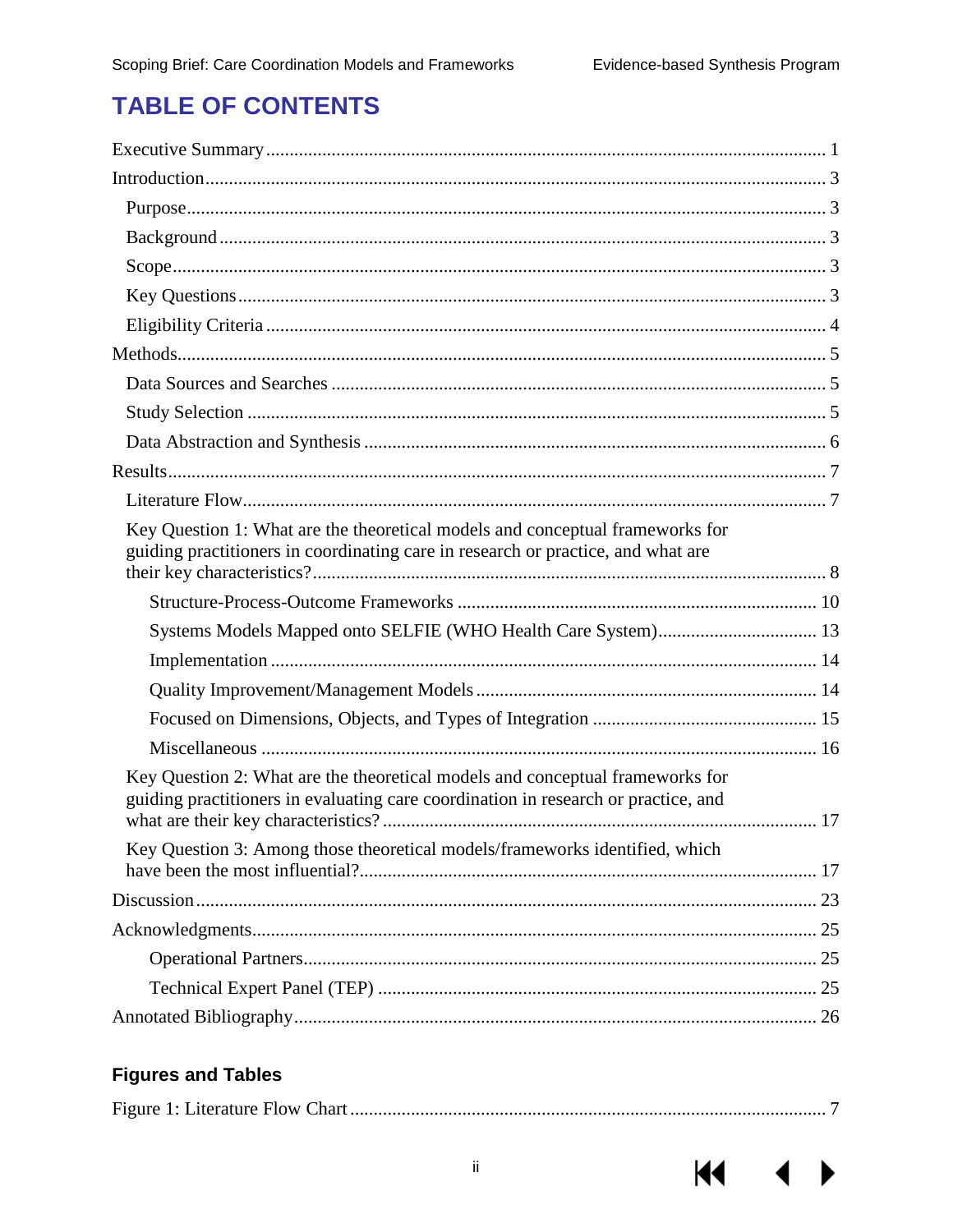$M = 1$ 

 $\blacktriangleright$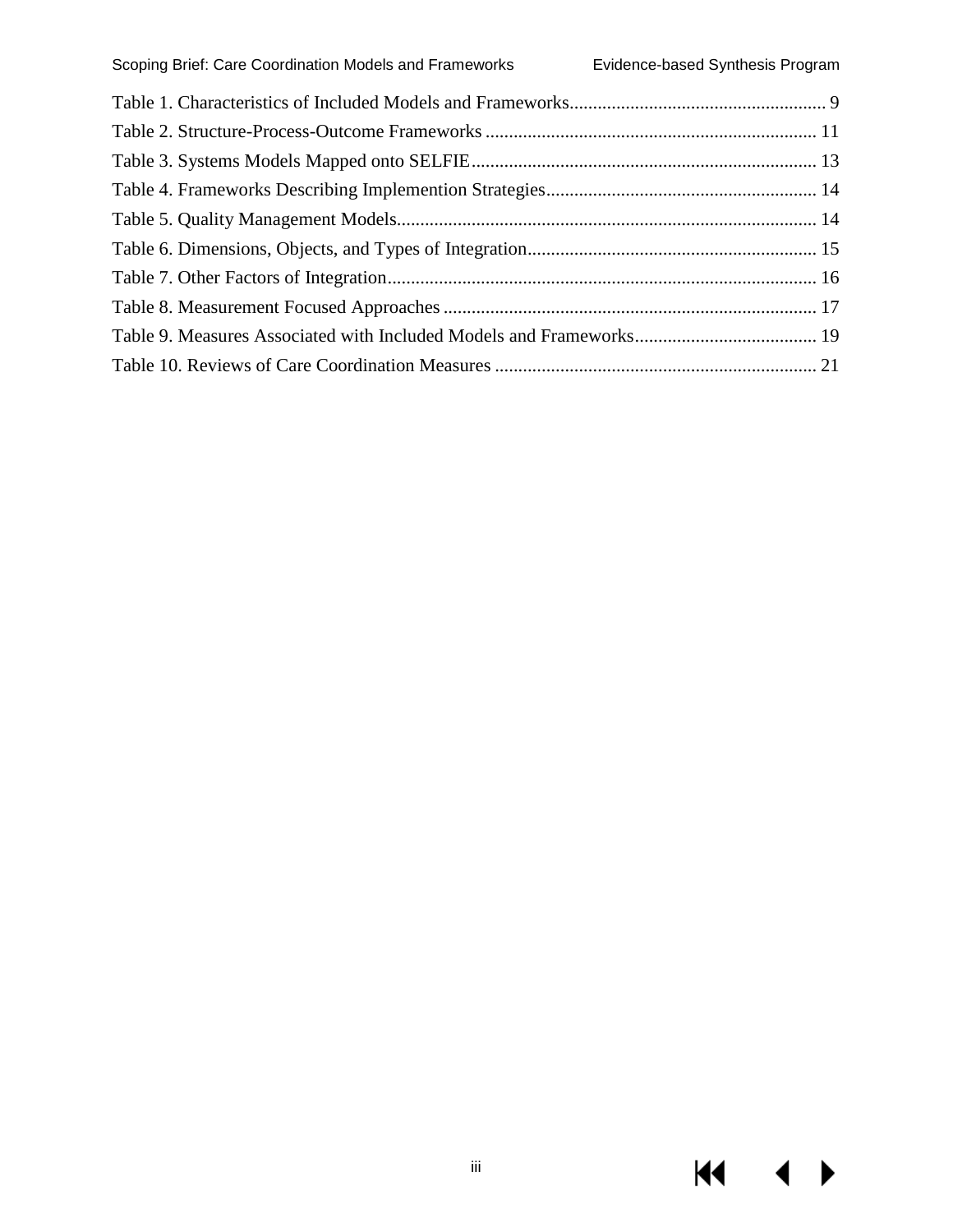# <span id="page-4-0"></span>**EXECUTIVE SUMMARY**

Improving coordination of multidisciplinary care for patients with multiple, complex conditions could potentially improve the effectiveness, safety, and efficiency of their health care. Many theoretical frameworks exist to guide providers and researchers in improving and evaluating care coordination. However, understanding and use of these frameworks is currently limited by their complexity and wide variability.

Among 4,389 citations, we retained 35 separate frameworks, including 12 recent frameworks unidentified by previous reviews. Frameworks reflected a wide range of conceptual and structural diversity. Among the 35, 50% were developed in the US, 66% addressed overall health versus a specific disease or setting (*eg*, hospice, palliative care, intensive care), and 28% were considered patient-centered (*ie*, explicitly naming patients/individuals as a key component that was placed at the center of the framework). Only onethird of frameworks explicitly identified a specific definition for care coordination or integration that served as a foundation of their framework, with the 2014 Agency for Healthcare Research and Quality's (AHRQ) definition proposed by McDonald and colleagues being the most frequently cited. Theoretical bases for frameworks were highly variable, with organizational design theory as the most commonly cited (17%). Few frameworks were developed primarily based on formal literature review and key informant discussions. The 14 key components identified by the Van Houdt et al 2013 review of frameworks appear to generally still be up to date. Among the newer frameworks we identified, Sustainable intEgrated chronic care modeLs for multi-morbidity: delivery, FInancing, and performancE (SELFIE) was the most comprehensive, encompassing 11 of the 14 components from Van Houdt 2013. Common approaches to group framework components included Donabedian's Structure-Process-Outcome model and the 6 WHO health system components (*ie*, service delivery, leadership and governance, workforce, financing, technologies and medical products, and information and research).

#### *Purpose*

The ESP Coordinating Center (ESP CC) is responding to a request from the Veterans Health Administration (VHA) to review the literature on care coordination conceptual frameworks. This work will support the development of policy priorities and future research in collaboration with the VHA's HSR&D State of the Art (SOTA) Care Coordination Conference's Measures, Models, and Definitions workgroup.

#### *Methods*

To identify frameworks, we searched MEDLINE®, Cochrane, CINAHL, and other sources up to December 2017. We used prespecified criteria for study selection and data abstraction. We included all frameworks developed with a purpose related to guiding or evaluation care coordination research and/or practice in adults.

Three frameworks were self-described as measurement-focused. Each of these described distinct measurement approaches, including identification of ideal targets for each of 5 "objects" of coordination, 4 general levels of increasing integration, and short-term and long-term outcomes specific to 5 Patient-Centered Medical Home (PCMH)-essential care coordination domains. We identified 23 framework-associated measures unidentified by previous reviews, many of which address previously-identified gaps in care coordination measurement, except for system representation perspective.

Based on assessment of number of annualized forward citations and whether a measure and/or an intervention was derived from the framework, we identified The Integrated Team Effectiveness

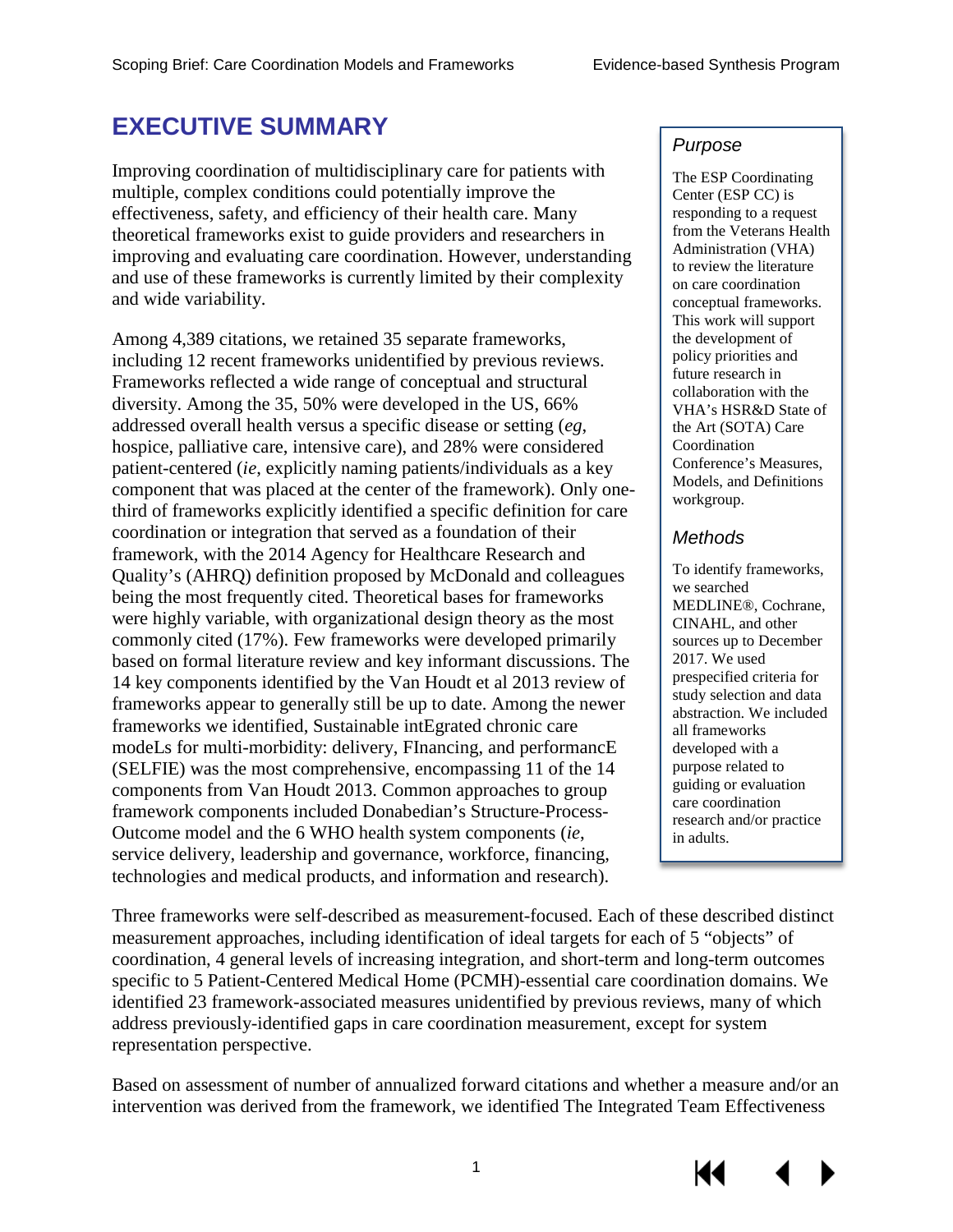Model, the Development Model for Integrated Care (DMIC), and the Rainbow Model of Integrated Care (RMIC) as the most influential care coordination frameworks.

One of the main gaps in the care coordination frameworks that we studied was the limited guidance provided on how to implement care coordination in health systems. Also, few of the frameworks identified in this review have led to development of interventions for improving care coordination or led to development of measures that evaluate system representation perspective.

Our initial review provides a basis for understanding similarities and variation among available care coordination conceptual frameworks. The structured information provided in this review led to SOTA work group domain experts' identification of 5 major dimensions that could be used to distinguish the focus of care coordination frameworks and facilitate their adoption by clinicians/managers and researchers: (1) contextual factors, (2) coordination domains, (3) levels of coordination, (4) types of coordination, and (5) coordination mechanisms. To further increase its usefulness, future research should similarly classify care coordination interventions, measures, and evaluation metrics along these 5 theory-based dimensions.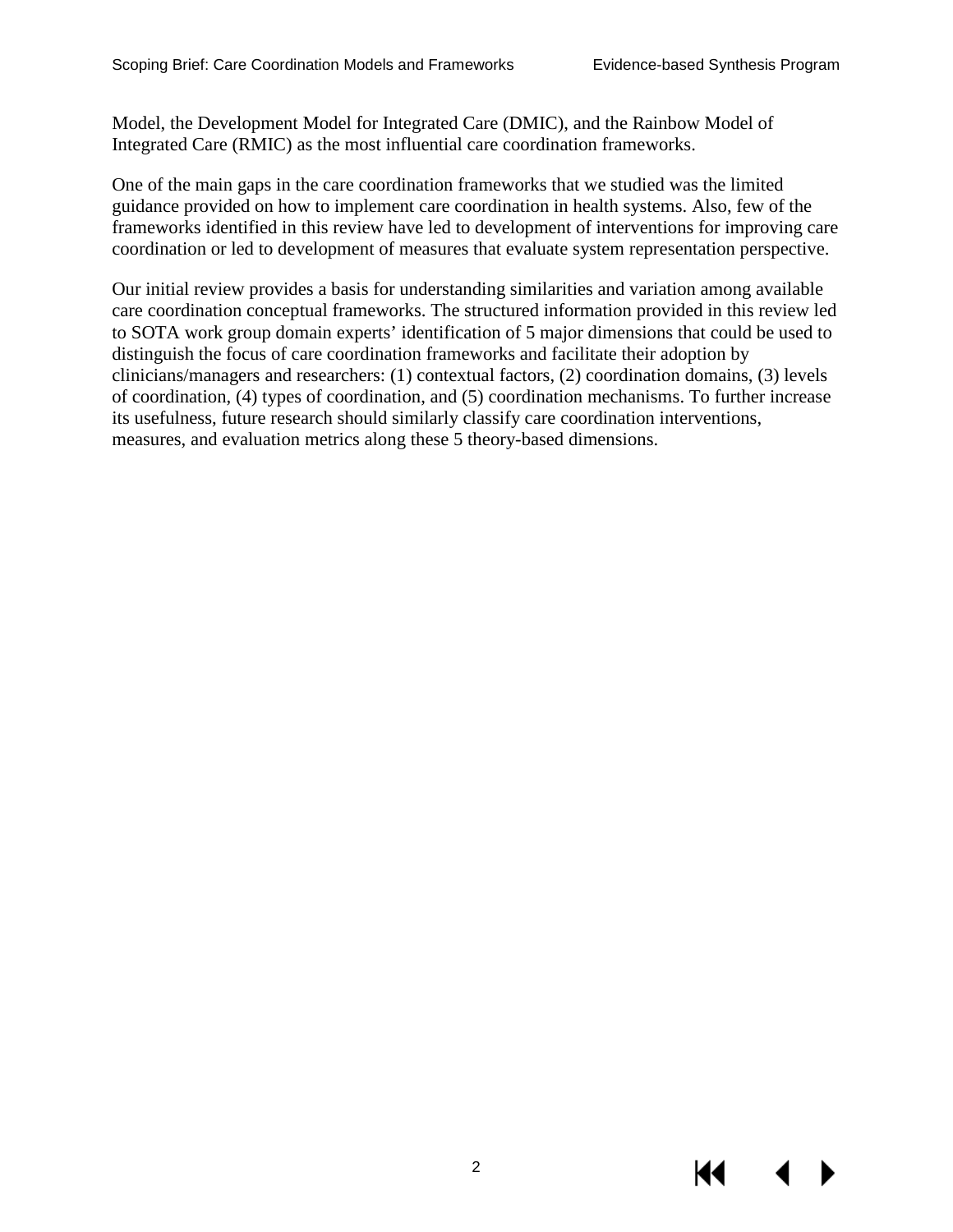# <span id="page-6-0"></span>**INTRODUCTION**

### <span id="page-6-1"></span>**PURPOSE**

The ESP Coordinating Center (ESP CC) is responding to a request from the VHA Health Services Research and Development (HSR&D) and the VHA Office of Community Care (OCC) for an Evidence Compendium on care coordination theoretical models and conceptual frameworks that (1) identifies new models/frameworks published since the most recent systematic review in 2010, and provides (2) structured data abstraction on key components of each model/framework in a sortable format, (3) a very brief descriptive summary of key components across models/frameworks, and (4) an annotated bibliography. Findings from this Evidence Compendium will be used by the VHA's State of the Art (SOTA) Care Coordination Conference's Measures, Models, and Definitions work group as a foundation for discussion and further identification of and organization by major concepts and, in turn, will inform the Care Coordination SOTA overall in development of priorities and future research questions around care coordination models and measures.

### <span id="page-6-2"></span>**BACKGROUND**

Clinical care of patients with multiple, complex, chronic conditions often requires input from multiple providers from a variety of clinical disciplines and social services. Lack of deliberate organization, cooperation, and sharing of information amongst patients and providers can lead to fragmented care, which can jeopardize the effectiveness, safety, and efficiency of health care delivery. Care coordination strategies are of great interest as they have the potential to improve quality of care, efficiency, and patient outcomes.<sup>[1](#page-29-1)</sup> Many theoretical frameworks exist to guide providers and researchers in improving and evaluating care coordination. However, understanding and use of these frameworks is currently limited by their complexity and wide variability in factors such as their foundation, structure, target population(s), main components, mechanisms, and the health system levels they address[.2](#page-30-0) Understanding of existing care coordination theoretical models and conceptual frameworks is important in developing measures and addressing research gaps.

### <span id="page-6-3"></span>**SCOPE**

Our objective is to prepare a compendium of the available care coordination theoretical models and conceptual frameworks.

### <span id="page-6-4"></span>**KEY QUESTIONS**

Key Question 1: What are the theoretical models and conceptual frameworks for guiding practitioners in coordinating care in research or practice*,* and what are their key characteristics?

- *a)* What motivated its development?
- *b)* From what theory/context was the model/framework derived? (none, unclear, yesspecific theory)
- *c)* What definition does it use for care coordination?
- *d)* Which population(s)/setting(s) were planned for application of the model/framework?

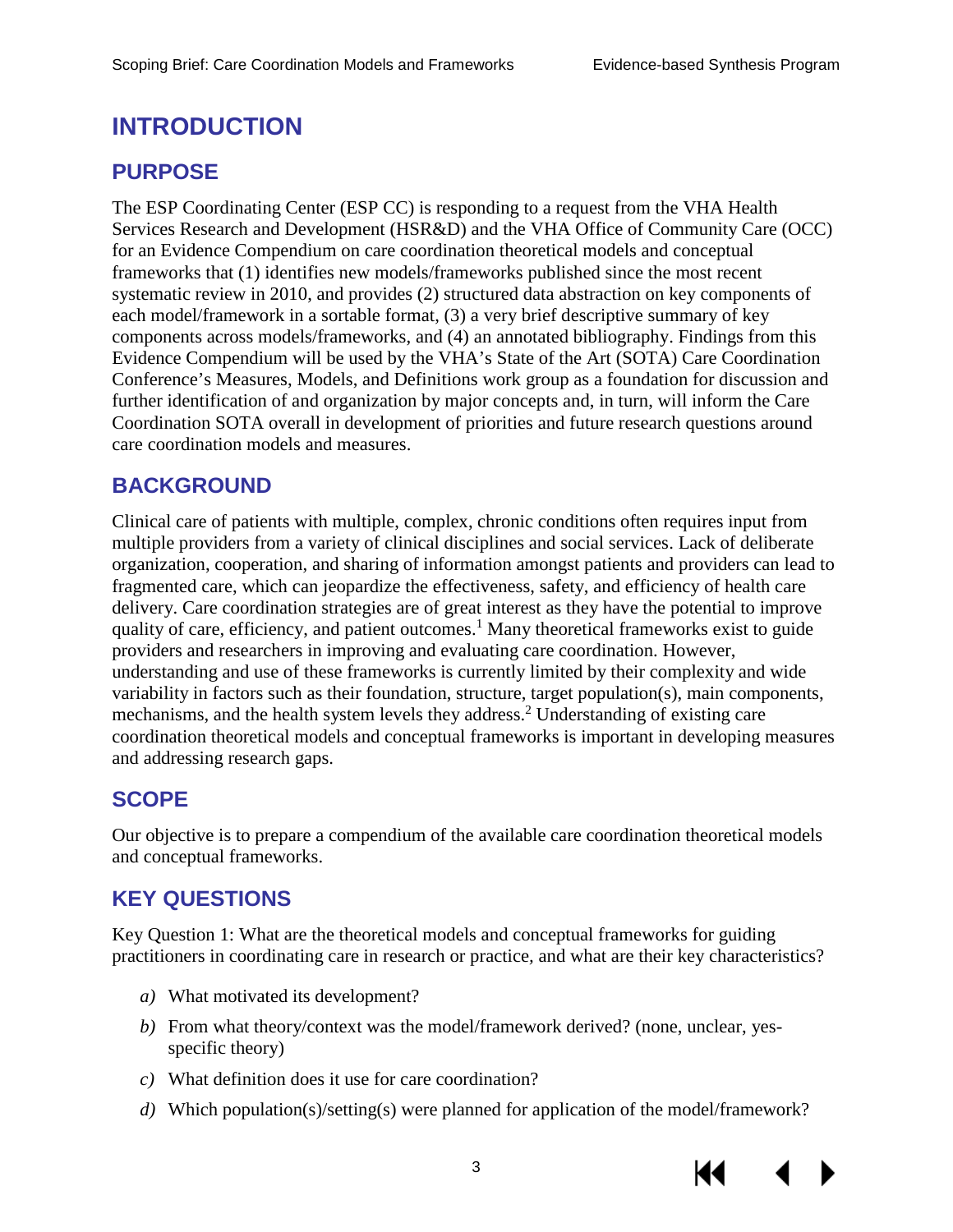*e)* What are the main components of the model/framework?

Key Question 2: What are the theoretical models and conceptual frameworks for guiding practitioners in evaluating care coordination in research or practice*,* and what are their key characteristics?

- *a)* What motivated its development?
- *b)* From what theory was the model/framework derived? (none, unclear, yes-specific theory)
- *c)* What definition does it use for care coordination?
- *d)* Which population(s)/setting(s) were planned for application of the model/framework?
- *e)* What are the main components of the model/framework?

Key Question 3: Among those theoretical models/frameworks identified, which have been the most influential?

- *a)* Was a measure derived from the model/framework (yes, no) and has this measure been validated (none, some, extensive)?
- *b)* Has the model/framework been used to develop an intervention? (yes, no)

# <span id="page-7-0"></span>**ELIGIBILITY CRITERIA**

The ESP included studies that met the following criteria:

- a. **Population**: Adults (> 18 years)
- $\mathcal{L}^{\text{max}}$ **Models and frameworks:** Developed with a purpose related to guiding or evaluating care coordination research and/or practice
- **Timing***:* Any
- **Setting:** Any $\mathcal{L}^{\text{max}}$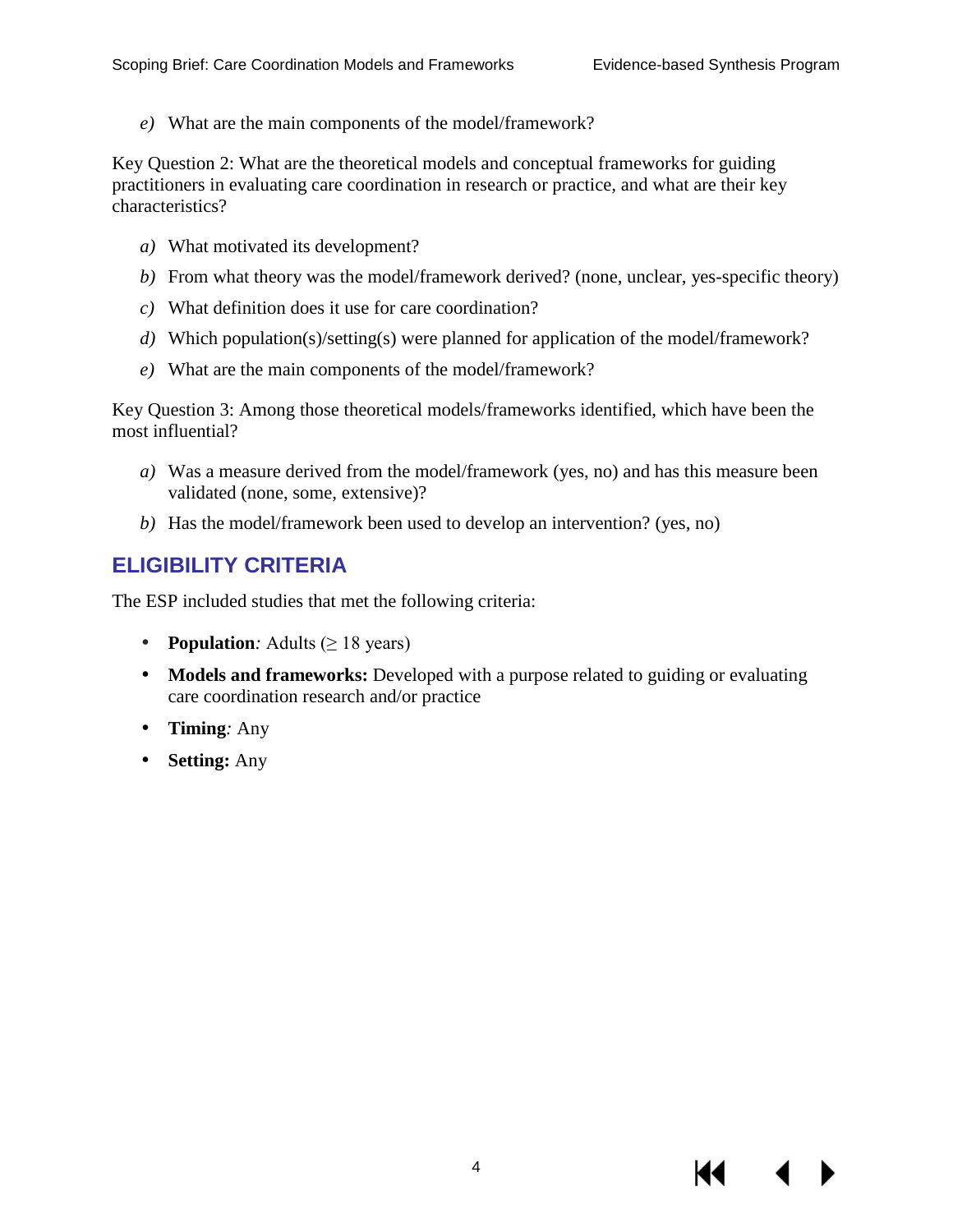# <span id="page-8-0"></span>**METHODS**

The original purpose of this project was to provide a compendium of existing care coordination models and frameworks, with data abstraction and limited organization of the evidence. As time allowed, the product was expanded to a "scoping brief" which includes further synthesis and detailed categorization of the existing frameworks.

# <span id="page-8-1"></span>**DATA SOURCES AND SEARCHES**

To identify articles relevant to Key Questions 1 and 2, we searched the following databases: MEDLINE, Cochrane Database of Systematic Reviews, Cochrane Central Register of Controlled Trials, Database of Abstracts of Reviews of Effects, PsycINFO, CINAHL, and SocINDEX. Our search strategy used terms for care coordination, integrated care, theory, framework, model, and concept. Additional citations were identified from hand-searching reference lists, relevant journals, and grey literature sources. We limited the search to articles published from 2010 forward, based on the final search date of the most recent systematic review<sup>[2](#page-30-0)</sup> on the topic (see supplemental materials for complete search strategies).

To identify articles or associated measures relevant to Key Question 3, we hand-searched reference lists of systematic reviews<sup>[1,](#page-29-2)[3-5](#page-30-1)</sup> on care coordination measures or tools and ran a forward citation search in SCOPUS for each framework identified for Key Questions 1 and 2. Due to the our short time frame, we limited the search to articles published from 2015 forward, based on the final search date of the most recent systematic review<sup>5</sup> on the topic. We also limited our search for measures to frameworks in which we had not previously identified associated measures or tools, and to frameworks explicitly described as being developed specifically for care coordination as determined by the ESP  $CC^{6-31}$  $CC^{6-31}$  $CC^{6-31}$  (see supplemental materials for complete search strategies).

Additionally, we queried subject matter experts in the care coordination field (operational partners) and emailed all authors of included frameworks requesting identification of measures or tools or interventions based on their framework.

### <span id="page-8-2"></span>**STUDY SELECTION**

Study selection was based on the eligibility criteria described above. For Key Questions 1 and 2, we operationalized the eligibility criteria by prioritizing titles and abstracts where (1) the title included the word 'care coordination' or 'integrated'—or some derivation thereof; (2) the title or abstract included the word 'conceptual', 'framework', or 'theory'—or some derivation thereof; or (3) the abstract proposed a definition related to care coordination. Titles and abstracts were uploaded to Abstrakr $^{32}$  and reviewed by a single reviewer. Included abstracts and abstracts of unclear relevance were reviewed by a second reviewer. Full-text articles were sequentially reviewed by 2 reviewers and any disagreements were resolved by a third reviewer. Due to the volume of results, we utilized focused inclusion criteria and a single reviewer for title and abstract review, and it is possible that some articles may have been missed. However, there is a low likelihood that we missed influential relevant frameworks due to our contact with subject matter experts.

For Key Question 3, we performed dual independent review of abstracts and sequential review of full-text articles. We excluded measures or tools only used in pediatric populations, and those not

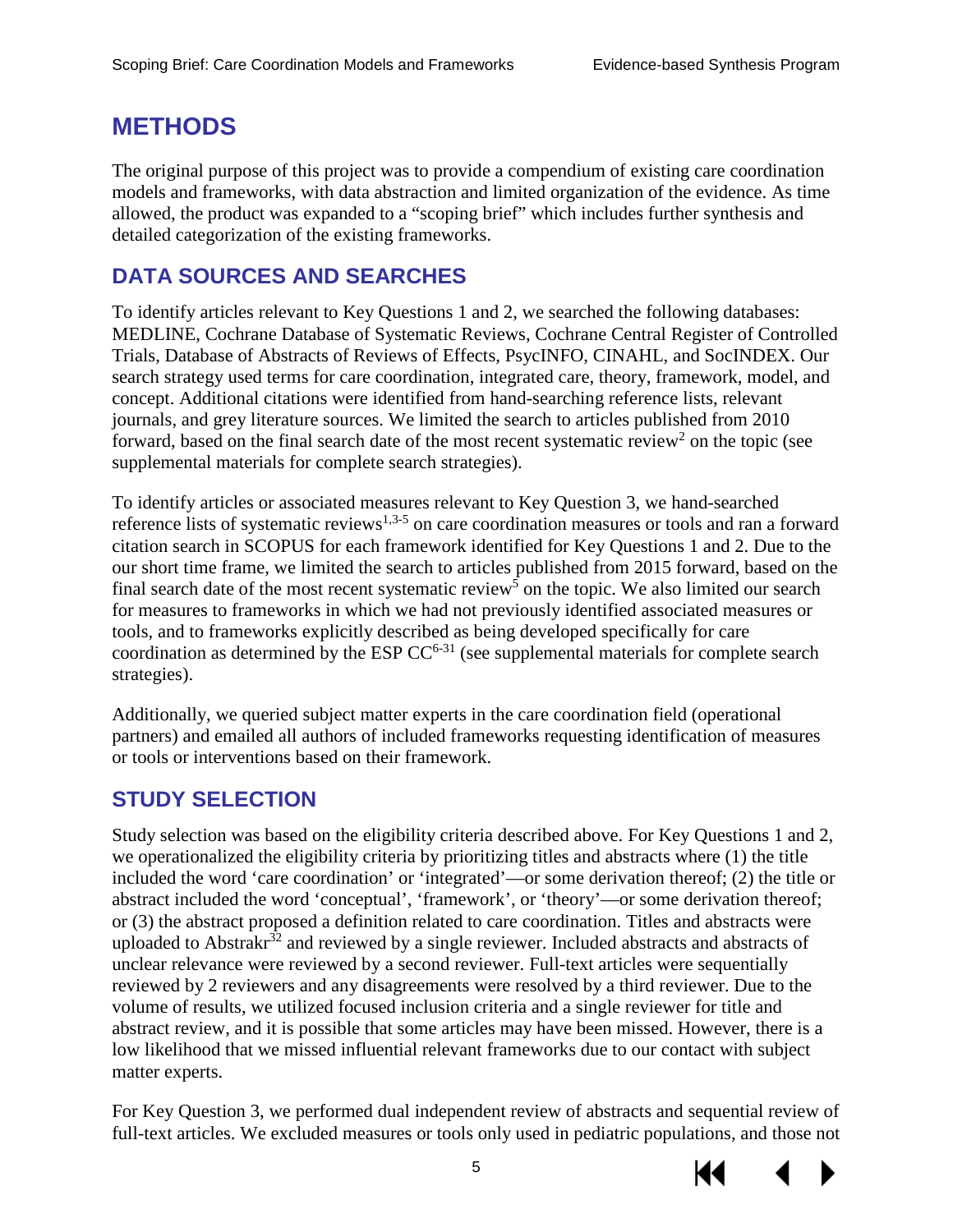К€

specifically linked to an included framework. Any disagreements were resolved by a third reviewer.

### <span id="page-9-0"></span>**DATA ABSTRACTION AND SYNTHESIS**

All data abstraction was first completed by one reviewer and then checked by another. All disagreements were resolved by consensus. We used a standardized format to abstract data on framework or model characteristics, including object of coordination, main components, care coordination definitions, setting or population in which the model was developed, and whether measures or interventions have been developed based on the framework. For identified assessments measures/tools, we abstracted brief data on instrument type, perspective, domains and characteristics assessed, setting, and level of validation (*ie,* none, some, extensive). However, our listing of the frameworks and the measures in this brief is not an endorsement of their validity, as the ESP did not conduct formal quality analysis or evaluate the strength of evidence.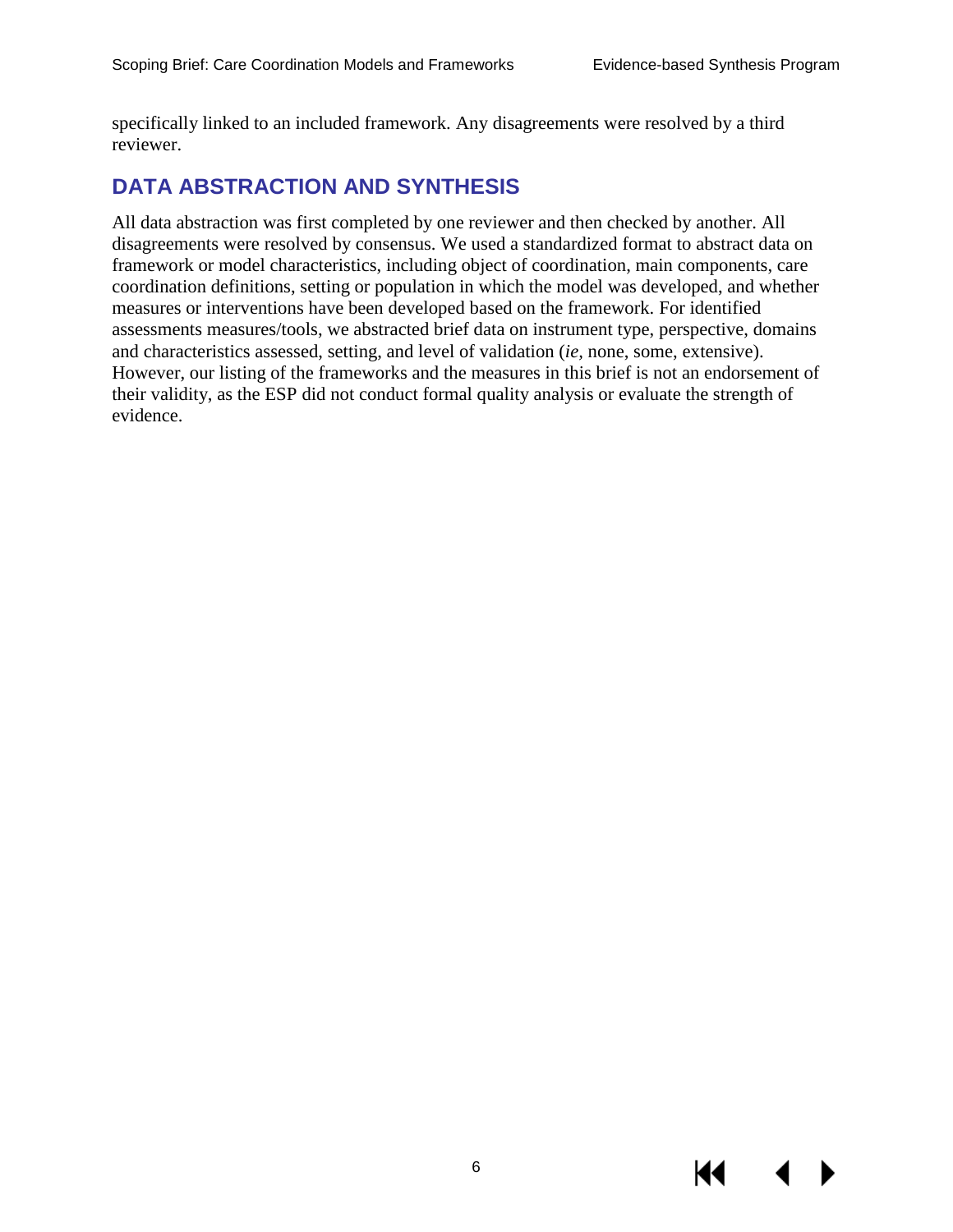# <span id="page-10-0"></span>**RESULTS**

### <span id="page-10-1"></span>**LITERATURE FLOW**

The literature flow diagram (Figure 1) summarizes the results of search and study selection (see supplemental materials for full list of excluded studies). Our search identified 4,389 unique, potentially relevant articles. Of these, we included 35 original frameworks (Key Questions 1, 2). Additionally, we identified 10 publications<sup>[10,](#page-34-0)33-41</sup> defining and/or validating measures or tools and 2 on interventions<sup>[20](#page-38-0)[,21](#page-38-1)</sup> (Key Question 3) developed based on the identified frameworks.

#### <span id="page-10-2"></span>**Figure 1: Literature Flow Chart**

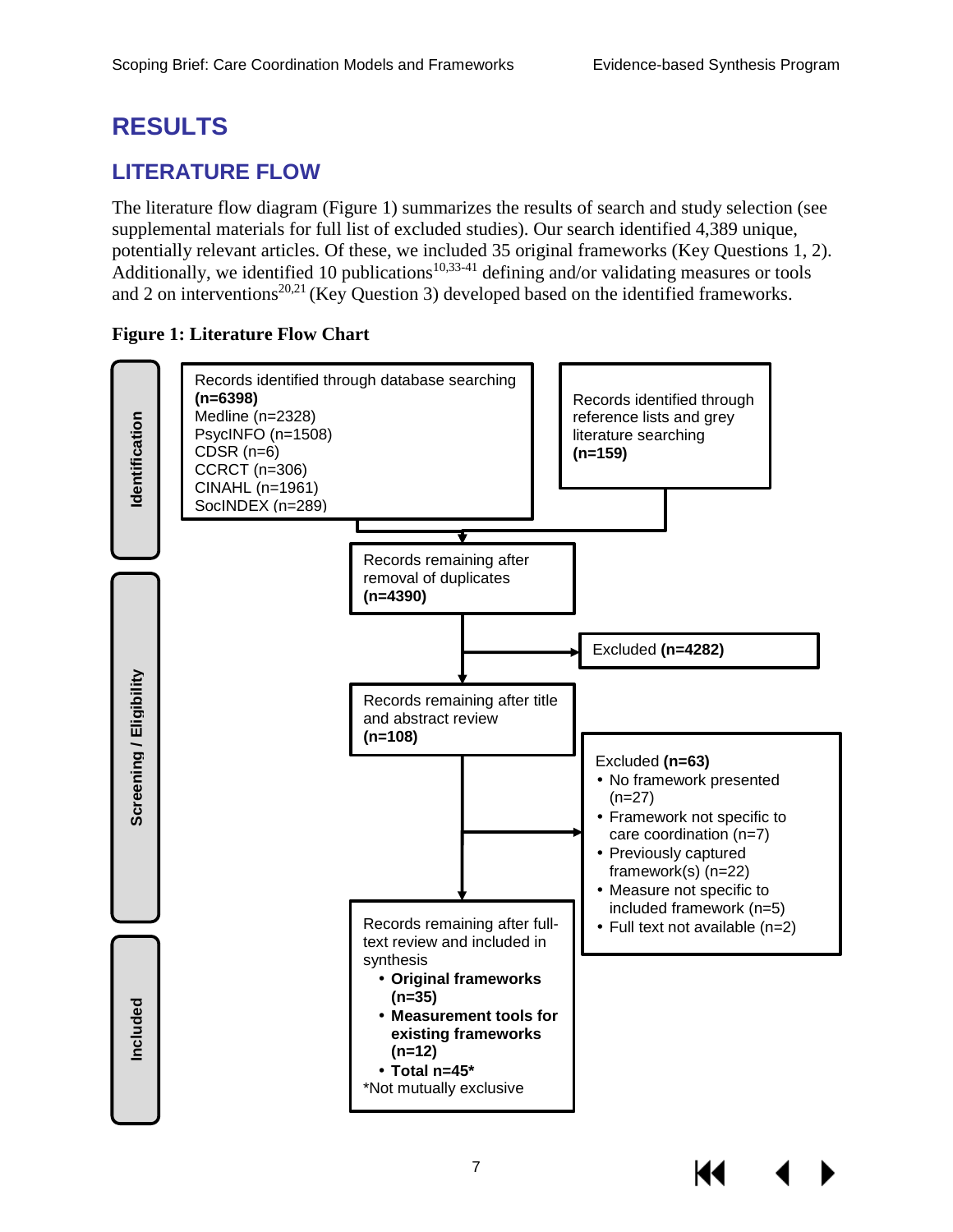### <span id="page-11-0"></span>**KEY QUESTION 1: What are the theoretical models and conceptual frameworks for guiding practitioners in coordinating care in research or practice***,* **and what are their key characteristics?**

The 35 frameworks identified in this review reflected a wide range of conceptual and structural diversity. The supplemental Excel® file provides detailed data abstraction on all included frameworks. Additionally, a more concise summary of their characteristics can be found in Appendix A of the Supplemental Materials, along with an annotated bibliography at the end of this report. Among these frameworks, several are older, foundational, and not specific to health care coordination[,42,](#page-46-0)[43](#page-46-1) and/or have unclear key characteristics because we were unable to locate full-text articles.<sup>[16,](#page-37-0)[44-46](#page-46-2)</sup> Therefore, we have focused on discussing the similarities and unique features of the more recent frameworks. Of these,  $12^{12,13,16,19,21,25,42-47}$  $12^{12,13,16,19,21,25,42-47}$  $12^{12,13,16,19,21,25,42-47}$  $12^{12,13,16,19,21,25,42-47}$  $12^{12,13,16,19,21,25,42-47}$  $12^{12,13,16,19,21,25,42-47}$  $12^{12,13,16,19,21,25,42-47}$  $12^{12,13,16,19,21,25,42-47}$  were previously identified by the McDonald 2007 and Van Houdt 2013 reviews and  $23^{2,4-11,14,15,17,18,20,22-24,26-31,48}$  $23^{2,4-11,14,15,17,18,20,22-24,26-31,48}$  $23^{2,4-11,14,15,17,18,20,22-24,26-31,48}$  $23^{2,4-11,14,15,17,18,20,22-24,26-31,48}$  $23^{2,4-11,14,15,17,18,20,22-24,26-31,48}$  $23^{2,4-11,14,15,17,18,20,22-24,26-31,48}$  $23^{2,4-11,14,15,17,18,20,22-24,26-31,48}$  $23^{2,4-11,14,15,17,18,20,22-24,26-31,48}$  $23^{2,4-11,14,15,17,18,20,22-24,26-31,48}$  $23^{2,4-11,14,15,17,18,20,22-24,26-31,48}$  $23^{2,4-11,14,15,17,18,20,22-24,26-31,48}$  are new.

Development of the majority of frameworks was motivated by the perceived need for a general framework that identifies, describes, and structures relevant concepts. Most frameworks were based on a combination of existing theories, which were highly variable. Organizational design theory was the most commonly cited (17%).<sup>[7,](#page-32-1)[12](#page-35-0)[,13](#page-35-1)[,26](#page-40-0)[,27](#page-40-1)[,45](#page-46-4)</sup> The Team Focused and Clinical Content Framework was unique in that its theoretical/contextual basis was 'crew resources management in aviation'[.14](#page-36-2) Only a few frameworks were developed primarily based on formal literature review and key informant discussions.<sup>2,[4,](#page-31-1)[17](#page-37-2)</sup> Only one-third of frameworks explicitly identified a specific definition for care coordination or integration that served as a foundation of their framework,[2,](#page-30-2)[4,](#page-31-1)[5,](#page-31-2)[7,](#page-32-1)[17,](#page-37-2)[24,](#page-39-1)[26-31](#page-40-0) with the 2014 Agency for Healthcare Research and Quality's (AHRQ) definition proposed by McDonald and colleagues being the most frequently cited.<sup>[2](#page-30-2)[,4](#page-31-1)[,24](#page-39-1)[,31](#page-42-0)</sup> Regarding planned populations/setting(s), 66% addressed overall health while others focused on a sp[eci](#page-33-1)fic disease or care setting: 2 in palliative care,  $6.28$  $6.28$  one in mental health,<sup>7</sup> one in long-term care,<sup>8</sup> 2 in critical or intensive care,<sup>[19,](#page-37-1)[25](#page-39-0)</sup> one in hospice care,<sup>21</sup> one in care transitions,<sup>24</sup> one in communicable disease control programs,  $2<sup>6</sup>$  and 2 in primary care (Table 1).  $2<sup>9,31</sup>$  $2<sup>9,31</sup>$  $2<sup>9,31</sup>$  Twenty-eight percent were considered patient-centered (*ie*, explicitly naming patients/individuals as a key component that was placed at the center of the framework). Other components of interest include that 50% were developed in the US and 2 were either based on VA data<sup>7</sup> or involved VA funding/researchers.<sup>[30](#page-42-1)</sup> Eight frameworks were not specific to health care coordination or integration, but focused on broader areas of organization or integration,<sup>12[,36](#page-44-0)[,42-47](#page-46-0)</sup> and 3 publications describe implementation strategies. $9,14,15$  $9,14,15$  $9,14,15$ 

In terms of main components of the included models and frameworks, a review by Van Houdt et al in 2013 identified the following 14 components: external factors, structure, task characteristics, cultural factors, knowledge and technology, need for coordination, administrative operational processes, exchange of information/communication, goals, roles, quality of relationship, patient outcome, team outcome, and organizational or inter-organizational outcome.[2](#page-30-0) From any of the newer frameworks, we did not identify any additional key concepts that were missing from Van Houdt's 2013 list. Based on assessment of those 14 components, the Van Houdt 2013 review identified Gittell's Relational Coordination Theory and Multi-Level Framework as the most comprehensive as it addressed 11 of the 14 components.<sup>[12,](#page-35-0)[13](#page-35-1)</sup> Among the newer frameworks we identified, the Sustainable intEgrated chronic care modeLs for multimorbidity: delivery, FInancing, and performancE (SELFIE) is the most comprehensive and unique – also encompassing 11 of the 14 components from Van Houdt 2013. It encompasses the widest range of concepts and groups them both by WHO health system components and by

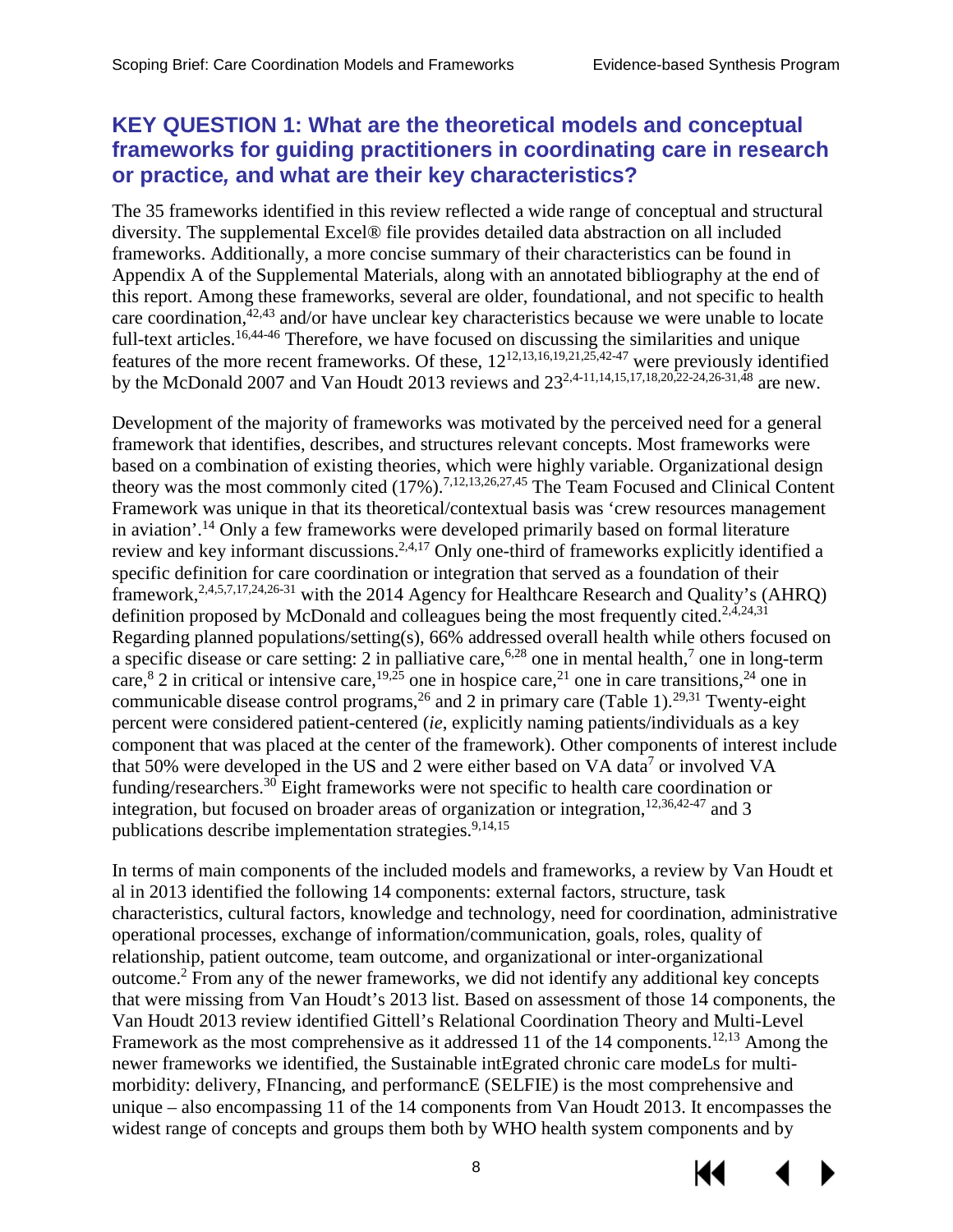К1

micro (care team), meso (organizational infrastructure and resources), and macro levels (regulatory, market and policy environment), with individuals and their environments at the cente[r.17](#page-37-4) SELFIE was based on a systematic review which includes several of the frameworks identified by this brief. [10](#page-34-0)[,20](#page-38-0)[,23](#page-38-4)[,27](#page-40-1) 

| <b>Characteristic</b>                                                                                         | <b>Number of</b><br>Frameworks (%)* | <b>Specific Frameworks</b>                                                                                                                                                                                                                                                                                                                                                 |
|---------------------------------------------------------------------------------------------------------------|-------------------------------------|----------------------------------------------------------------------------------------------------------------------------------------------------------------------------------------------------------------------------------------------------------------------------------------------------------------------------------------------------------------------------|
| Framework developed in the US                                                                                 | 16(50.0)                            | Alter 1993,44 Andersen 1995,42 Benzer<br>2015,7 Donabedian 1966,43 Gittell 2002,12<br>Gittell 2004, <sup>13</sup> Klein 2001, <sup>16</sup> Malhotra 2007, <sup>19</sup><br>McDonald 2014, <sup>4</sup> McGrath 1991, <sup>47</sup> Nadler<br>1988, 45 Oliver 2010, 21 Radwin 2016, 24 Singer<br>2011, <sup>27</sup> Weaver 2018, <sup>30</sup> Zlateva 2015 <sup>31</sup> |
| Framework based on VA data or<br>done by VA researchers                                                       | 2(6.25)                             | Benzer 2015,7 Weaver 2018 <sup>30</sup>                                                                                                                                                                                                                                                                                                                                    |
| Frameworks conceptualizing the<br>phenomenon/mechanisms/actions<br>of care coordination/integration           | 8(25.0)                             | Bradbury 2014, <sup>9</sup> Klein 2001, <sup>16</sup> Leijten 2018, <sup>17</sup><br>Lemiuex-Charles 2006, <sup>18</sup> Minkman 2012, <sup>20</sup><br>Palmer 2018, <sup>23</sup> Singer 2011, <sup>38</sup> Weaver<br>201830                                                                                                                                             |
| Person-centered frameworks<br>(explicitly have "Person" or<br>"Individual" at the center of the<br>framework) | 9(28.1)                             | Bainbridge 2010, <sup>6</sup> Billings 2014, <sup>8</sup> Evans<br>2016, <sup>11</sup> Kates 2012, <sup>15</sup> Leitjen 2018, <sup>17</sup> Oliver<br>2010, <sup>21</sup> Radwin 2016, <sup>24</sup> Singer 2011, <sup>27</sup><br>Valentijn 2013 <sup>29</sup>                                                                                                           |
| Frameworks with narrow focus<br>(specific disease or setting, etc)                                            | 11(34.4)                            | Bainbridge 2010, <sup>6</sup> Benzer 2015, <sup>7</sup> Billings<br>2014,8 Malhotra 2007, <sup>19</sup> Oliver 2007, <sup>21</sup><br>Radwin 2016, <sup>24</sup> Reader 2009, <sup>25</sup> Shigayeva<br>2010, <sup>26</sup> Siouta 2016, <sup>28</sup> Valentijn 2013, <sup>29</sup><br>Zlateva 2015, 31                                                                  |
| Frameworks that have led to<br>measures                                                                       | 11 (34.38)                          | Bainbridge 2010, <sup>6</sup> Bradbury 2014, <sup>9</sup> Calciolari<br>2016, <sup>10</sup> Gittell 2002, <sup>12</sup> Lemieux-Charles<br>2006, <sup>18</sup> McDonald 2014/Schultz 2013, <sup>3,4</sup><br>Minkman 2012, <sup>20</sup> Oliver 2010, <sup>21</sup> Singer<br>2011, <sup>27</sup> Valentijn 2013, <sup>29</sup> Zlateva 2015 <sup>31</sup>                 |
| Frameworks with validated<br>measures                                                                         | 9(28.13)                            | Bainbridge 2010, <sup>6</sup> Calciolari 2016, <sup>10</sup> Gittell<br>2002, <sup>12</sup> Lemieux-Charles 2006, <sup>18</sup> McDonald<br>2014/Schultz 2013, 3,4 Oliver 2010, 21 Singer<br>2011, <sup>27</sup> Valentijn 2013, <sup>29</sup> Zlateva 2015 <sup>31</sup>                                                                                                  |
| Frameworks that have led to<br>interventions**                                                                | 2(6.25)                             | Minkman 2012, <sup>20</sup> Oliver 2010 <sup>21</sup>                                                                                                                                                                                                                                                                                                                      |
| Frameworks focused on<br>organizing and/or evaluating<br>measure                                              | 3(9.4)                              | Bautista 2016, <sup>5</sup> McDonald 2014/Schultz<br>2013, 3,4 Strandberg-Larsen 200948                                                                                                                                                                                                                                                                                    |

#### <span id="page-12-0"></span>**Table 1. Characteristics of Included Models and Frameworks**

\*Does not include Alter 1993, Klein 2001, or Nadler 1988 as we were unable to locate full-text articles of these publications (n=32 frameworks total)

\*\*Only captures interventions defined in the original framework publication. We did not do a systematic search for interventions from each framework.

In addition to key components, we considered similarities in general structure and purpose across frameworks and describe some observed groupings below.

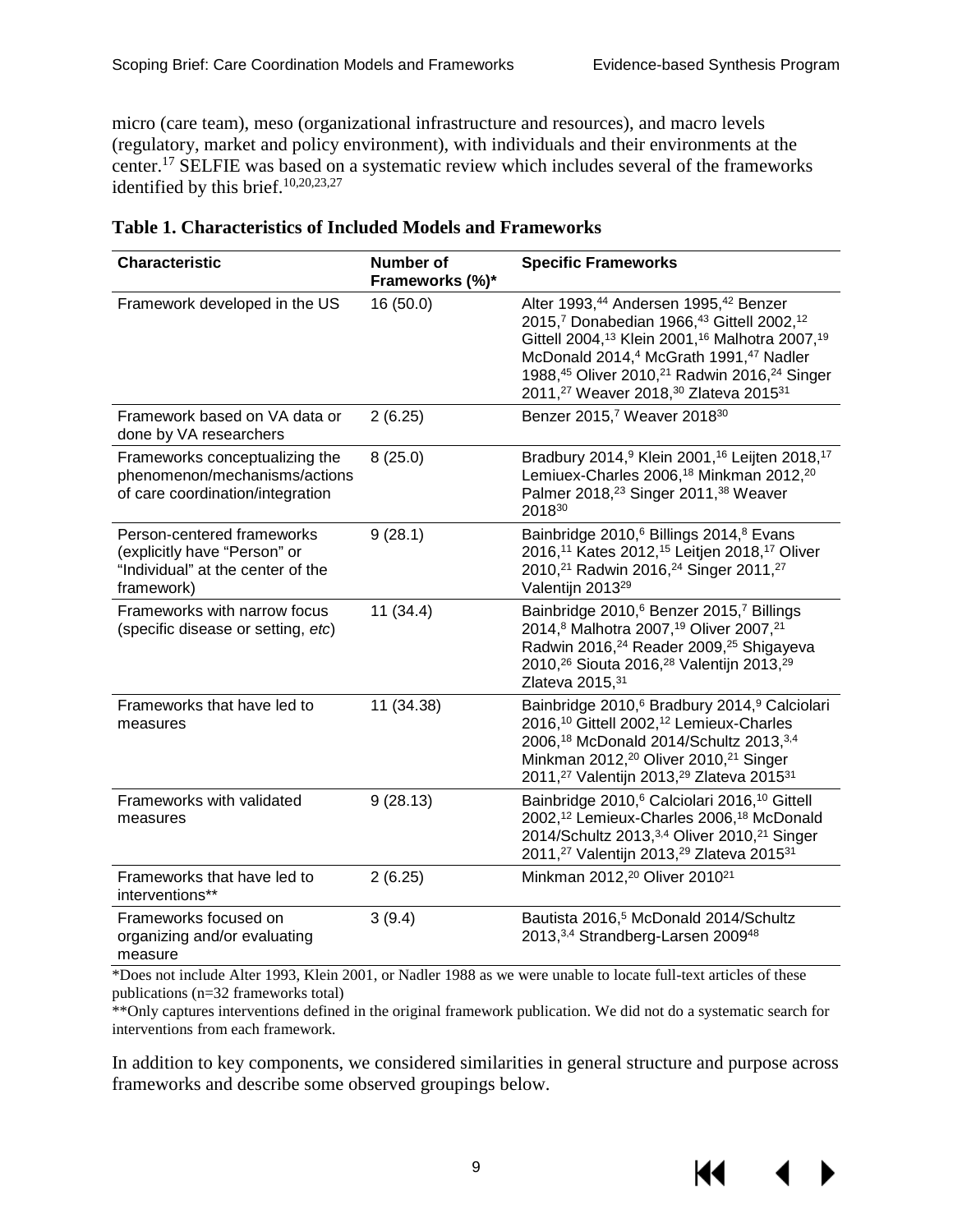#### <span id="page-13-0"></span>**Structure-Process-Outcome Frameworks**

Several frameworks use Donabedian's basic structure-process-outcome (SPO) framework and share many components.<sup>[6](#page-32-2)[,10,](#page-34-0)[11](#page-34-2)[,18](#page-37-3)[,25,](#page-39-0)[30](#page-42-2)</sup> However, these differ in the level of their focus, where they position certain concepts, and what they call the domains. The framework by Bainbridge 2010 is the only one to incorporate meso-level components, such as broader population factors (*eg*, population density).[6](#page-32-2) Although Bainbridge 2010 developed the approach for application in palliative care, the framework itself is very general. Three frameworks have a team focus<sup>[18](#page-37-3)[,25](#page-39-0)[,30](#page-42-2)</sup> and do not incorporate meso-level features. Lemieux-Charles 2006<sup>[18](#page-37-3)</sup> and Reader 2009<sup>25</sup> seem very similar, although Lemieux-Charles 2006 seems more detailed. Weaver 2018 is unique in that it stratifies the team components by within-team and between-team levels.<sup>30</sup> Two frameworks similarly have an organizational-level focus.<sup>10[,11](#page-34-2)</sup> Evans 2016 is unique for its highlighting of factors that key informant interviews ranked as most important.<sup>11</sup> McDonald 2014 is unique in that its framework was intended to be used to organize measures based on perspective of measurement (*eg*, patient/family, healthcare professional, system).<sup>4</sup> An interesting difference in domain naming and positioning is that in the Evans 2016 Context and Capabilities for Integrating Care (CCIC) Framework, they created an additional domain located between Structure and Process to separate out "People and Values" concepts and located concepts there, such as Provider Characteristics (job satisfaction, attitudes toward change), which in the Bainbridge 2010 framework are located in the Process of Care domain. Table 2 below describes how the SPO categories are characterized. To illustrate the variability, we note where "provider attitudes" are located. We also note some other unique features in Table 2.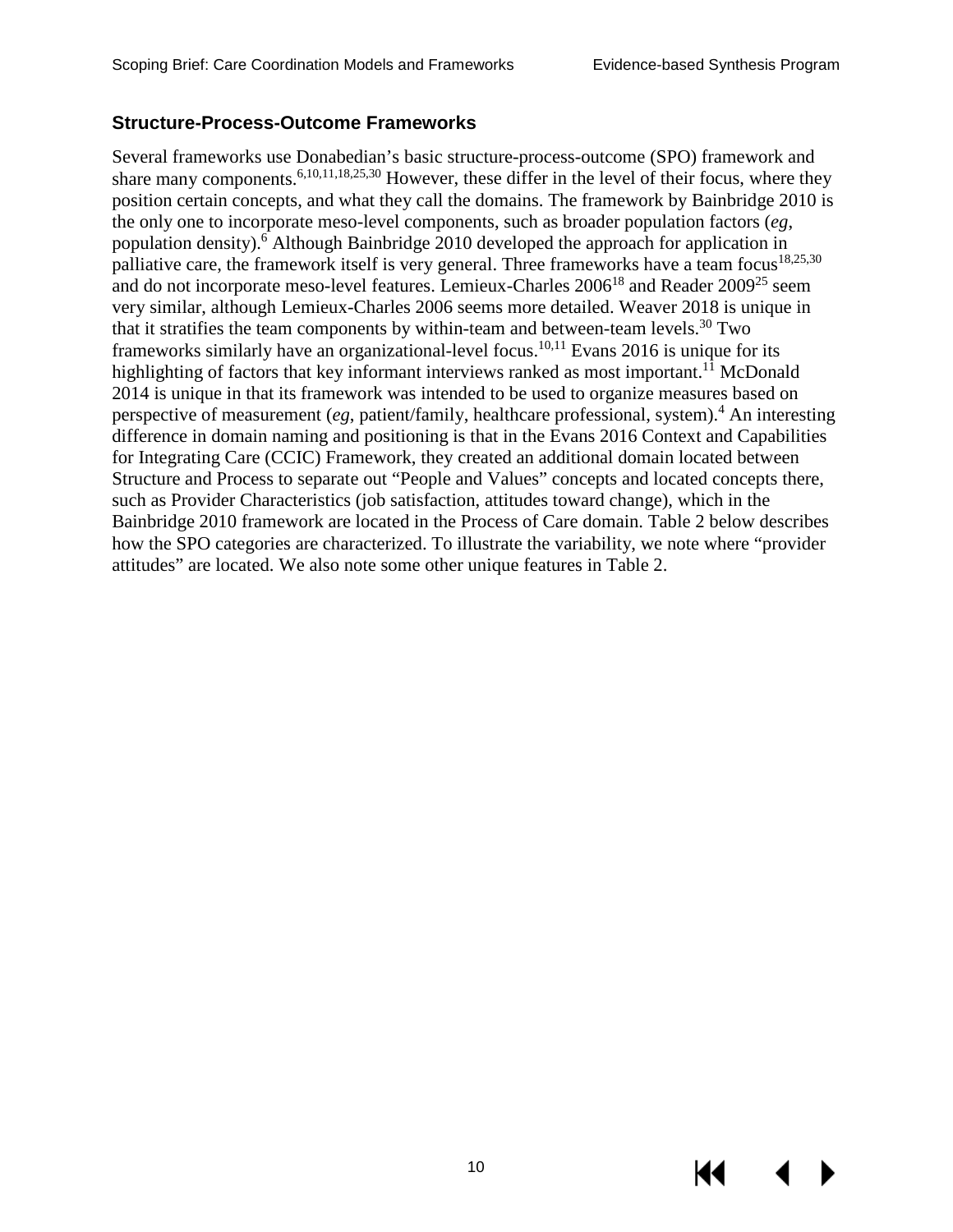#### **Table 2. Structure-Process-Outcome Frameworks**

<span id="page-14-0"></span>

| <b>Author Year</b>                                      | <b>Level/Focus</b>                                                                                                         | <b>Structure-like</b><br>domains                                                                             | People and<br>value-like<br>domains                                           | <b>Process-like</b><br>domains                                                                                                 | Where "provider<br>attitudes" are<br>located                                       | <b>Unique features</b>                                                                                                                                                         |
|---------------------------------------------------------|----------------------------------------------------------------------------------------------------------------------------|--------------------------------------------------------------------------------------------------------------|-------------------------------------------------------------------------------|--------------------------------------------------------------------------------------------------------------------------------|------------------------------------------------------------------------------------|--------------------------------------------------------------------------------------------------------------------------------------------------------------------------------|
| Bainbridge 2010 <sup>6</sup>                            | Nature and<br>extent of inter-<br>professional<br>collaboration,<br>community<br>readiness, and<br>client-centered<br>care | Environmental<br>factors, network<br>characteristics,<br>economic factors                                    | In process of care<br>domain                                                  | Provider<br>characteristics, extent<br>of collaboration<br>among providers,<br>information transfer,<br>organizational factors | <b>Under "Provider</b><br>Characteristics"<br>Subdomain, within<br>Process of Care | Identifies and defines 15<br>patient outcomes within 3<br>categories: Satisfaction,<br>Perception of Client-<br>Centeredness, Perceptions<br>of Continuity                     |
| Calciolari 2016 <sup>10</sup>                           | Antecedents                                                                                                                | Contextual traits,<br>organizational<br>arrangements                                                         | Transition<br>management<br>culture                                           | Care integration                                                                                                               | Transition<br>management culture                                                   | Some unique indicators,<br>such as flexibility of<br>financing sources and<br>provider adaptability                                                                            |
| Evans 2016 CCIC <sup>11</sup>                           | Organizational<br>and inter-<br>organizational<br>capabilities: 18<br>factors in 3<br>categories                           | <b>Basic structures:</b><br>Physical features,<br>resources, etc                                             | People and<br>values:<br>Leadership<br>approach,<br>commitment to<br>learning | Key processes:<br>Partnering, delivering<br>care, etc                                                                          | Under "Readiness for<br>Change" subdomain,<br>within People and<br>Values Domain   | Highlights contextual<br>factors and capabilities that<br>key informant interviews<br>ranked most important.<br>Suggests can be used to<br>assess readiness to<br>integrate.   |
| Lemieux-Charles<br>2006 (ITEM) <sup>18</sup>            | Health care<br>team                                                                                                        | Social and policy<br>context,<br>organizational<br>context, task type,<br>task features, team<br>composition | Team psycho-<br>social traits                                                 | Team processes                                                                                                                 | <b>NR</b>                                                                          | Although domain names<br>are different and "team<br>psycho-social traits" are<br>separated out in a unique<br>way, the actual content<br>seems identical to<br>Bainbridge 2010 |
| McDonald 2014 <sup>4</sup><br>Schultz 2013 <sup>3</sup> | Framework for<br>organizing<br>measures                                                                                    | Goals                                                                                                        | N/A                                                                           | Coordination<br>activities, Broad<br>approaches                                                                                | <b>NR</b>                                                                          | Emphasized that effects<br>can be experienced<br>differently depending on<br>perspective (patient/family,<br>healthcare professional,<br>system representative)                |
| Reader 2009 <sup>25</sup>                               | Team                                                                                                                       | Input: Team, task,<br>leader                                                                                 | N/A                                                                           | Team processes:<br>Communication,<br>leadership,                                                                               | Under "team"<br>subheading as "Input"<br>(which seems similar<br>to "structure")   | Really doesn't incorporate<br>meso system factors, such<br>as economic factors. But,<br>dives deeper into task                                                                 |

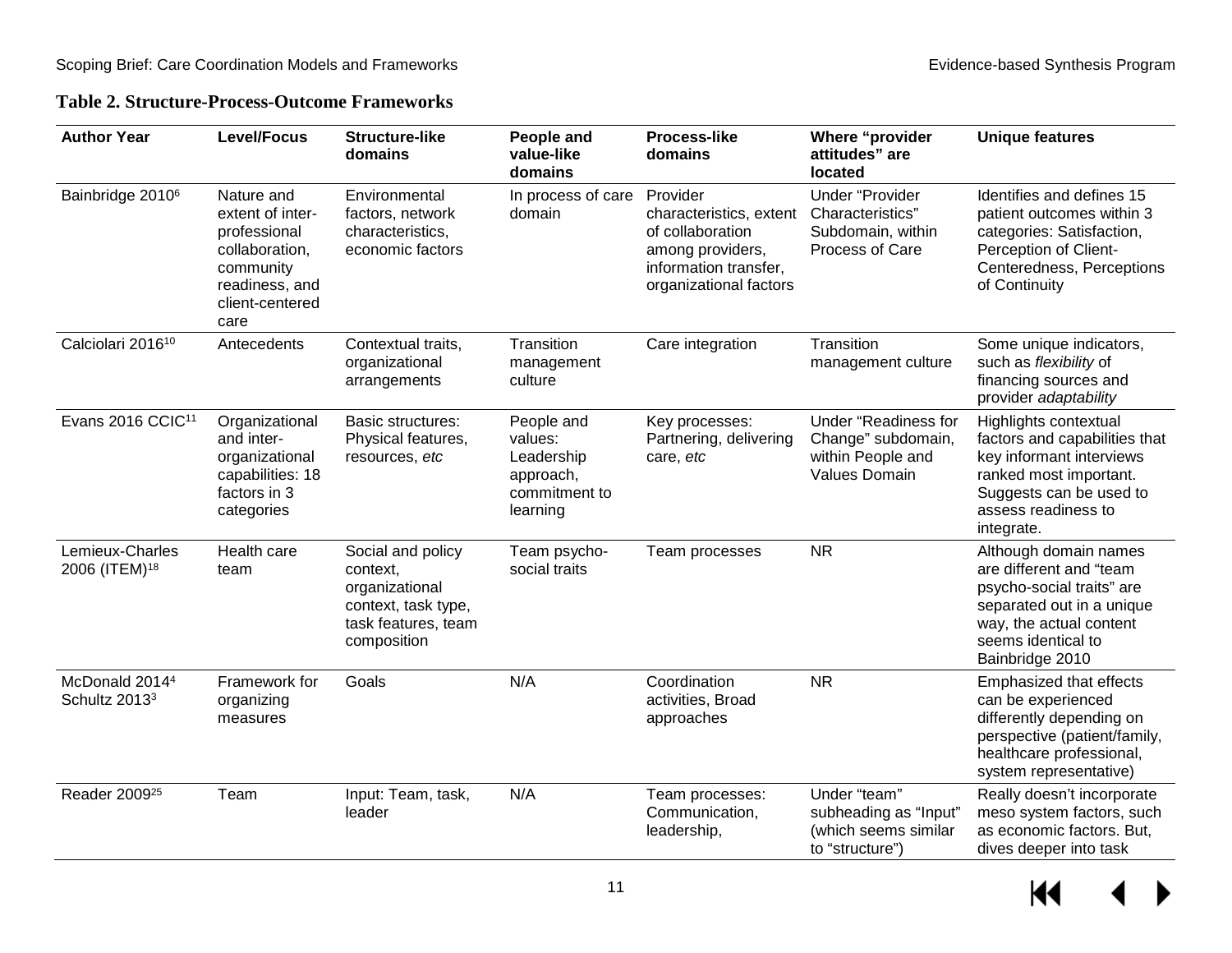Scoping Brief: Care Coordination Models and Frameworks **Evidence-based Synthesis Program** 

| <b>Author Year</b> | Level/Focus                                            | Structure-like<br>domains | People and<br>value-like<br>domains                                                        | <b>Process-like</b><br>domains                         | Where "provider<br>attitudes" are<br><b>located</b>                 | Unique features                                                                                                                    |
|--------------------|--------------------------------------------------------|---------------------------|--------------------------------------------------------------------------------------------|--------------------------------------------------------|---------------------------------------------------------------------|------------------------------------------------------------------------------------------------------------------------------------|
|                    |                                                        |                           |                                                                                            | coordination.<br>decision-making                       |                                                                     | specific and leader factors,<br>like time pressure,<br>resilience to stress                                                        |
| Weaver $2018^{30}$ | Chronic and<br>Complex<br><b>Disease</b><br>Management | Context and setting       | Emergent<br>integrating<br>conditions (eg,<br>accountability,<br>predictability,<br>trust) | Coordination<br>mechanisms and<br>Coordinating actions | NR, but similar<br>concepts in 'emergent<br>integrating conditions' | Stratified by intrateam and<br>interteam levels; separates<br>out behaviors and<br>conditions underlying<br>effective coordination |

Abbreviations: NR= Not reported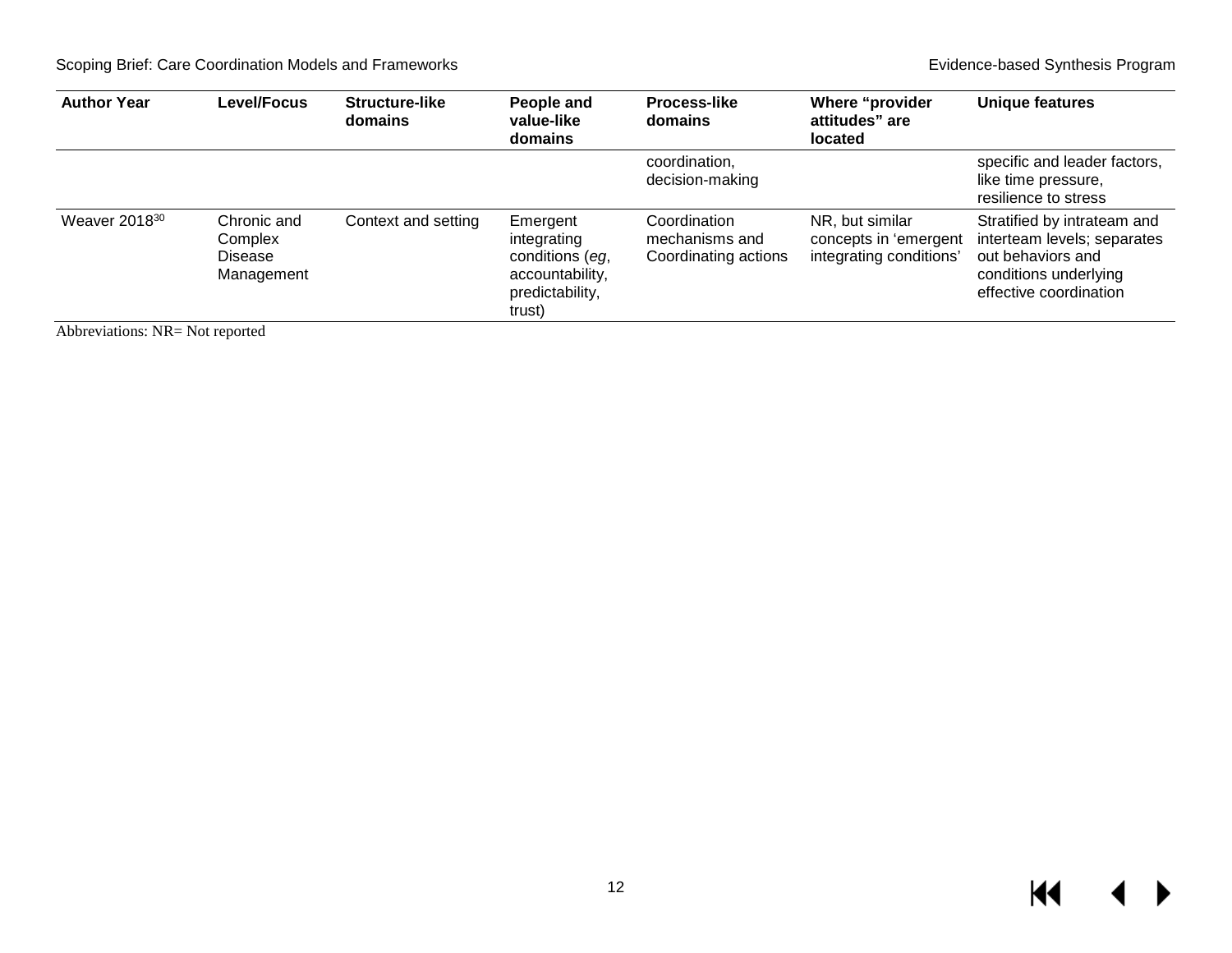#### **Systems Models Mapped onto SELFIE (WHO Health Care System)**

Several frameworks were similarly structured with a central core – typically the individual and their environment – around which concepts pertaining to integrated care were placed, explicitly<sup>17</sup> or generally split according to WHO components: service delivery, leadership and governance, workforce, financing, technologies and medical products, and information and resources.<sup>8[,9](#page-33-3)[,17](#page-37-5)[,23](#page-38-5)</sup> The SELFIE framework is the most recent and most comprehensive, and unique in stratifying by micro, meso, and macro levels.<sup>17</sup> The AQUA framework is unique in that outcomes are at the center of the framework and patient and career engagement is one of the contributing factors.<sup>9</sup>

<span id="page-16-1"></span><span id="page-16-0"></span>

|                                                | What is in<br>center of<br>model?                         | <b>Individual</b>                           | <b>Environment</b>                   | <b>Service</b><br>delivery                                     | Leadership &<br>Governance                                   | <b>Workforce</b>    | <b>Financing</b>                           | <b>Technologies</b><br>and medical<br>products | <b>Information</b><br>& Research | <b>Additional</b>                                    |
|------------------------------------------------|-----------------------------------------------------------|---------------------------------------------|--------------------------------------|----------------------------------------------------------------|--------------------------------------------------------------|---------------------|--------------------------------------------|------------------------------------------------|----------------------------------|------------------------------------------------------|
| SELFIE <sup>17</sup>                           | Individual<br>with multi-<br>morbidity and<br>environment | At core                                     | At core                              | Service<br>delivery                                            | Leadership &<br>Governance                                   | Workforce           | Financing                                  | Technologies<br>and medical<br>products        | Information &<br>Research        | Stratified by<br>micro, meso,<br>and macro<br>levels |
| INTER-<br>LINKS <sup>8</sup>                   | People                                                    | People                                      | Identity of LTC                      | Pathways<br>and<br>processes:<br>organization<br>al structures | Policy and<br>Governance;<br>Management<br>and<br>Leadership |                     | Means and<br>resources                     | Means and<br>resources                         | Means and<br>resources           | Identity of<br><b>LTC</b>                            |
| AQUA <sup>9</sup>                              | Outcomes                                                  | Patient and<br>caregiver<br>engage-<br>ment | Culture                              | Service and<br>Care Model<br>Design                            | Leadership;<br>Governance                                    | Workforce           | Financial and<br>contractual<br>mechanisms |                                                | Information<br>and IT            |                                                      |
| JA-<br><b>CHRODI</b><br>S(5)<br>domains)<br>23 | No physical<br>center                                     | Self-<br>manage-<br>ment                    | Social and<br>community<br>resources | Care<br>delivery                                               |                                                              | Decision<br>support |                                            |                                                | Information<br>systems           |                                                      |

#### **Table 3. Systems Models Mapped onto SELFIE**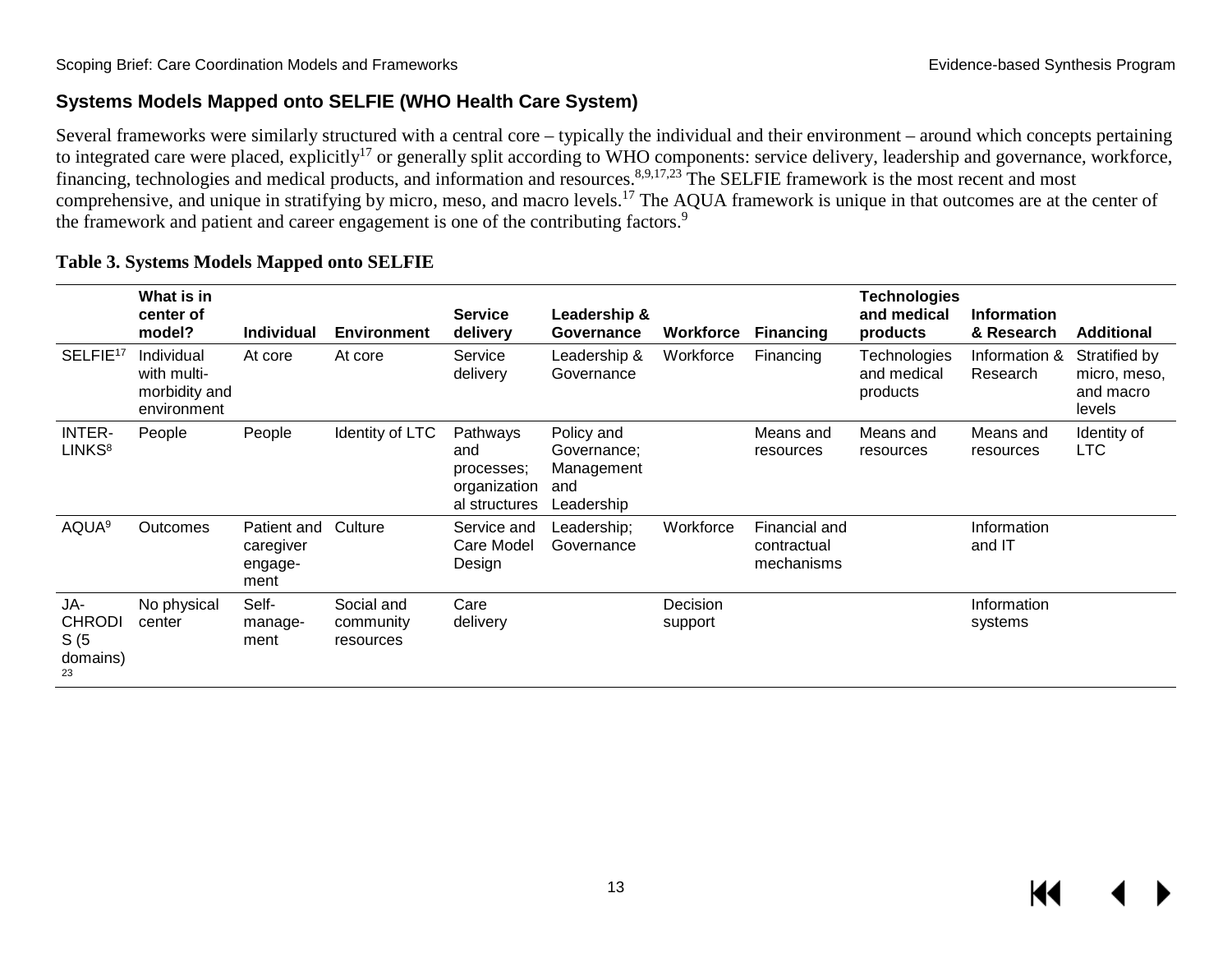KI

#### <span id="page-17-0"></span>**Implementation**

Only 3 frameworks describe implementation strategies (Table 4).<sup>9,[14,](#page-36-0)15</sup> Of these, the Kates 2012 and Bradbury 2014 frameworks are the most comprehensive.<sup>9,15</sup> Kates 2012 is unique in proposing a implementation strategy that includes factors such as incorporation of a quality improvement "coach", and an effective spread strategy and description of system-level enablers. Bradbury 2014 is unique in describing their actual experiences translating theory into practice.

| <b>Author Year</b>                   | <b>Unique Focus</b>                                                                                                                                                   | <b>Description</b>                                                                                                                                                                                                                                                                                                                                                                                |
|--------------------------------------|-----------------------------------------------------------------------------------------------------------------------------------------------------------------------|---------------------------------------------------------------------------------------------------------------------------------------------------------------------------------------------------------------------------------------------------------------------------------------------------------------------------------------------------------------------------------------------------|
| Bradbury 2014 <sup>9</sup><br>(AQUA) | Describes experience<br>translating theory into<br>practice                                                                                                           | Describes steps they used to build a community created to<br>translate theory into practice: Identify participants, develop<br>leadership, select and implement theory of change (Kotter's) in<br>step 5 of which (empower others to act on the vision) they<br>discussion the Integrated Care Framework as part of the technical<br>workshop curriculum for development of leadership capability |
| Kates 2012 <sup>15</sup>             | Proposes a framework,<br>implementation<br>strategies, and system-<br>level structures and<br>policies needed to<br>support primary care<br>transformation            | Proposes implementation strategies including increasing skills of<br>staff, providing access to tools and resources, quality<br>improvement coaches, and an effective spread strategy. It also<br>identifies 10 system-level enablers of primary care transformation                                                                                                                              |
| Hepworth<br>201014                   | Proposes general<br>practical framework for<br>establishing and<br>monitoring team<br>practices - drawing on<br>analogy of crew<br>resource management<br>in aviation | Ideal pathway: (1) Planning, (2) Meetings: (2a) Team monitoring<br>and (2b) Clinical content; (3) Review, monitor, evaluate, (4) Team<br>integration.                                                                                                                                                                                                                                             |

#### <span id="page-17-2"></span>**Table 4. Frameworks Describing Implemention Strategies**

#### <span id="page-17-1"></span>**Quality Improvement/Management Models**

Two publications identified themselves as quality management models that were designed to highlight conditions thought to be associated with effective integration, which, in the case of Minkman's Development Model for Integrated Care (DMIC), was based on literature review and/or expert consensus[.15](#page-36-1)[,20](#page-38-0) The frameworks share several similar components, such as patient engagement, innovation, measurement and improvement, and partnerships, but the DMIC contains the greatest number of components (Table 5).

<span id="page-17-3"></span>

|  | <b>Table 5. Quality Management Models</b> |  |
|--|-------------------------------------------|--|
|  |                                           |  |

| <b>Author Year</b>            | <b>Focus</b>                                                                                | <b>Components</b>                                                                                                                                                                                                                                                                                                                                    | <b>Other</b>                                                                  |
|-------------------------------|---------------------------------------------------------------------------------------------|------------------------------------------------------------------------------------------------------------------------------------------------------------------------------------------------------------------------------------------------------------------------------------------------------------------------------------------------------|-------------------------------------------------------------------------------|
| Minkman<br>2012 <sup>20</sup> | Identifies elements and<br>clusters of a quality<br>management model for<br>integrated care | Identifies 89 elements in 9 clusters:<br>quality care, performance<br>management, inter-professional<br>teamwork, delivery system, roles<br>and tasks, patient-centeredness,<br>commitment, transparent<br>entrepreneurship, and results-<br>focused learning, some of which<br>highlight conditions for effective<br>collaboration (eg, commitment, | They validated the model<br>and developed a web-based<br>self-assessment tool |
|                               |                                                                                             |                                                                                                                                                                                                                                                                                                                                                      |                                                                               |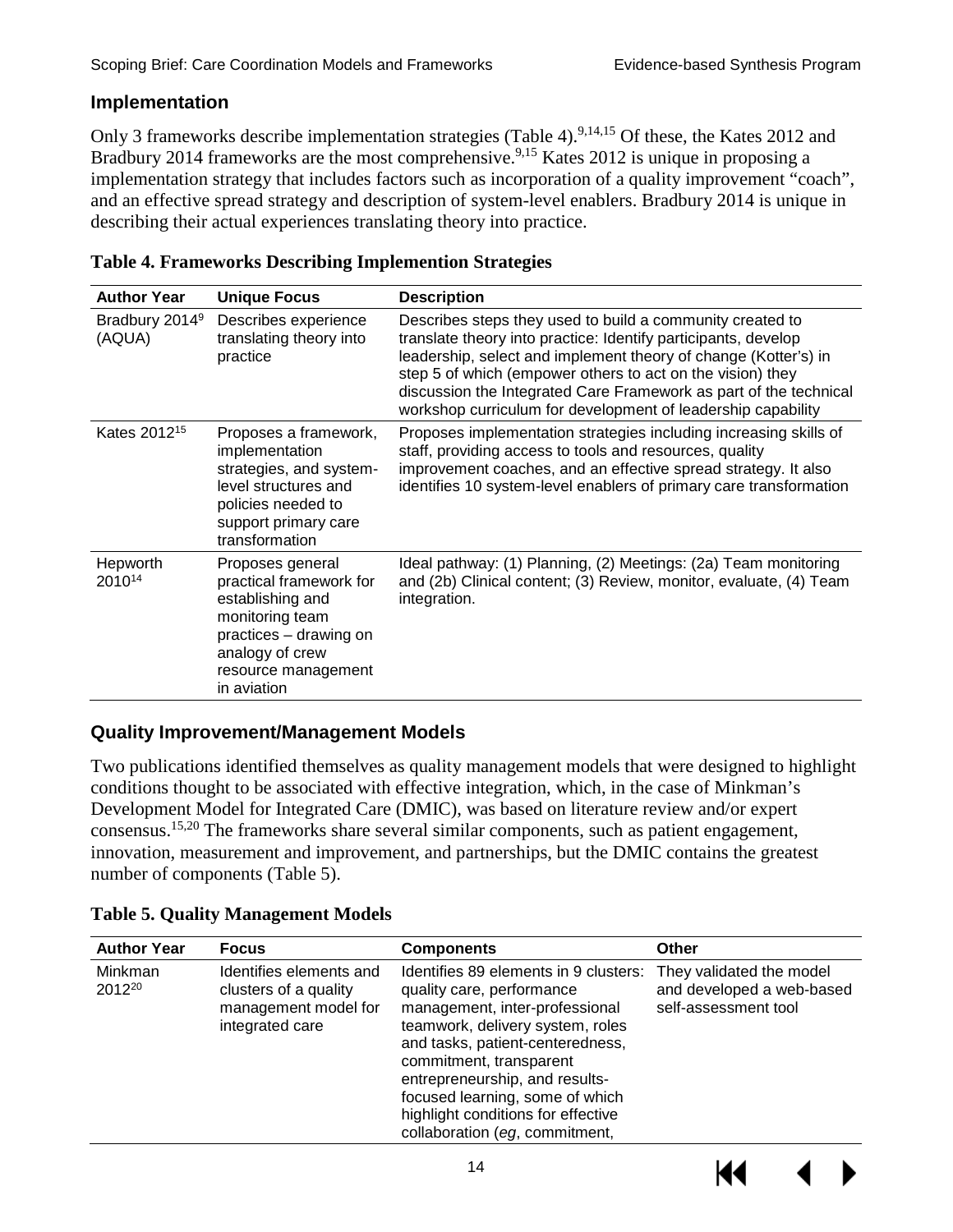К€

|                          |                                                                                                           | clear roles) and could be used as a<br>set of performance measures                                                                                                                                                                                                                                                                                                                                                  |                                                                                                                                                                                                                                                                                         |
|--------------------------|-----------------------------------------------------------------------------------------------------------|---------------------------------------------------------------------------------------------------------------------------------------------------------------------------------------------------------------------------------------------------------------------------------------------------------------------------------------------------------------------------------------------------------------------|-----------------------------------------------------------------------------------------------------------------------------------------------------------------------------------------------------------------------------------------------------------------------------------------|
| Kates 2012 <sup>15</sup> | Describes key elements<br>of high-performing<br>primary care and the<br>supports required to<br>attain it | 3 components: (1) patients, their<br>families and the communities in<br>which they live; (2) surrounding<br>that core is a ring representing 6<br>key characteristics of a<br>transformed model of primary care<br>(partnerships, population<br>approach, team-based care,<br>measurement and improvement,<br>innovation, patient engagement,<br>partnerships; (3) desired IHI triple<br>aim outcomes at the bottom | Proposes implementation<br>strategies including<br>increasing skills of staff,<br>providing access to tools<br>and resources, quality<br>improvement coaches, and<br>an effective spread strategy.<br>It also identifies 10 system-<br>level enablers of primary<br>care transformation |

#### <span id="page-18-0"></span>**Focused on Dimensions, Objects, and Types of Integration**

Several frameworks similarly focused on identifying and defining dimensions, objects, and types of integration (Table 6). [5,](#page-31-2)[7,](#page-32-1)[27,](#page-40-1)[29](#page-41-1) Three of them focus on dimensions/objects of integration and share the clinical and professional/organizational aspects and patient focus.<sup>5[,27](#page-40-1),29</sup> Singer 2011 uniquely additionally identifies link to community resources, continuous familiarity over time, continuous proactiveness between visits, and shared responsibility.[27](#page-40-1) The Valentijn 2013 model (RMIC) uniquely additionally incorporates functional and normative integration as components ensuring connectivity between levels, and Bautista 2016 builds on this model by mapping continuum of integration and continuum of care onto the RMIC.<sup>29</sup> Benzer 2015 more narrowly focuses on describing organizational concepts related to personal and standar[dize](#page-32-1)d types of coordination and presents hypothetical processes of how they impact integration.<sup>7</sup>

| <b>Author Year</b>                     | <b>Purpose</b>                                                                                                                                                                 | <b>Description</b>                                                                                                                                                                                                                                                                                                                                                                                          |
|----------------------------------------|--------------------------------------------------------------------------------------------------------------------------------------------------------------------------------|-------------------------------------------------------------------------------------------------------------------------------------------------------------------------------------------------------------------------------------------------------------------------------------------------------------------------------------------------------------------------------------------------------------|
| Bautista 2016 <sup>5</sup>             | Describes constructs used to<br>describe <i>degree</i> of integration                                                                                                          | Mapped continuum of integration (linkage, coordination,<br>full integration) and continuum of care (health promotion,<br>disease prevention, diagnosis treatment and<br>rehabilitation, long-term palliative care) onto the RMIC<br>(see above)                                                                                                                                                             |
| Benzer 2015 <sup>7</sup>               | Describes organizational<br>concepts related to personal and<br>standardized types of<br>coordination and presents<br>hypothetical processes of how<br>they impact integration | Personal coordination: Physical proximity, interaction<br>history, computer-mediated communication, formal<br>meetings can lead to staff engagement, same-day<br>access, curbside consult and collaborative care<br>Standardized coordination: Leadership priorities, training<br>and unscheduled time can lead to appropriate referrals<br>and same-day access.                                            |
| Singer 2011 <sup>27</sup>              | Clarifies "object of integration"<br>and its essential components to<br>enable assessment                                                                                      | Describes and provides sample items for 7 essential<br>dimensions of integration: 5 dimensions related to<br>different forms of coordination (differing in their 'objects' -<br>within teams, across teams, between teams and<br>community resources, continuous familiarity over time,<br>continuous proactiveness between visits) 2 to patient-<br>centeredness (patient-centered, shared responsibility) |
| Valentijn<br>2013 <sup>29</sup> (RMIC) | Demonstrates inter-relationships<br>among dimensions of integrated<br>care from a primary-care<br>perspective                                                                  | Combines functions of primary care (person-focused,<br>population-based) with dimensions of integrated care at<br>micro (clinical), meso (professional, organizational) and<br>macro levels (system), with functional and normative<br>integration ensuring connectivity between levels                                                                                                                     |

#### <span id="page-18-1"></span>**Table 6. Dimensions, Objects, and Types of Integration**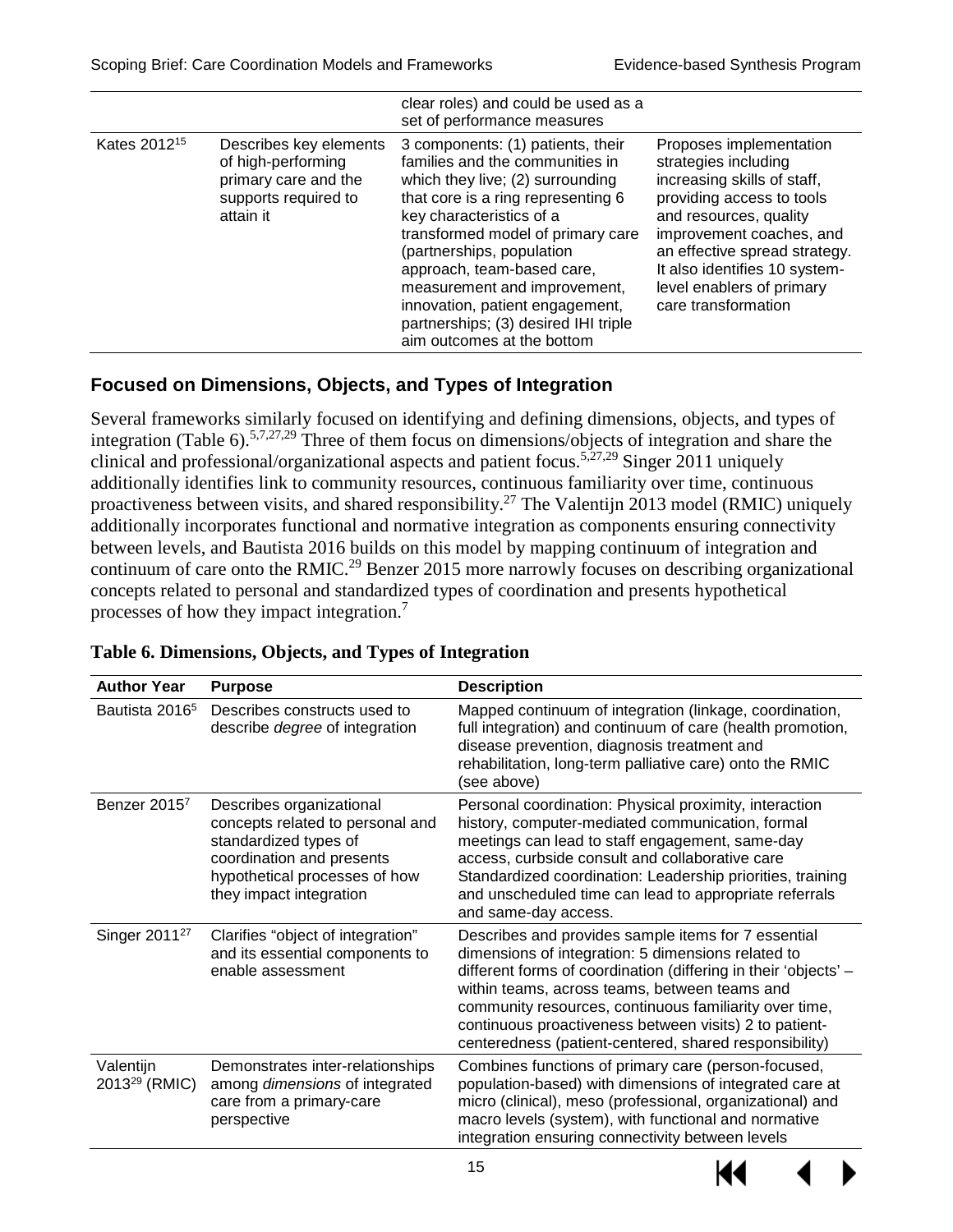**KK** 

### <span id="page-19-0"></span>**Miscellaneous**

Several frameworks focused on miscellaneous specific aspects of integration or coordination to meet more specific needs,<sup>[12,](#page-35-0)[13,](#page-35-1)[19,](#page-37-1)[21,](#page-38-1)[24,](#page-39-1)[28,](#page-41-0)47</sup> such as how to integrate family involvement into hospice interdisciplinary team meetings<sup>[21](#page-38-1)</sup> or describing cognitive workflow in critical care<sup>19</sup> (Table 7).

| <b>Author Year</b>         | <b>Unique Focus</b>                                                                                                                                                                           | <b>Description</b>                                                                                                                                                                                                                                                                                                                                                 |
|----------------------------|-----------------------------------------------------------------------------------------------------------------------------------------------------------------------------------------------|--------------------------------------------------------------------------------------------------------------------------------------------------------------------------------------------------------------------------------------------------------------------------------------------------------------------------------------------------------------------|
| Gittell 2002 <sup>12</sup> | Relationships<br>between participants<br>- 'Relational<br>coordination'                                                                                                                       | Describes 3 coordinating mechanisms (routines, boundary spanners,<br>and team meetings) and how relational coordination functions as a<br>mediator and input uncertainty functions as a moderator of<br>performance effects.                                                                                                                                       |
| Gittell 2004 <sup>13</sup> | <b>Describes</b><br>organizational design<br>and network<br>perspectives for<br>coordination within<br>and across<br>organizations                                                            | Depicts the impact of organizational design factors on organization<br>coordination networks and in turn on quality and efficiency for 3 levels:<br>(1) within an organization, (2) between organizations, and (3)<br>considering if same mechanisms are used both within and between<br>organizations.                                                            |
| Malhotra<br>200719         | Cognitive workflow<br>modeling in critical<br>care                                                                                                                                            | A continuous cycle, with no start or finish, for 7 critical zones: (1) re-<br>orientation and pre-planning, (2) goal formulation, (3) goal execution,<br>(4) transfers, (5) admission, (6) reassessment, (7) evening sign-out                                                                                                                                      |
| <b>McGrath</b><br>199147   | Time, Interaction and<br>Performance (TIP)<br><b>Group Theory</b>                                                                                                                             | Describes 4 modes (inception, problem solving, conflict resolution,<br>execution) for each of 3 key functions (production, well-being, member<br>support) and direct and indirect paths across modes                                                                                                                                                               |
| Oliver 2010 <sup>21</sup>  | Interdisciplinary team<br>model inclusive of<br>family                                                                                                                                        | Non-linear model that identifies 4 key components (context, structure,<br>process and outcomes), all with feedback loops between them and all<br>of which may encourage or discourage family involvement in teams.                                                                                                                                                 |
| Radwin<br>201624           | Care coordination<br>across transitions in<br>care settings                                                                                                                                   | Indicates that coordination is comprised of clinician activities and<br>continuity and defines key processes for each, and temporally portrays<br>that pretransition patient characteristics and patient-centered care<br>affect continuity and clinician activities, which in turn affect patient-<br>centered care and outcomes in the setting after transition. |
| Siouta 2016 <sup>28</sup>  | Systematically<br>reviewed integrated<br>European Palliative<br>Care models and<br>proposed generic<br>framework that<br>identifies key<br>components to use to<br>design an<br>intervention. | Fosters integrating PC in the disease trajectory concurrently with<br>treatment and identifies the importance of employing a PC-trained<br>multidisciplinary team with a 3-fold focus: treatment, consulting and<br>training. 5 aspects are: Focus of intervention, setting, timing of<br>intervention, composition of team, collaboration strategy                |

### <span id="page-19-1"></span>**Table 7. Other Factors of Integration**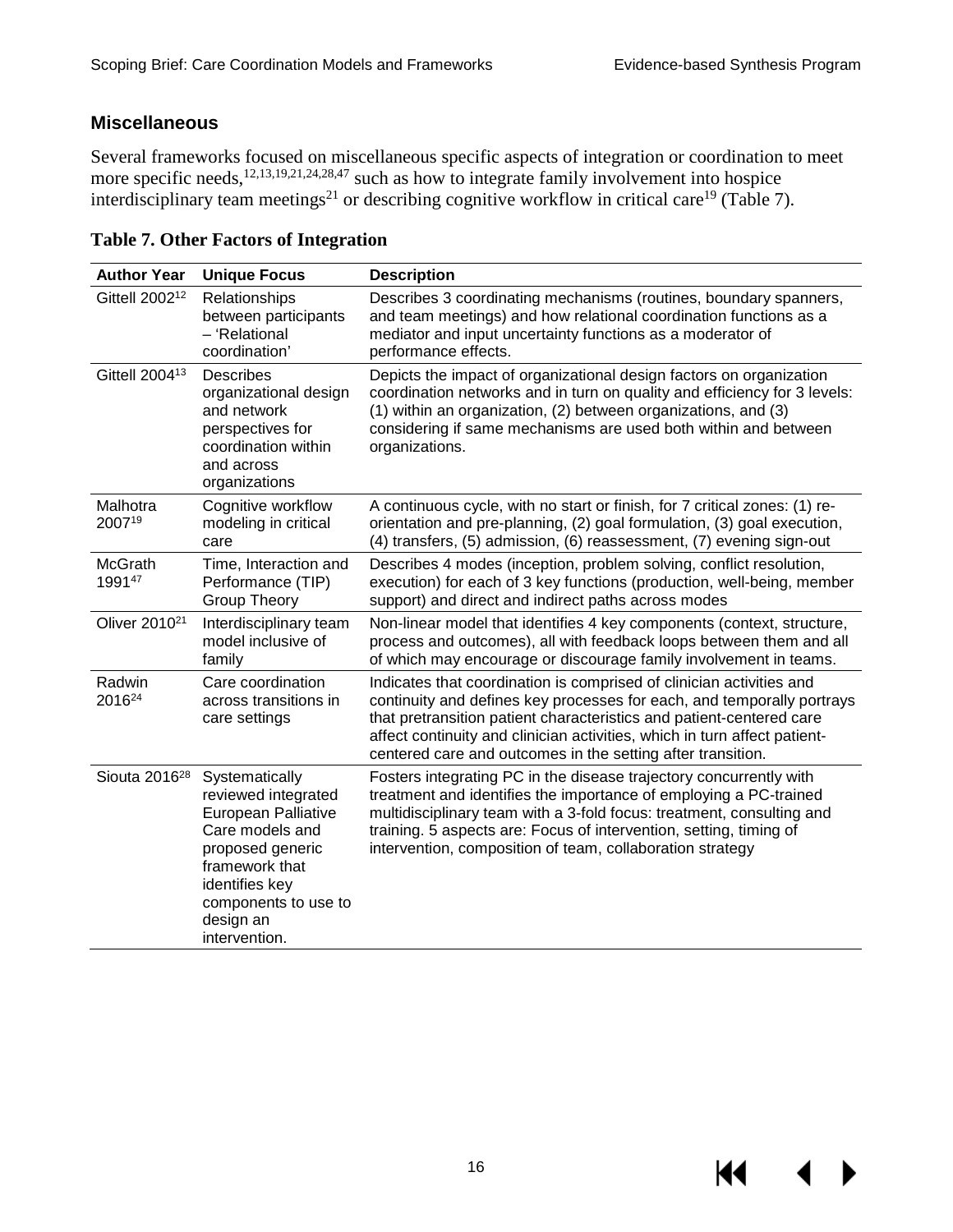### <span id="page-20-0"></span>**KEY QUESTION 2: What are the theoretical models and conceptual frameworks for guiding practitioners in evaluating care coordination in research or practice***,* **and what are their key characteristics?**

Three frameworks were self-described as measurement-focused (Table 8).<sup>26,[27,](#page-40-1)[31](#page-42-0)</sup> Their measurement approaches are each distinct from one another. Singer 2011 describes ideal targets for each of 5 dimensions of coordination ("objects") and 2 of patient-centeredness.<sup>27</sup> Shigayeva 2010 describes 4 general levels of increasing integration and provides examples for each based on TB and HIV/AIDS programs integration.[26](#page-40-0) Zlateva 2015 suggests short-term and long-term outcomes specific to 5 domains essential to care coordination in the PCMH.<sup>31</sup>

| <b>Author Year</b>              | <b>Focus</b>                                                                                                                                                                              | <b>Domains</b>                                                                                                                                                                                                                                                                                 | Other notes                                                                                                                              |
|---------------------------------|-------------------------------------------------------------------------------------------------------------------------------------------------------------------------------------------|------------------------------------------------------------------------------------------------------------------------------------------------------------------------------------------------------------------------------------------------------------------------------------------------|------------------------------------------------------------------------------------------------------------------------------------------|
| Singer 2011 <sup>27</sup>       | Describes ideal targets for<br>each of 5 dimensions of<br>coordination ("objects")<br>and 2 of patient-<br>centeredness                                                                   | Coordination within care team,<br>coordination across care teams,<br>coordination between care teams and<br>community resources, continuous<br>familiarity with patient over time,<br>continuous proactive and responsive<br>action between visits, patient<br>centered, shared responsibility | Provides sample items                                                                                                                    |
| Shigayeva<br>2010 <sup>26</sup> | Describes 4 levels of<br>integration along a<br>continuum through a lens<br>of interaction                                                                                                | No interactions, partial integration<br>(includes linkage and coordination) to<br>full integration                                                                                                                                                                                             | Describes example<br>interactions between TB<br>and HIV/AIDS programs<br>for 4 program<br>components across the<br>levels of integration |
| Zlateva 2015 $31$               | Identifies 5 domains<br>essential to assessing<br>care coordination in the<br><b>PCMH</b> and defines<br>essential structures,<br>processes and outcomes<br>for each of these<br>domains. | Healthcare home, plan of care, self-<br>management, communication, patient<br>assessment and support, care<br>transitions                                                                                                                                                                      | Suggests both short-term<br>and long-term outcomes                                                                                       |

#### <span id="page-20-2"></span>**Table 8. Measurement-focused Approaches**

### <span id="page-20-1"></span>**KEY QUESTION 3: Among those theoretical models/frameworks identified, which have been the most influential?**

Based on assessment of number of annualized forward citations and whether or not a measure (Table 9) and/or an intervention was derived from the framework, we identified The Integrated Team Effectiveness Model,<sup>[18](#page-37-4)</sup> the Development Model for Integrated Care (DMIC),<sup>20</sup> and the Rainbow Model of Integrated Care  $(RMIC)^{29}$  as the most influential.

Bibliometric analysis found that the average number of annualized forward citations for coordinationfocused frameworks[2,](#page-30-2)[4-11,](#page-31-1)[14-21,](#page-36-0)[23-31](#page-38-4)[,44](#page-46-2)[,46-48](#page-46-7) was 4.99 (range, 0 to 26.54). At 26.54, the Integrated Team Effectiveness Model<sup>18</sup> was notable as having the highest number of annualized citations, as well as leading to development of the [Integ](#page-46-5)rated Team Effectiveness Instrument, a provider survey with demonstrated construct validity.<sup>40</sup> Similarly, the Rainbow Model of Integrated Care (RMIC) had 17.17 annualized forward citations and led to the development of a 44-item provider survey with demonstrated face validity, internal consistency, construct validity, and reliability.<sup>29</sup> Although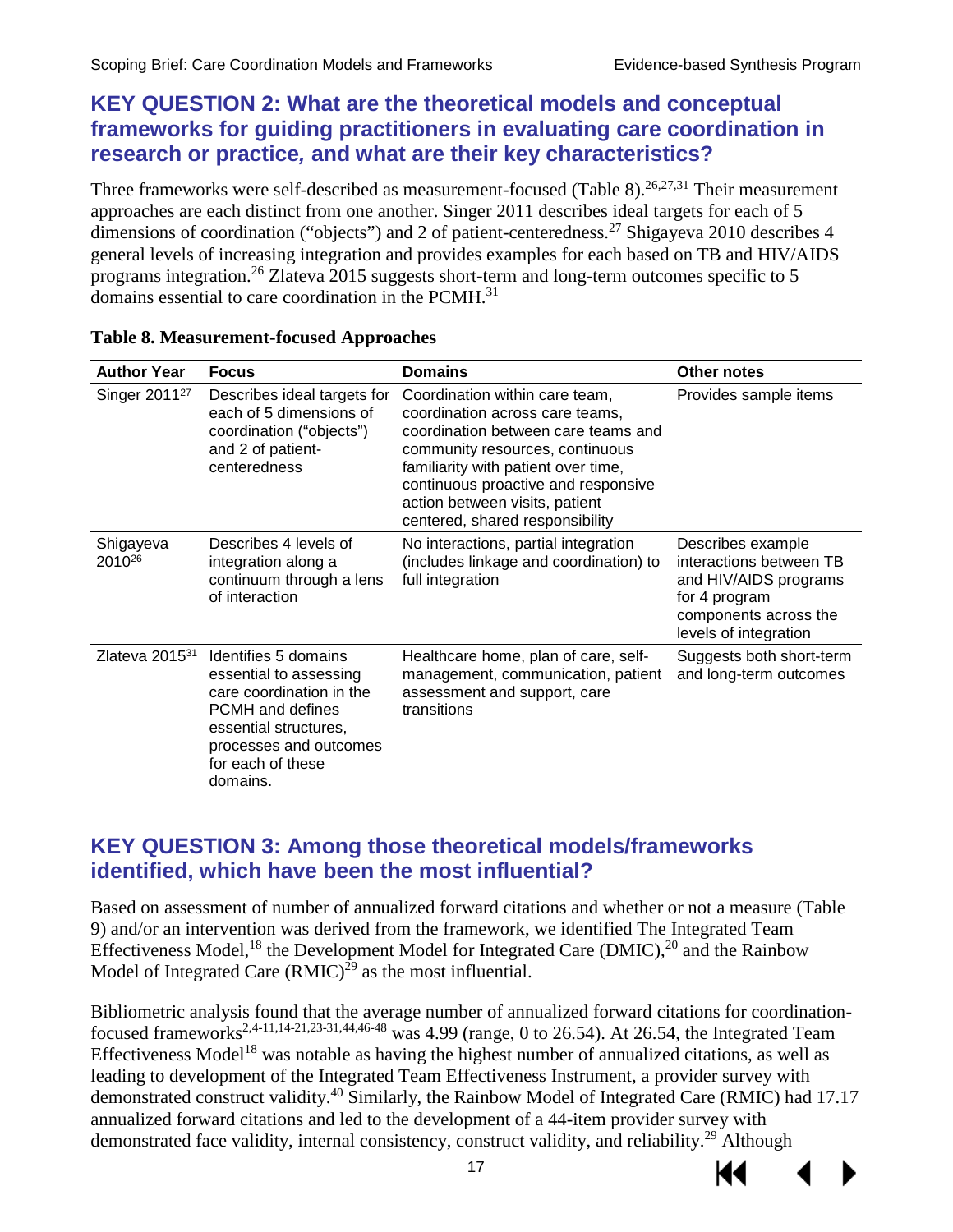KI

Minkman's DMIC had a much lower number of annualized forward citations (0.71), it is the only model we identified that has both led to the development of a survey that has been partially validated, as well as to formation of multidisciplinary teams working incorporating [the](#page-38-0) DMIC framework in the care of patients with stroke, acute myocardial infarct (AMI), or dementia.<sup>20</sup> Oliver's Integrative Model is the only other model that we identified that has led to development of an intervention, which involved incorporating telemedicine for hospice patients and caregiver[s.](#page-38-3)<sup>21</sup>

Other frameworks for which we did not yet identify a measure, but that showed potential for measure development or field use, include several that had qualitative assessments of a framework concept<sup>[11,](#page-34-2)[13,](#page-35-1)[14,](#page-36-0)[20](#page-38-0)</sup> and that hinted at future measures.<sup>17,[23](#page-38-4)[,24](#page-39-1)[,30](#page-42-2)</sup>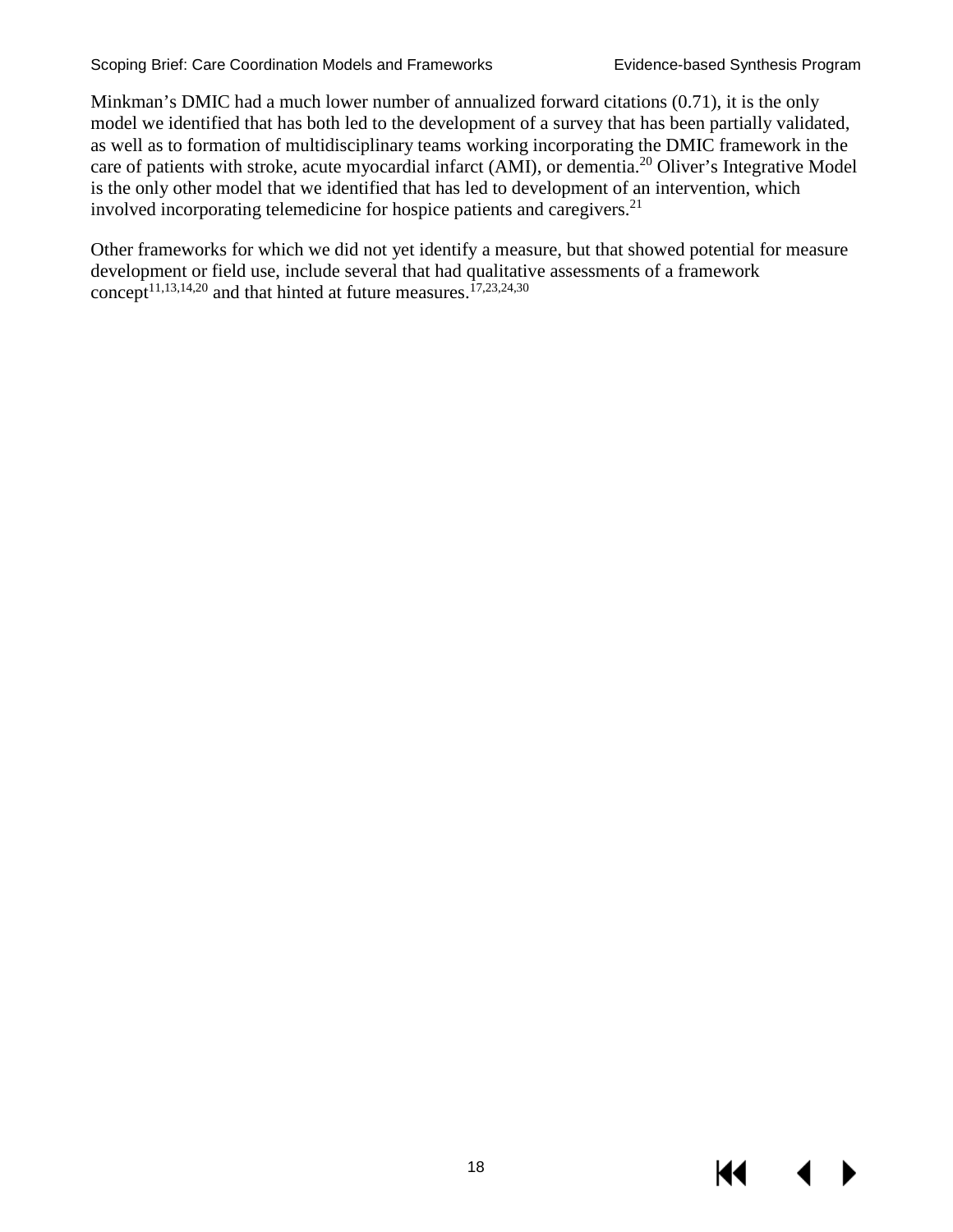### **Table 9. Measures Associated with Included Models and Frameworks**

<span id="page-22-0"></span>

| <b>Framework</b>                                                    | <b>Associated Measure/Tool</b>                                                                                                                                           | <b>Instrument</b><br><b>Type</b>                                                       | <b>Perspective</b>    | <b>Description (Domains, Characteristics)</b>                                                                                                                                                                                                                                                                                                                                                             | <b>Setting</b>                                                           | Validated*                                                          |
|---------------------------------------------------------------------|--------------------------------------------------------------------------------------------------------------------------------------------------------------------------|----------------------------------------------------------------------------------------|-----------------------|-----------------------------------------------------------------------------------------------------------------------------------------------------------------------------------------------------------------------------------------------------------------------------------------------------------------------------------------------------------------------------------------------------------|--------------------------------------------------------------------------|---------------------------------------------------------------------|
| Bainbridge,<br>20106                                                | <b>Health Care Provider</b><br>Integration Survey <sup>35</sup><br>Adapted from Index of<br>Interdisciplinary Collaboration<br>and Partnership Self-<br>Assessment Tool. | Survey                                                                                 | Providers             | Adapted items from the Index of<br>Interdisciplinary Collaboration (IIC) and<br>Partnership Self-Assessment Tool and 14 new<br>questions. Evaluates extent of interprofessional<br>collaboration and information sharing, as well<br>as provider and organization characteristics that<br>facilitate horizontal integration. Uses 5-point<br>Likert scale from "strongly agree" to "strongly<br>disagree" | Palliative<br>care                                                       | Some: Face and<br>construct validity<br>and internal<br>reliability |
| Bradbury,<br>20149<br>(AQuA<br>Integrated<br>Care)                  | Integrated Care Toolkit <sup>33</sup><br>Available at<br>https://www.aquanw.nhs.uk/re<br>sources/integrated-care-<br>toolkit/20649                                       | System<br>Integration<br>Assessment<br>chart,<br>Measurement<br>guide, Domain<br>guide | Providers,<br>Mangers | This toolkit is not a step-by-step guide to<br>system integration. Rather, it supports<br>understanding where changes need to be made<br>and in identifying what those changes might<br>look like, particularly across 8 key areas which<br>are referred to as domains throughout this<br>Toolkit.                                                                                                        | Multiple UK No<br>Health and<br>Social Care<br>Economies                 |                                                                     |
| Calciolari,<br>201610                                               | Ad-hoc survey <sup>10</sup>                                                                                                                                              | Survey                                                                                 | Providers             | 24 items on the following areas: Integration,<br><b>Transition Management Culture, Contextual</b><br>Traits, Organizational Arrangements, Operating<br>Means, Care Improvement. The majority of<br>items were measured on a 7-point Likert scale<br>anchored at the end points, with the exception<br>of items concerning the presence/absence of<br>operating means (based on a binary scale).           | Italian local<br>health units validity                                   | Some: construct                                                     |
| Gittell,<br>20021,2,12<br>(Relational<br>Coordination<br>Framework) | <b>Relational Coordination</b><br>Survey <sup>36</sup>                                                                                                                   | Survey                                                                                 | Providers             | A total of 7 survey questions including 4 about<br>communication (frequency, timeliness,<br>accuracy, problem-solving) and 3 about<br>relationships (shared goals, shared knowledge,<br>mutual respect).                                                                                                                                                                                                  | Inpatient,<br>primary<br>care,<br>outpatient<br>specialty;<br><b>LTC</b> | Some: Construct<br>validity                                         |
| Lemieux-<br>Charles,<br>200618<br>(ITEM)                            | Integrated Team Effectiveness Survey<br>Instrument <sup>40</sup>                                                                                                         |                                                                                        | Providers             | Measures 25 relevant aspects of teamwork<br>effectiveness, with answer choices on a 4-point<br>Likert Scale.                                                                                                                                                                                                                                                                                              | <b>COPD</b>                                                              | Some: Construct<br>validity                                         |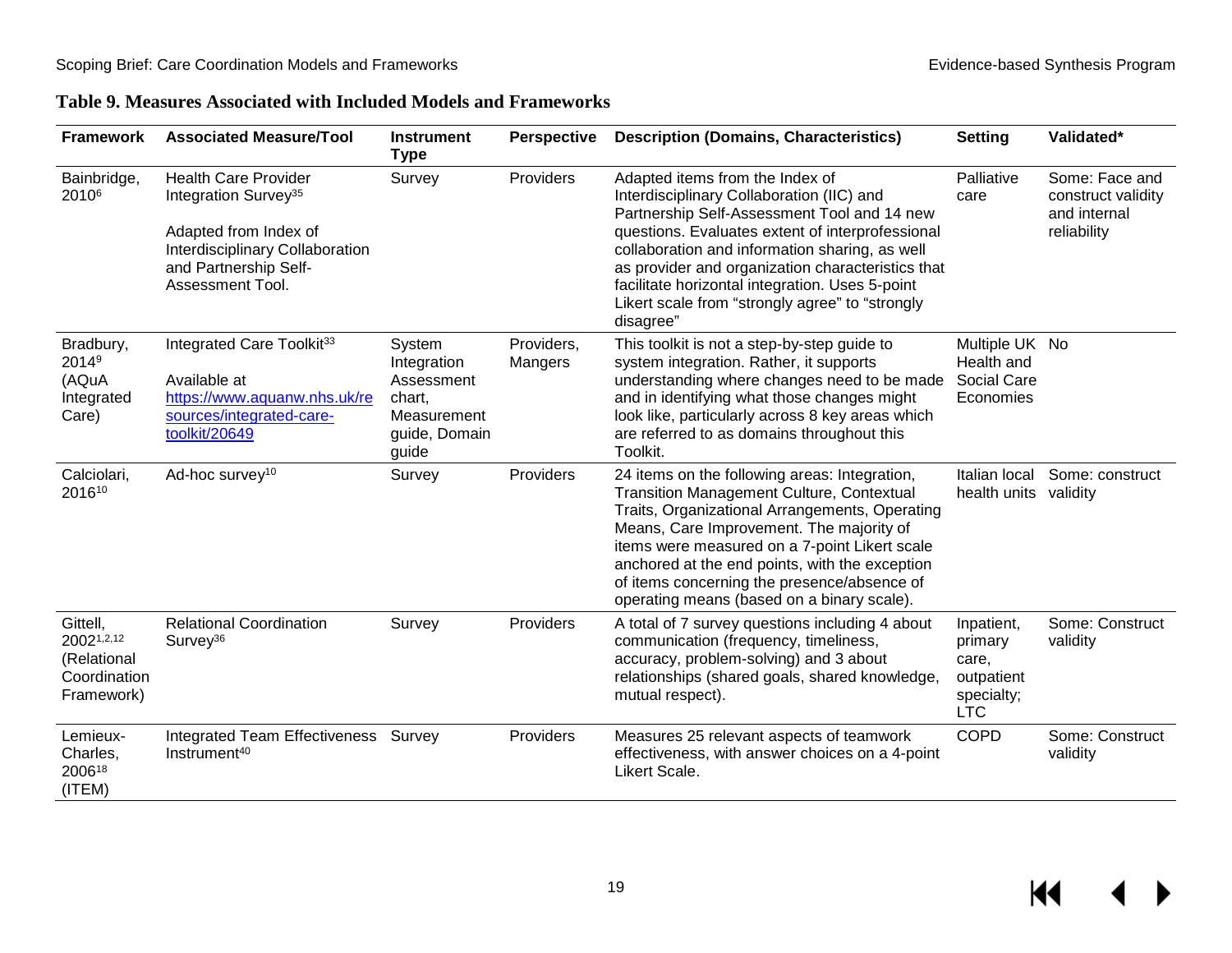| <b>Framework</b>                                                                             | <b>Associated Measure/Tool</b>                                                                               | <b>Instrument</b><br><b>Type</b> | <b>Perspective</b>   | <b>Description (Domains, Characteristics)</b>                                                                                                                                                                                                                                                                                                                                | <b>Setting</b>                                                                     | Validated*                                                                                     |
|----------------------------------------------------------------------------------------------|--------------------------------------------------------------------------------------------------------------|----------------------------------|----------------------|------------------------------------------------------------------------------------------------------------------------------------------------------------------------------------------------------------------------------------------------------------------------------------------------------------------------------------------------------------------------------|------------------------------------------------------------------------------------|------------------------------------------------------------------------------------------------|
| McDonald<br>20144<br>Shultz 2013 <sup>3</sup><br>(Care<br>Coordination<br>Measures<br>Atlas) | <b>Care Coordination Quality</b><br><b>Measure for Primary Care</b><br>(CCQM-PC) <sup>41</sup>               | Survey                           | Patients             | A patient experience of care survey that was<br>developed, cognitively tested, and piloted with<br>patients from a diverse set of 13 primary care<br>practices to comprehensively assess patient<br>perceptions of the quality of their care<br>coordination experiences. Questions focused<br>on communication and information sharing, as<br>well as person-centered care. | Primary<br>Care                                                                    | Some: Reliability,<br>internal<br>consistency                                                  |
| Minkman,<br>201220                                                                           | Publication mentions web-<br>based self-assessment tool,<br>but we were unable to locate<br>it <sup>20</sup> | Survey                           | Unknown              | A digital self-assessment tool containing a set<br>of 89 elements of integrated care grouped into<br>9 clusters: quality care, performance<br>management, inter-professional teamwork,<br>delivery system, roles and tasks, patient-<br>centeredness, commitment, transparent<br>entrepreneurship, result-focused learning                                                   | Multiple<br>integrated<br>care<br>settings                                         | Some: Face and<br>construct validity                                                           |
| Oliver,<br>20102,21<br>(Integrative<br>Model)                                                | Modified Index for<br>Interdisciplinary<br>Collaboration <sup>22</sup>                                       | Survey                           | Providers            | 42-item questionnaire measured on a 5-point<br>Likert scale. Included questions on the following<br>areas: Interdependence and flexibility, Newley<br>created professional activities, Collective<br>ownership of goals, Reflection on process.<br>Webpage of other publications:<br>http://www.hospice-<br>research.org/Publications.html                                   | Hospice                                                                            | Some: Reliability                                                                              |
| Singer,<br>201127<br>(Integrated<br>Patient Care)                                            | Patient Perception of<br>Integrated Care Survey <sup>38</sup>                                                | Survey                           | Patients             | 29 items with yes/no or 4-point scales<br>measuring 7 constructs of coordination and<br>patient-centeredness                                                                                                                                                                                                                                                                 | Primary<br>care clinics<br>of patient<br>with<br>multiple<br>chronic<br>conditions | Extensive;<br>internal<br>consistency,<br>discriminant<br>validity, and<br>goodness of fit     |
| Valentijn,<br>201329<br>(Rainbow<br>Model of<br>Integrated<br>Care -RMIC)                    | RMIC Measurement Tool <sup>34,37,39</sup>                                                                    | Survey                           | Provider,<br>Manager | 44 items grouped into 8 dimensions<br>corresponding to 8 domains assessing micro-<br>level (clinical), meso-level (professional and<br>organizational), macro-level (system), and<br>enabling (functional and normative) aspects of<br>integrated care; uses 5-point Likert scale<br>ranging from never to all the time                                                      | Regional<br>Health<br>System of<br>Singapore                                       | Extensive: face<br>validity, internal<br>consistency,<br>construct validity<br>and reliability |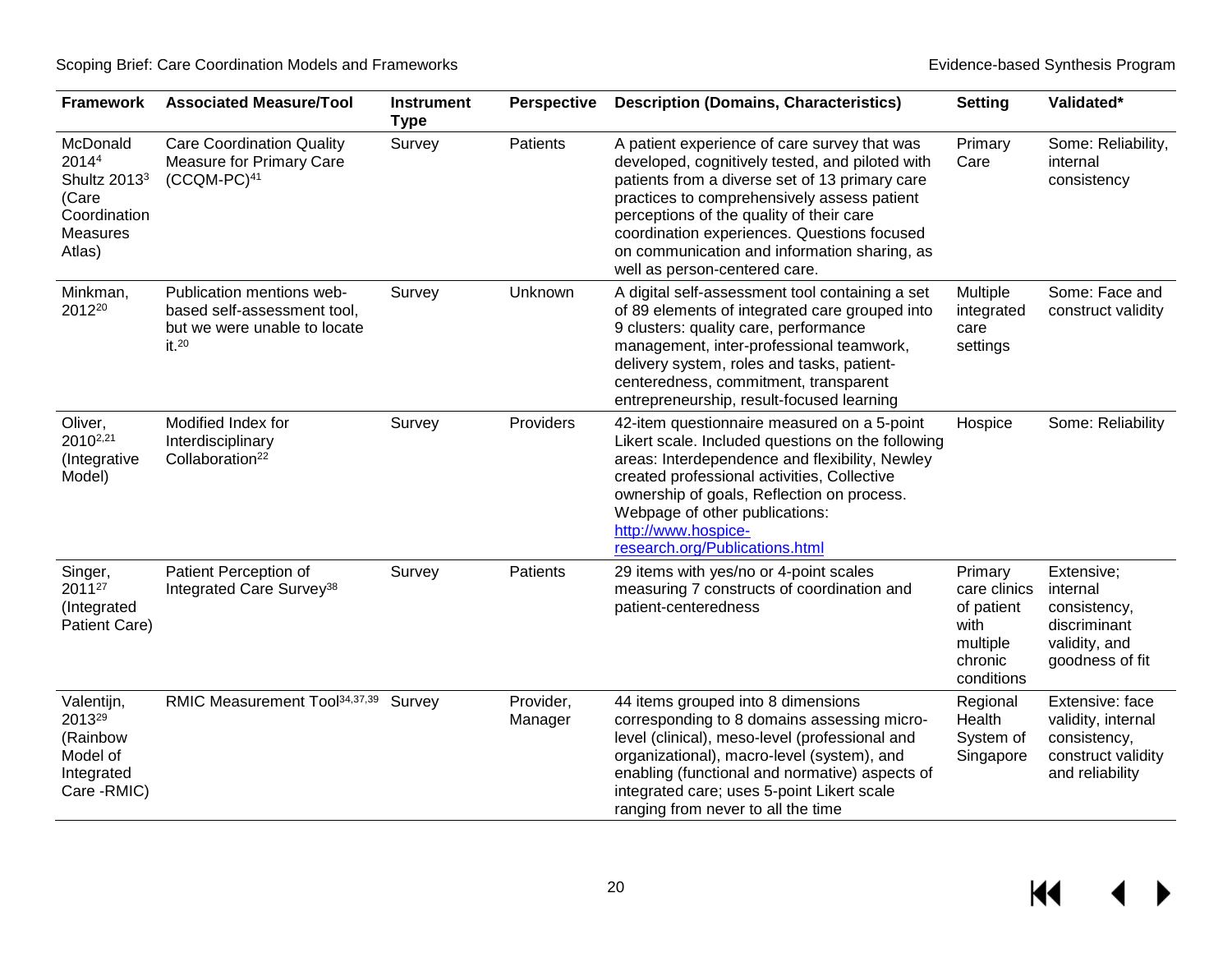| <b>Framework</b>                                       | <b>Associated Measure/Tool</b>                                                                                                               | <b>Instrument</b><br>Type | <b>Perspective</b>        | <b>Description (Domains, Characteristics)</b>                                                                                                                                                                                                                                                                         | <b>Setting</b>  | Validated*                                                                                            |
|--------------------------------------------------------|----------------------------------------------------------------------------------------------------------------------------------------------|---------------------------|---------------------------|-----------------------------------------------------------------------------------------------------------------------------------------------------------------------------------------------------------------------------------------------------------------------------------------------------------------------|-----------------|-------------------------------------------------------------------------------------------------------|
| Zlateva,<br>201531<br>(PCMH CC<br>Conceptual<br>Model) | Medical Home Care<br>Coordination Survey-Patient <sup>31</sup><br>Medical Home Care<br>Coordination Survey-<br>Healthcare Team <sup>31</sup> | Survey                    | Patients and<br>providers | 13 items for patients across plan of care,<br>communication, link to community resources<br>and care transitions domains; 32 items for<br>providers across those same domains as well<br>as accountability, IT capacity, follow-up plan,<br>and self-management. Questions were<br>measured on a 5-point Likert scale | Primary<br>care | Extensive:<br>internal<br>consistency,<br>reliability,<br>discriminant and<br>convergent<br>validity. |

\*Measures were considered validated if the located publication stated them as such

Previous reviews of care coordination measures (Table 10), had identified level of validation and professional and system representation perspectives as gaps in existing measures.<sup>3-5,[18,](#page-37-6)[48](#page-46-8)</sup> We identified 23 measures unidentified by previous reviews.<sup>2,[4-11](#page-31-3)[,14](#page-36-3)[,15](#page-36-0)[,17](#page-37-5)[,18](#page-37-6)[,20](#page-38-7)[,22-24,](#page-38-8)[26-31,](#page-40-3)48</sup> Among those, several appear to address these previously identified gaps – with most having some  $3,4,6,10,12,18,20,21$  $3,4,6,10,12,18,20,21$  $3,4,6,10,12,18,20,21$  $3,4,6,10,12,18,20,21$  $3,4,6,10,12,18,20,21$  $3,4,6,10,12,18,20,21$  $3,4,6,10,12,18,20,21$  $3,4,6,10,12,18,20,21$  to extensive<sup>27[,29](#page-41-3),31</sup> levels of validation and several focusing on provider perspectives.<sup>[6](#page-32-3)[,9](#page-33-3)[,10](#page-34-3)[,12](#page-35-3)[,18](#page-37-6)[,21](#page-38-6)[,29](#page-41-3)[,31](#page-42-3)</sup> System representation perspective still appears to be a gap in the available measures we identified that were associated with the included frameworks. As this review was not designed to identify all available measures – only those associated with frameworks – other measures may exist in general and that provide system representation perspectives.

#### **Table 10. Reviews of Care Coordination Measures**

<span id="page-24-0"></span>

| <b>Author Year</b>                                      | <b>Measures</b>                                                                                    | <b>Components</b>                                                                   | Objective                                                                                                                                                                                                                | <b>Key findings</b>                                                                                                                                     | <b>Identified gaps</b>                                                                                                                                                                                                  |
|---------------------------------------------------------|----------------------------------------------------------------------------------------------------|-------------------------------------------------------------------------------------|--------------------------------------------------------------------------------------------------------------------------------------------------------------------------------------------------------------------------|---------------------------------------------------------------------------------------------------------------------------------------------------------|-------------------------------------------------------------------------------------------------------------------------------------------------------------------------------------------------------------------------|
| Bautista 2016 <sup>5</sup>                              | 379 validation studies<br>(209 instruments)<br>administered to patients<br>[60%], providers [20%]) | Clinical integration,<br>professional,<br>organizational, functional<br>integration | Provide evidence on state<br>of the art in measuring<br>integrated care                                                                                                                                                  | Most instruments measure<br>constructs related to care<br>integration and patient-<br>centered care, which map<br>to the clinical integration<br>domain | Quality of measurement<br>properties of instruments<br>is in need of improvement                                                                                                                                        |
| Lemieux-Charles<br>200618                               | Team effectiveness<br>measures                                                                     | Team                                                                                | Appraise existing research<br>on team care interventions<br>and provide<br>recommendations for<br>enhancement of<br>conceptualization, design,<br>and management of future<br>health care team<br>effectiveness research | Most instruments<br>used to measure<br>teamwork have not been<br>well-validated nor<br>evaluated<br>in health care settings                             | Future team effectiveness<br>research needs to use a<br>more consistent and<br>clearly defined set of<br>variables to examine task<br>features and team<br>composition in relation to<br>both processes and<br>outcomes |
| McDonald 2014 <sup>4</sup><br>Schultz 2013 <sup>3</sup> | <b>AHRQ Measures Atlas</b><br>with all measures mapped<br>to a framework, and                      | Coordinating mechanisms,<br>broad approaches,<br>perspective                        | Organize measures of<br>care coordination to create<br>a measure selection guide                                                                                                                                         | Measures of care<br>coordination can be<br>mapped to different<br>perspectives:                                                                         | Fewer measures available<br>for health care<br>professional and system<br>representation                                                                                                                                |

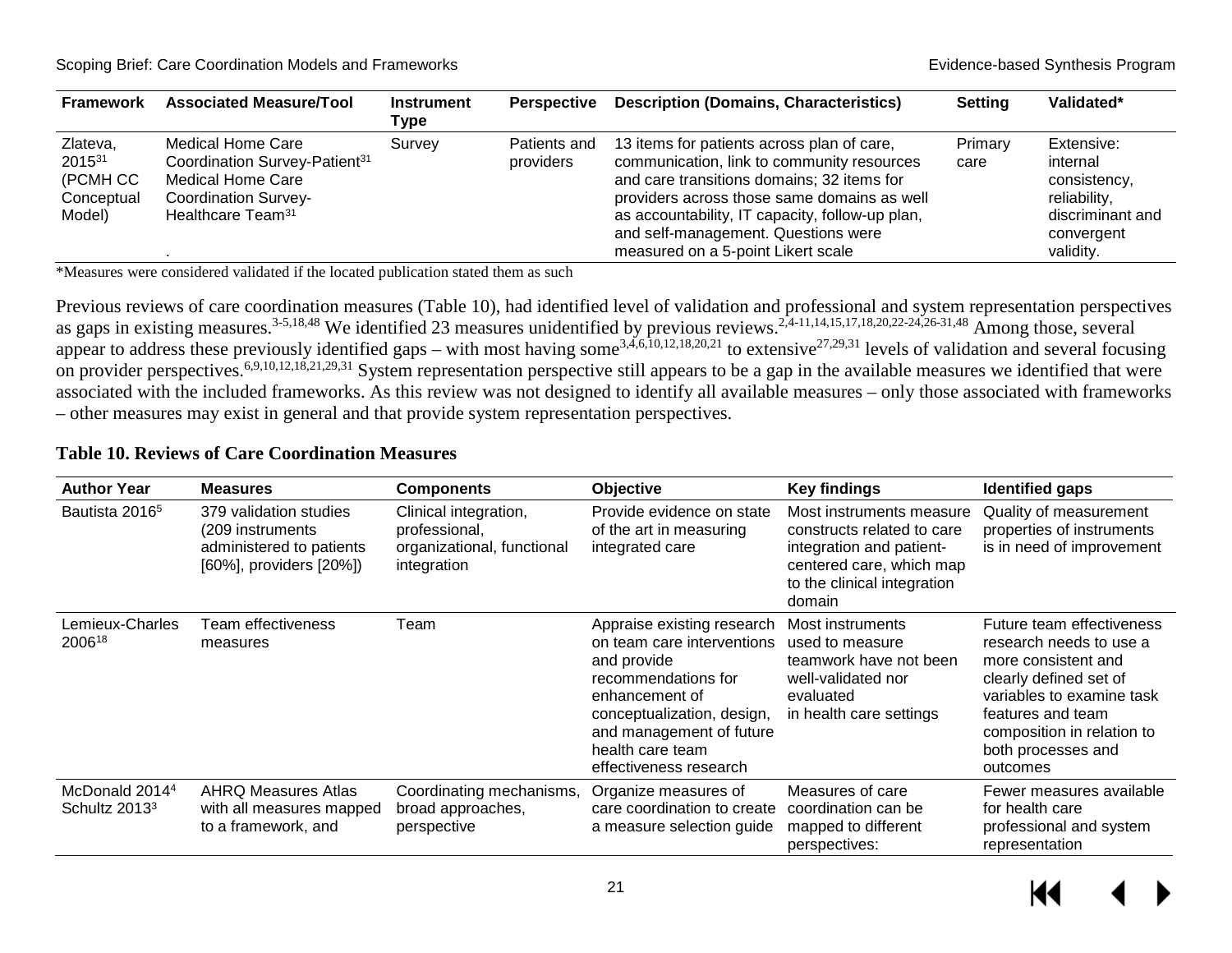#### Scoping Brief: Care Coordination Models and Frameworks **Evidence-based Synthesis Program**

|                                          | summary of validations for<br>each |                                          |                                                                                                                                                                                                                                                                                                                                                                                                                                                                                      | patient/family, health care<br>professional, and system<br>representative                                  | perspectives compared<br>with patient perspectives.                    |
|------------------------------------------|------------------------------------|------------------------------------------|--------------------------------------------------------------------------------------------------------------------------------------------------------------------------------------------------------------------------------------------------------------------------------------------------------------------------------------------------------------------------------------------------------------------------------------------------------------------------------------|------------------------------------------------------------------------------------------------------------|------------------------------------------------------------------------|
| Strandberg-<br>Larsen 2009 <sup>48</sup> | 24 measurement methods             | Structural, cultural,<br>process aspects | Use criteria to assess<br>whether methods to<br>measure integrated<br>healthcare delivery are<br>"sound": Based on<br>theoretical model?<br>Concept clearly defined?<br>Level of analysis clearly<br>defined? Does it include<br>structural, cultural, and<br>process aspects? Does it<br>measure integration<br>relative to an ideal target?<br>Is the measure<br>quantifiable? Has internal<br>validity been<br>demonstrated? Has<br>validity across settings<br>been established? | Frameworks measured a<br>variety of concepts that<br>reflects the conceptual<br>diversity within the field | Most methods lack<br>information regarding<br>validity and reliability |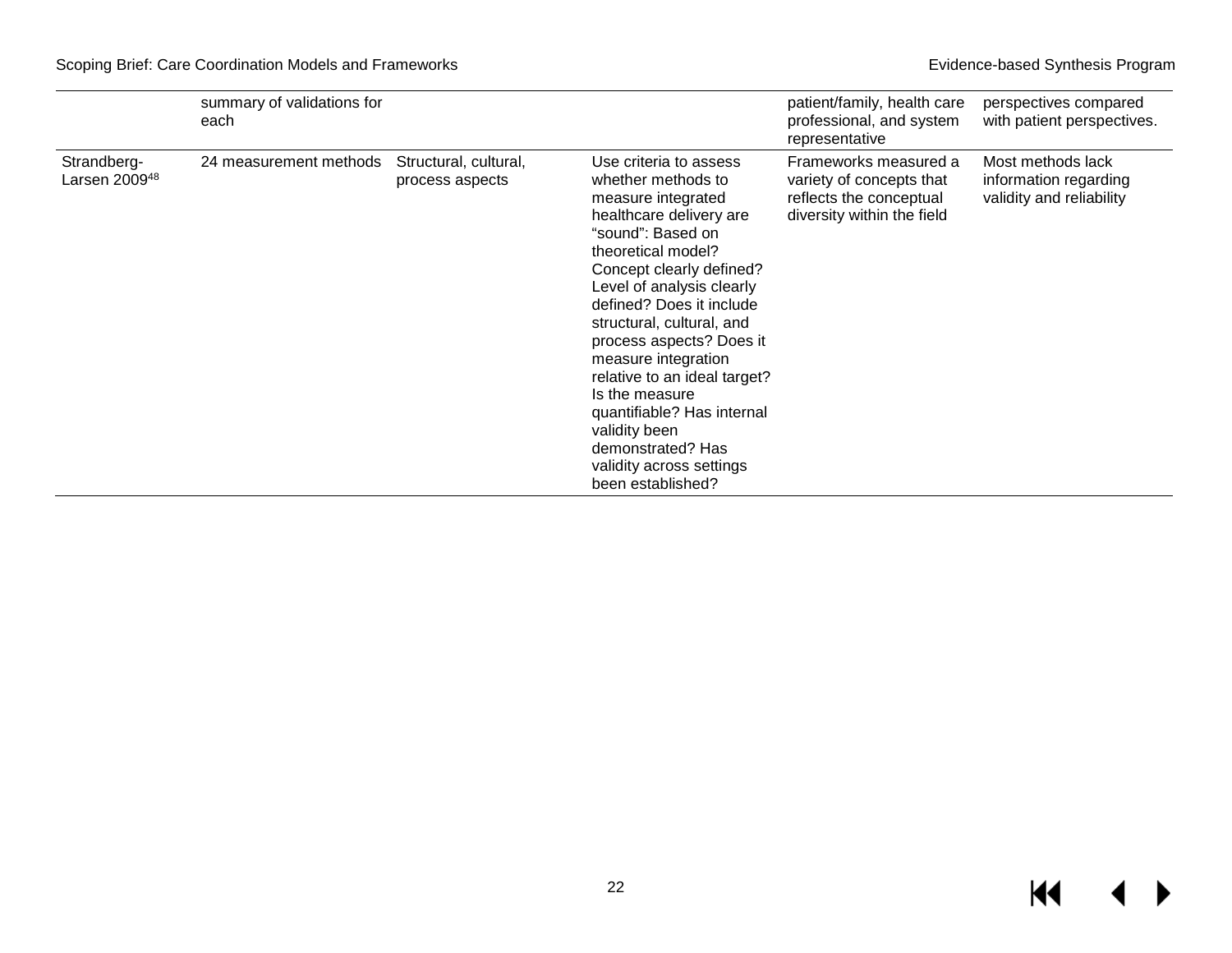# <span id="page-26-0"></span>**DISCUSSION**

Understanding and use of the large number of care coordination conceptual frameworks is currently limited by their complexity and wide variability. To our knowledge, ours is the most recent review of care coordination conceptual frameworks that provides structured information designed to help identify similarities, differences, and unique features to assist with greater adoption. Among the 35 frameworks we identified for guiding care coordination, development of most was motivated by perceived need for a general framework that identifies, describes, and structures relevant concepts. Organizational design theory was the most commonly cited foundational theory. A minority of frameworks explicitly identified a specific definition for care coordination or integration that served as a foundation of their framework, with the 2014 Agency for Healthcare Research and Quality's (AHRQ) definition proposed by McDonald and colleagues being the most frequently cited. Regarding planned populations/setting(s), most addressed overall health.

In terms of main components of the included models and frameworks, the 14 components identified by Van Houdt et al in 2013 appear to generally still be up to dat[e.](#page-30-0) <sup>2</sup> Among the newer frameworks we identified, [SEL](#page-37-4)FIE was the most comprehensive, encompassing 11 of the 14 components from Van Houdt 2013.<sup>17</sup> Common approaches used to group framework components included Donabedian's Structure-Process-Outcome model and the 6 WHO health system components (*ie*, service delivery, leadership and governance, workforce, financing, technologies and medical products, and information and research).

Three frameworks were self-described as measurement-focused. Each described distinct measurement approaches including identification of ideal targets for each of 5 dimensions of coordination ("objects") and 2 of patient-centeredness, 4 general levels of increasing integration with examples for each based on TB and HIV/AIDS programs integration, and short-term and long-term outcomes specific to 5 domains essential to care coordination in the PCMH.

Based on assessment of number of annualized forward citations and whether or not a measure and/or an int[erven](#page-37-4)tion was derived from the framework, we identified The Integrated Team Effectiveness Model,<sup>18</sup> the Development Model for Integrated Care (DMIC),<sup>[20](#page-38-3)</sup> and the Rainbow Model of Integrated Care  $(RMIC)^{29}$  as the most influential. Previous reviews of care coordination measures identified level of validation and professional and system representation perspectives as gaps in existing measures. Among the 23 measures unidentified by previous reviews, several appear to address these previously identified gaps, except for system representation perspective. However, as this review was not designed to identify all available measures – only those associated with frameworks – other measures may exist in general and that provide system representation perspectives.

One of the main gaps in the care coordination frameworks that we studied was the limited guidance provided on how to implement care coordination in health systems. Also, few frameworks have led to development of interventions for improving care coordination.

The structured information provided in this review led to SOTA work group domain experts' identification of 5 major dimensions that could be used to distinguish the focus of care coordination frameworks and facilitate their adoption by clinicians/managers and researchers: (1) contextual factors, (2) coordination domains, (3) levels of coordination, (4) types of coordination, and (5) coordination mechanisms. Contextual factors refer to myriad environmental conditions that may promote or detract from clinicians' ability to coordinate care. Coordination domains emphasize distinctions according to

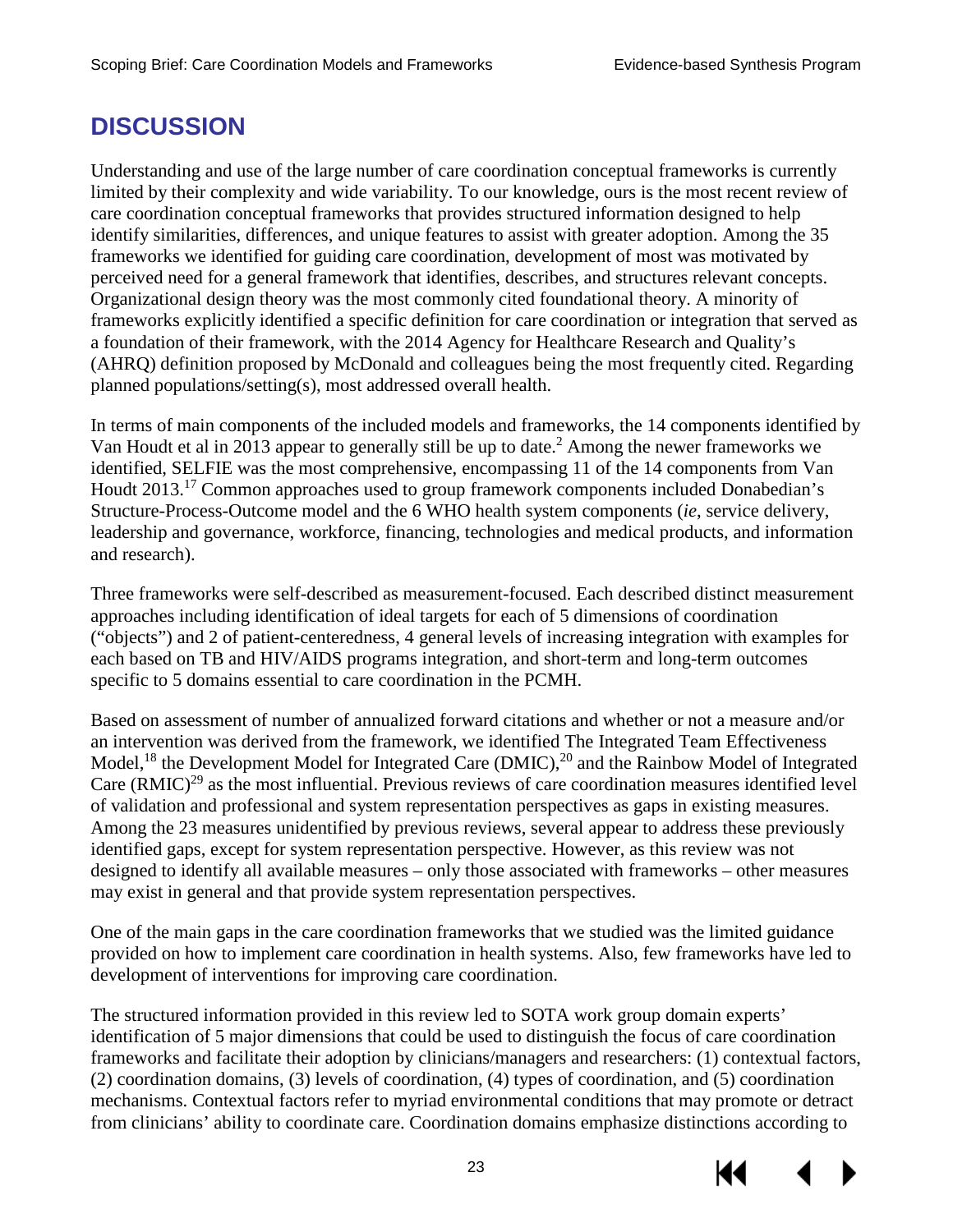14

the locus of coordination between primary and specialty care or between medical care and social services. Levels of coordination refer to where the coordination is taking place. Types of coordination differentiate aspects of coordination such as structural, functional, and clinical. Lastly, coordination mechanisms focus on the means of coordination such as personal and relationship-oriented mechanisms versus technical/feedback-oriented mechanisms.

Our initial review provides a basis for understanding similarities and variation among available care coordination conceptual frameworks. The findings will facilitate further development of interventions and measures along these 5 theory-based dimensions. This rapid evidence synthesis will facilitate application of theory to further research and practice aims for care coordination. To further increase its usefulness, future research should similarly classify care coordination interventions, measures, and evaluation metrics along these 5 theory-based dimensions.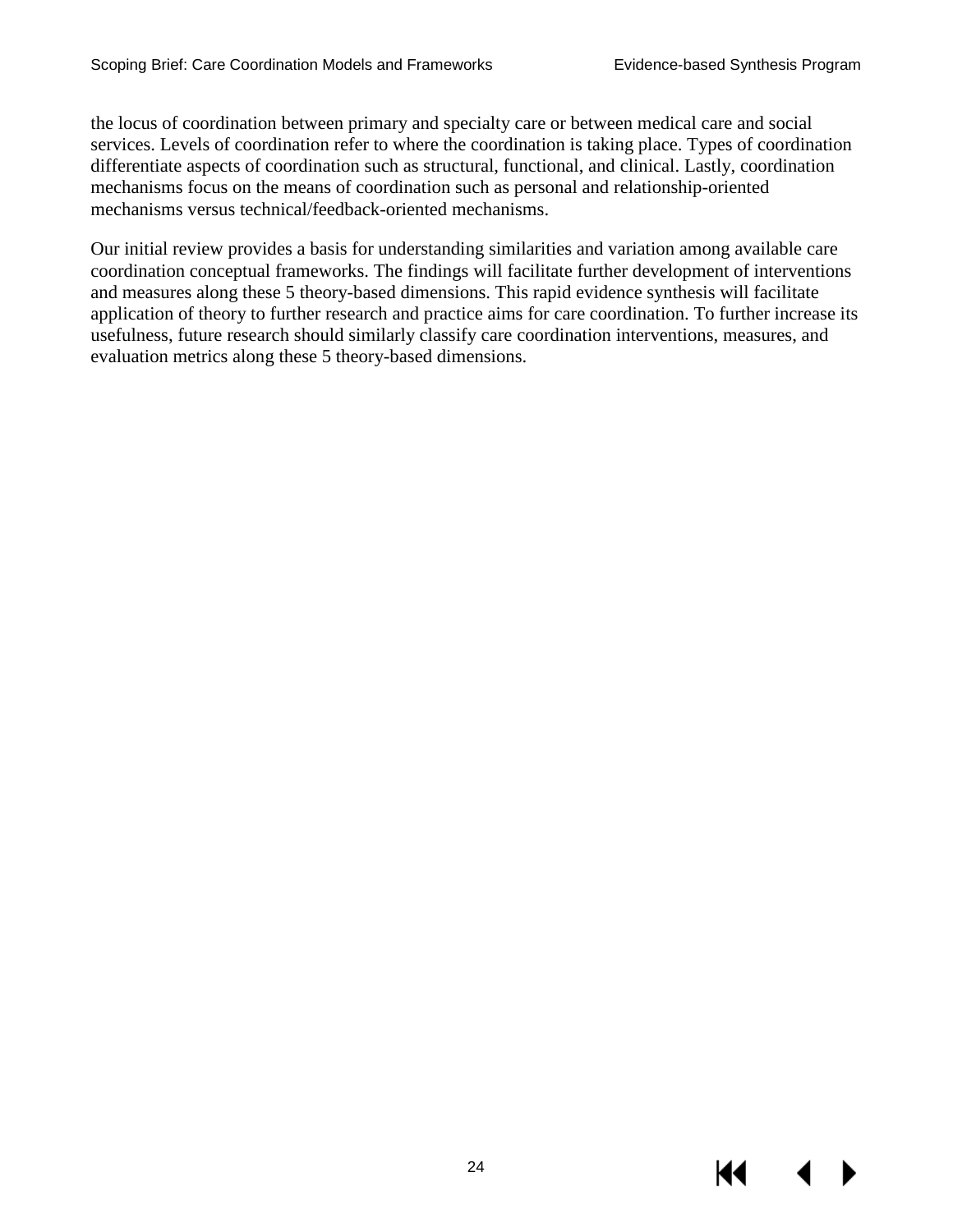К∢

# <span id="page-28-0"></span>**ACKNOWLEDGMENTS**

This topic was developed in response to a nomination by the VHA's HSR&D State of the Art (SOTA) Care Coordination Conference's Measures, Models, and Definitions workgroup for the purpose of the development of policy priorities and future research. The scope was further developed with input from the topic nominators (*ie*, Operational Partners, the ESP Coordinating Center, and the review team).

In designing the study questions and methodology at the outset of this report, the ESP consulted several technical and content experts. Broad expertise and perspectives were sought. Divergent and conflicting opinions are common and perceived as healthy scientific discourse that results in a thoughtful, relevant systematic review. Therefore, in the end, study questions, design, methodologic approaches, and/or conclusions do not necessarily represent the views of individual technical and content experts.

The authors gratefully acknowledge Julia Haskin for editorial review, and the following individuals for their contributions to this project:

#### <span id="page-28-1"></span>**Operational Partners**

Operational partners are system-level stakeholders who have requested the report to inform decision-making. They recommend Technical Expert Panel (TEP) participants; assure VA relevance; help develop and approve final project scope and timeframe for completion; provide feedback on draft report; and provide consultation on strategies for dissemination of the report to field and relevant groups.

**Sara Singer, PhD, MBA** Co-Chair Definitions, Models, and Measures SOTA workgroup

#### **Kathryn McDonald, MM, PhD** Co-Chair Definitions, Models, and Measures SOTA workgroup

**Denise M. Hynes, MPH, PhD, RN** Co-Chair SOTA Planning Committee

#### <span id="page-28-2"></span>**Technical Expert Panel (TEP)**

To ensure robust, scientifically relevant work, the TEP guides topic refinement; provides input on key questions and eligibility criteria, advising on substantive issues or possibly overlooked areas of research; assures VA relevance; and provides feedback on work in progress. TEP members are listed below:

For this Scoping Brief, the Operational Partners also served in this capacity along with Michelle Lucatorto, DNP, RN, FNP-BC and Sherri Sheinfeld Gorin, PhD.

25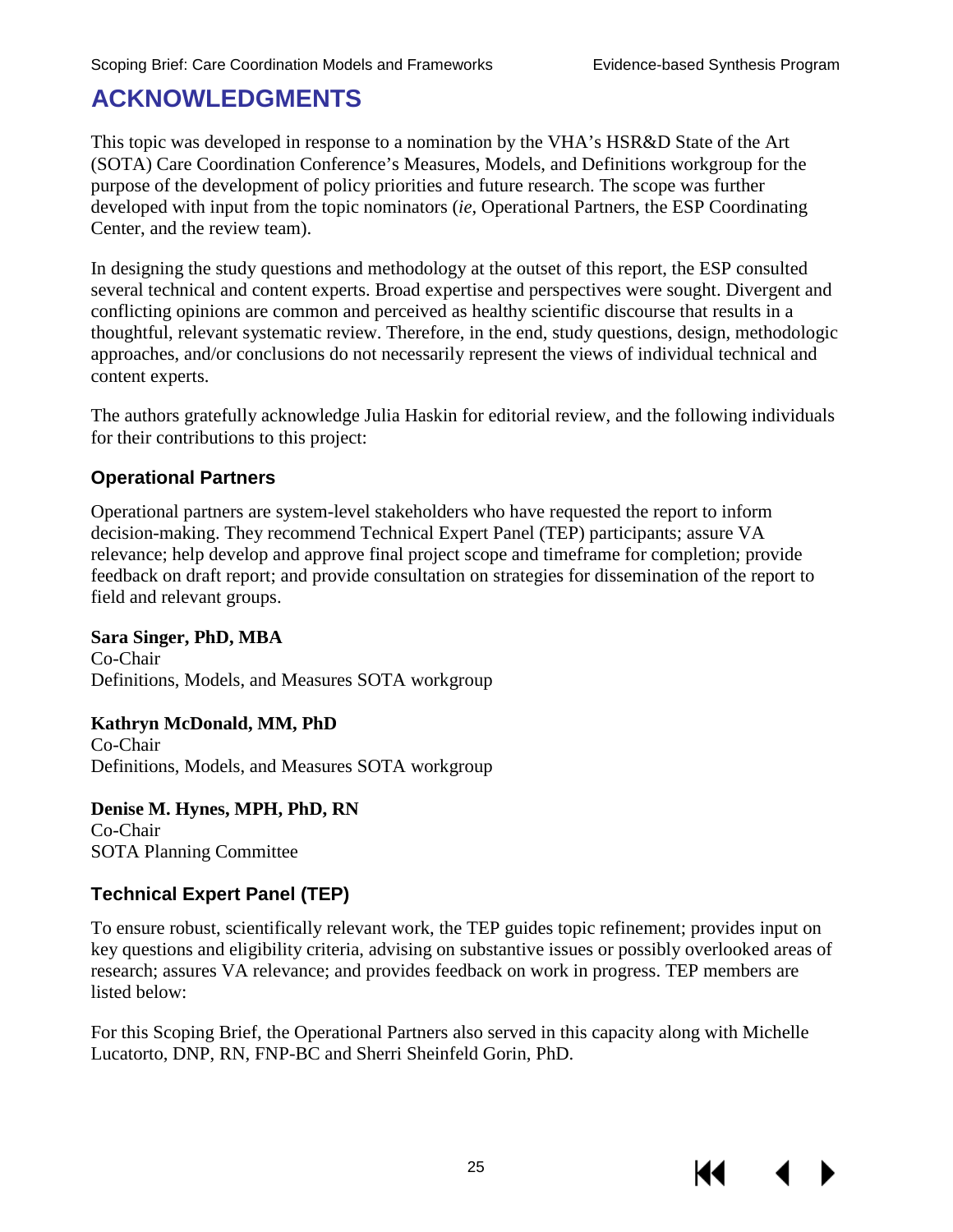# <span id="page-29-3"></span><span id="page-29-1"></span><span id="page-29-0"></span>**ANNOTATED BIBLIOGRAPHY**

<span id="page-29-2"></span>**1.** McDonald KM, Sundaram V, Bravata DM, et al. Closing the quality gap: A critical analysis of quality improvement strategies (vol. 7: Care coordination). *AHRQ technical reviews*. Rockville (MD): Agency for Healthcare Research and Quality (US); 2007. CONTEXT: Quality problems and spiraling costs have resulted in widespread interest in solutions that improve the effectiveness and efficiency of the health care system. Care coordination has been identified by the Institute of Medicine as one of the key strategies for potentially accomplishing these improvements. OBJECTIVES: The objectives of this project were to develop a working definition of care coordination, apply it to a review of systematic reviews, and identify theoretical frameworks that might predict or explain how care coordination mechanisms are influenced by factors in the health care setting and how they relate to patient outcomes and health care costs. DATA SOURCES AND REVIEW METHODS: We used literature databases, Internet searches, and personal contacts to assemble background information on ongoing care coordination programs; potential definitions; conceptual frameworks and related empirical evidence; and care coordination measures. We also conducted literature searches through September 30, 2006 of MEDLINE $((R))$ , and November 15, 2006 for CINAHL $((R))$ , Cochrane database of systematic reviews, American College of Physicians Journal Club, Database of Abstracts of Reviews of Effects, PsychInfo, Sociological Abstracts, and Social Services Abstracts to identify systematic reviews of care coordination interventions. We excluded systematic reviews with a narrow focus, namely those conducted solely in the inpatient setting, or where the only two participants involved in care were the patient and a health care provider. RESULTS: We identified numerous ongoing programs in the private and public sector, most of which have not yet been evaluated. We identified over 40 definitions of care coordination and related terminology, and developed a working definition drawing together common elements: Care coordination is the deliberate organization of patient care activities between two or more participants (including the patient) involved in a patient's care to facilitate the appropriate delivery of health care services. Organizing care involves the marshalling of personnel and other resources needed to carry out all required patient care activities, and is often managed by the exchange of information among participants responsible for different aspects of care. We used this definition to develop our inclusion/exclusion criteria for selecting potentially relevant systematic reviews. Our literature search yielded 4,730 publications, of which 75 systematic reviews evaluating care coordination interventions, either fully or as a part of the review, met inclusion criteria. From these, we identified 20 different coordination interventions (e.g., multidisciplinary teams, case management, disease management) covering 12 clinical populations (e.g., mental health, heart disease, diabetes) and conducted in multiple settings (e.g., outpatient, community, home). Finally, we identified four conceptual frameworks (Andersen's behavioral framework, Donabedian's structureprocess-outcome framework, Nadler/Tushman and others' Organizational design framework with Wagner's Chronic Care Model provided as an example of such design, and Gittell's Relational coordination framework) with potential applicability to studying care coordination by assessing baseline characteristics of the environment, specific coordination mechanism alternatives, and outcomes. The strongest evidence shows benefit of care coordination interventions for patients who have congestive heart failure, diabetes mellitus, severe mental illness, a recent stroke, or depression, though evidence about key intervention components is lacking. CONCLUSIONS: Care coordination interventions represent a wide range of approaches at the service delivery and systems

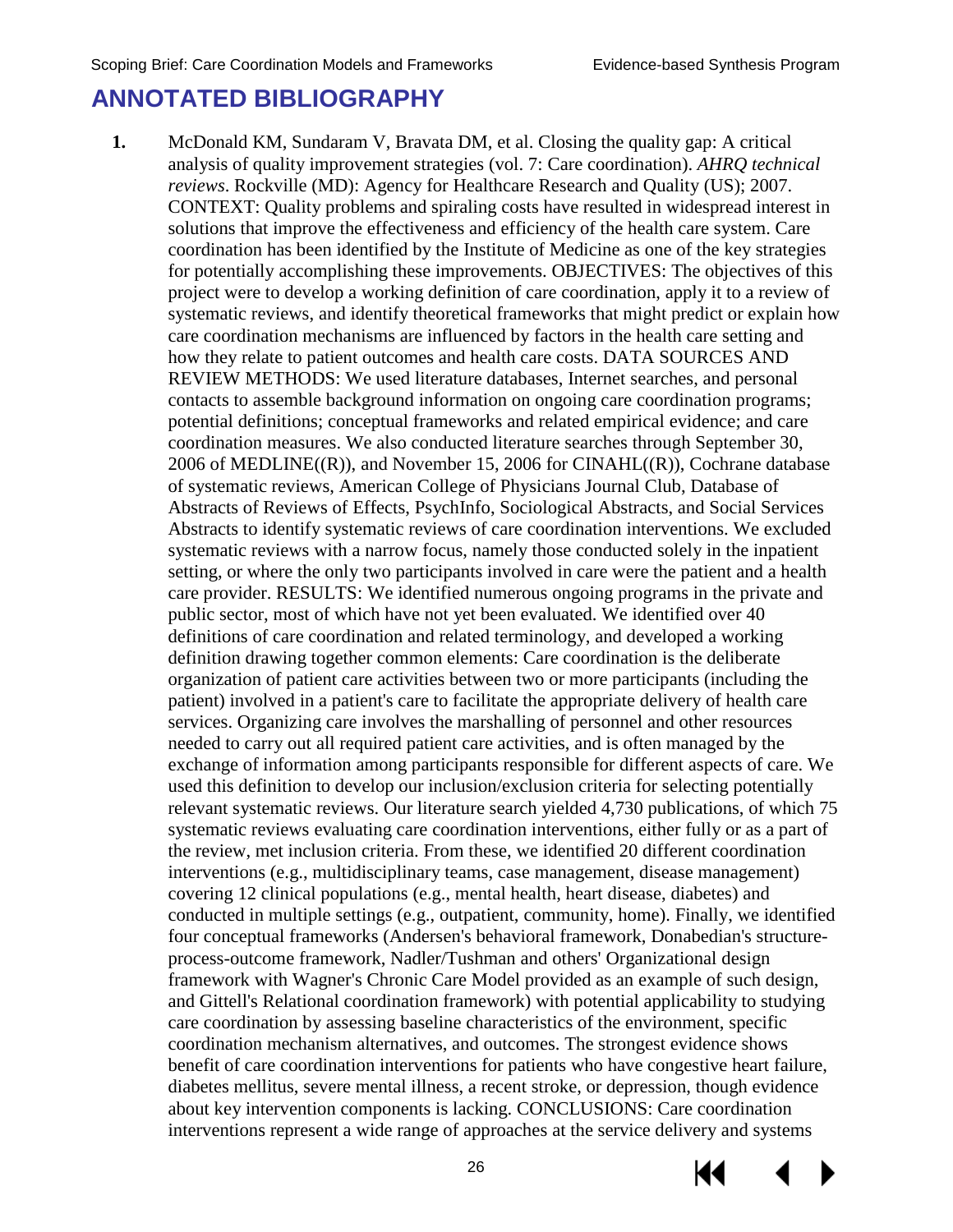<span id="page-30-3"></span><span id="page-30-0"></span>level. Their effectiveness is most likely dependent upon appropriate matching between intervention and care coordination problem, though more conceptual, empirical and experimental research is required to explore this hypothesis.

<span id="page-30-2"></span>**2.** Van Houdt S, Heyrman J, Vanhaecht K, Sermeus W, De Lepeleire J. An in-depth analysis of theoretical frameworks for the study of care coordination. *International Journal of Integrated Care (IJIC).* 2013;13:e024-e024.

Introduction: Complex chronic conditions often require long-term care from various healthcare professionals. Thus, maintaining quality care requires care coordination. Concepts for the study of care coordination require clarification to develop, study and evaluate coordination strategies. In 2007, the Agency for Healthcare Research and Quality defined care coordination and proposed five theoretical frameworks for exploring care coordination. This study aimed to update current theoretical frameworks and clarify key concepts related to care coordination.

<span id="page-30-4"></span>Methods: We performed a literature review to update existing theoretical frameworks. An in-depth analysis of these theoretical frameworks was conducted to formulate key concepts related to care coordination.

Results: Our literature review found seven previously unidentified theoretical frameworks for studying care coordination. The in-depth analysis identified fourteen key concepts that the theoretical frameworks addressed. These were 'external factors', 'structure', 'tasks characteristics', 'cultural factors', 'knowledge and technology', 'need for coordination', 'administrative operational processes', 'exchange of information', 'goals', 'roles', 'quality of relationship', 'patient outcome', 'team outcome', and '(inter)organizational outcome'.

Conclusion: These 14 interrelated key concepts provide a base to develop or choose a framework for studying care coordination. The relational coordination theory and the multi-level framework are interesting as these are the most comprehensive.

<span id="page-30-1"></span>**3.** Schultz EM, Pineda N, Lonhart J, Davies SM, McDonald KM. A systematic review of the care coordination measurement landscape. *BMC Health Serv Res.* Mar 28 2013;13:119.

BACKGROUND: Care coordination has increasingly been recognized as an important aspect of high-quality health care delivery. Robust measures of coordination processes will be essential tools to evaluate, guide and support efforts to understand and improve coordination, yet little agreement exists among stakeholders about how to best measure care coordination. We aimed to review and characterize existing measures of care coordination processes and identify areas of high and low density to guide future measure development. METHODS: We conducted a systematic review of measures published in MEDLINE through April 2012 and identified from additional key sources and informants. We characterized included measures with respect to the aspects of coordination measured (domain), measurement perspective (patient/family, health care professional, system representative), applicable settings and patient populations (by age and condition), and data used (survey, chart review, administrative claims). RESULTS: Among the 96 included measure instruments, most relied on survey methods (88%) and measured aspects of communication (93%), in particular the transfer of information (81%). Few measured changing coordination needs (11%). Nearly half (49%) of instruments mapped to the patient/family perspective; 29% to the system representative and 27% to the health care professionals perspective. Few instruments were applicable to settings other than primary care (58%), inpatient facilities (25%), and outpatient specialty

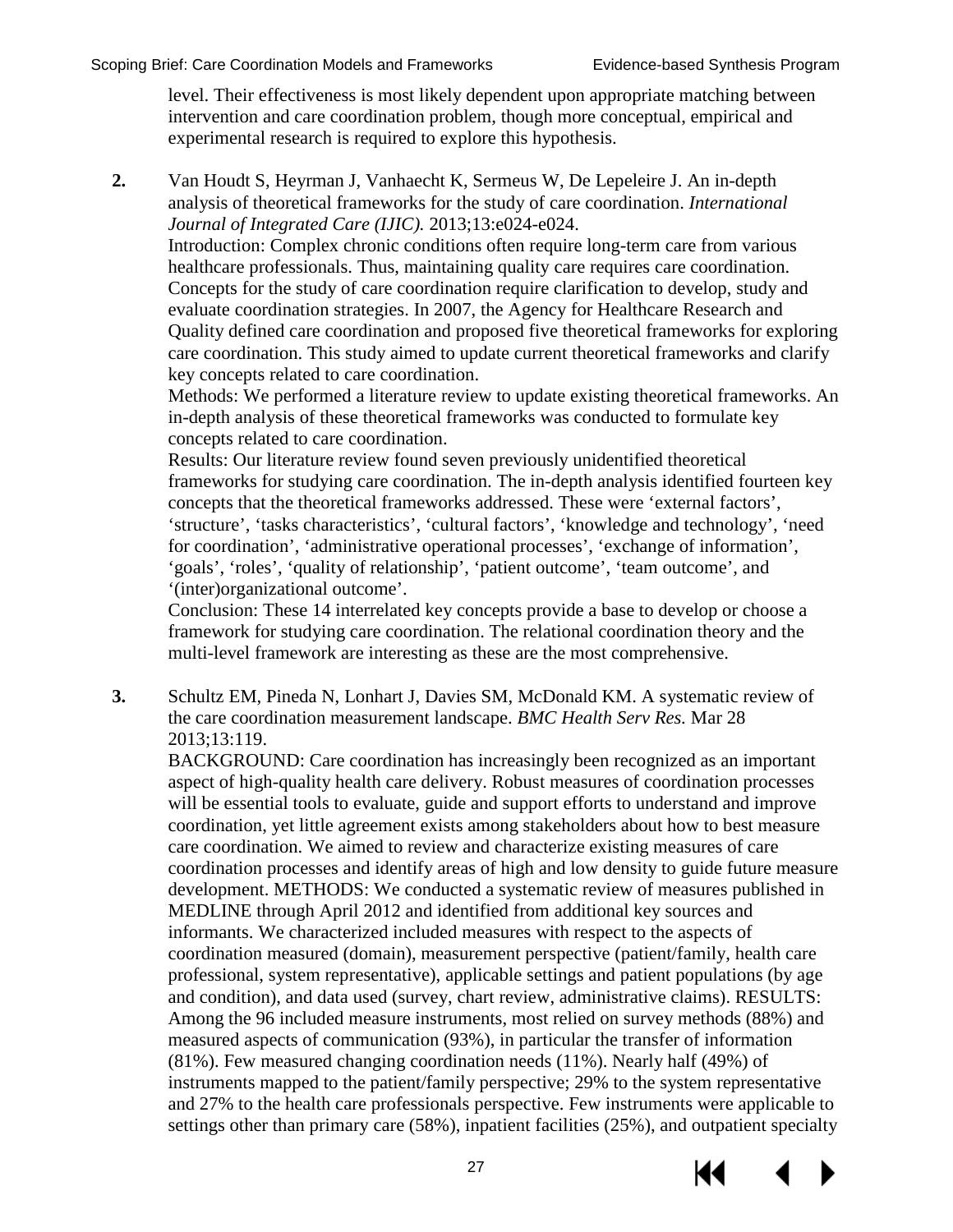<span id="page-31-3"></span><span id="page-31-0"></span>care (22%). CONCLUSIONS: New measures are needed that evaluate changing coordination needs, coordination as perceived by health care professionals, coordination in the home health setting, and for patients at the end of life.

<span id="page-31-1"></span>**4.** McDonald KM, Schultz E, Albin L, et al. Care coordination measures atlas. 2014. Since the original Atlas was published in December 2010, interest in care coordination has continued to grow, and many new coordination measures have been developed and published. This updated version of the Atlas contains some of those new measures, with a particular focus on those that reflect coordination efforts within the primary care setting. Primary care was selected as a focus given its often central role in coordinating care across settings, particularly as accountable care organization and patient-centered medical home delivery models are more widely implemented. Furthermore, this focus aligns with the original scope of the Atlas that centered on measures that might reasonably be applied in the ambulatory care setting. Measures selected for this update are also applicable to broad groups of patients, such as the general population or patients with any chronic condition, rather than measures tailored to individuals with a single disease or condition.

This update also contains a new section on emerging trends in care coordination measurement. It focuses, in particular, on measures that utilize data from electronic health records (EHR), in addition to a brief discussion of approaches based on social network analysis. Use of EHRs both to carry out and to measure care coordination is central to the Centers for Medicare and Medicaid Services' (CMS) EHR incentive programs. The Medicaid EHR Incentive Program and the Medicare EHR Incentive Program offer additional payments to eligible professionals and hospitals that can attest to and implement Meaningful Use of EHRs through reporting of measures established by the Office of the National Coordinator (ONC). Implementation of that program was just beginning at the time the original Atlas was published; many new EHR-based measures of care coordination have been developed in the intervening years. This update reviews and discusses those measures, including those used for Meaningful Use.

<span id="page-31-2"></span>**5.** Bautista MAC, Nurjono M, Lim YW, Dessers E, Vrijhoef HJ. Instruments measuring integrated care: A systematic review of measurement properties. *Milbank Quarterly.* Dec 2016;94(4):862-917.

Context: Integrated care is an important strategy for increasing health system performance. Despite its growing significance, detailed evidence on the measurement properties of integrated care instruments remains vague and limited. Our systematic review aims to provide evidence on the state of the art in measuring integrated care. Methods: Our comprehensive systematic review framework builds on the Rainbow Model for Integrated Care (RMIC). We searched MEDLINE/PubMed for published articles on the measurement properties of instruments measuring integrated care and identified eligible articles using a standard set of selection criteria. We assessed the methodological quality of every validation study reported using the COSMIN checklist and extracted data on study and instrument characteristics. We also evaluated the measurement properties of each examined instrument per validation study and provided a best evidence synthesis on the adequacy of measurement properties of the index instruments. Findings: From the 300 eligible articles, we assessed the methodological quality of 379 validation studies from which we identified 209 index instruments measuring integrated care constructs. The majority of studies reported on instruments measuring constructs related to care integration (33%) and patient-centered care (49%);

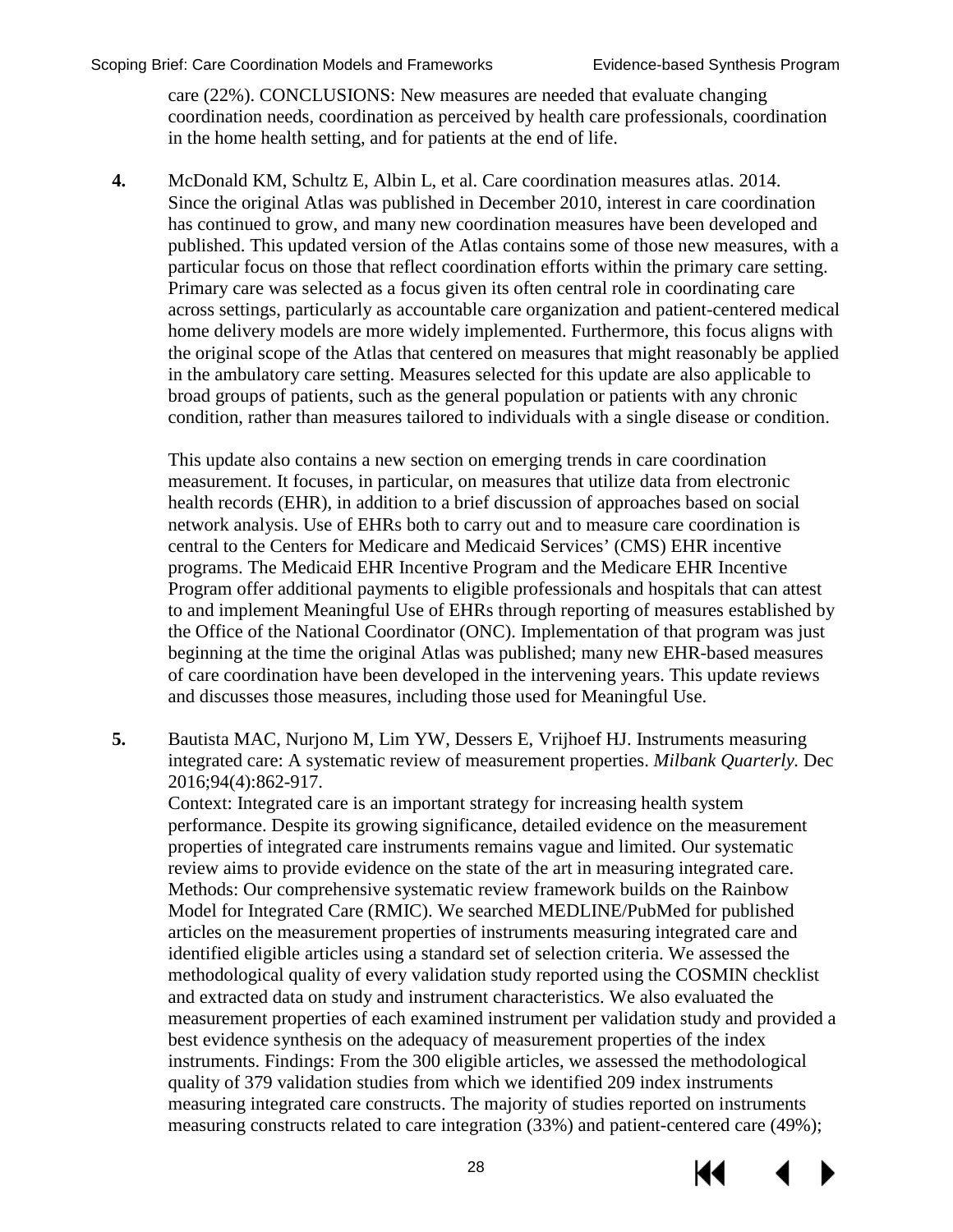<span id="page-32-3"></span><span id="page-32-0"></span>fewer studies measured care continuity/comprehensive care (15%) and care coordination/case management (3%). We mapped 84% of the measured constructs to the clinical integration domain of the RMIC, with fewer constructs related to the domains of professional (3.7%), organizational (3.4%), and functional (0.5%) integration. Only 8% of the instruments were mapped to a combination of domains; none were mapped exclusively to the system or normative integration domains. The majority of instruments were administered to either patients (60%) or health care providers (20%). Of the measurement properties, responsiveness (4%), measurement error (7%), and criterion (12%) and cross-cultural validity (14%) were less commonly reported. We found  $<50\%$ of the validation studies to be of good or excellent quality for any of the measurement properties. Only a minority of index instruments showed strong evidence of positive findings for internal consistency (15%), content validity (19%), and structural validity (7%); with moderate evidence of positive findings for internal consistency (14%) and construct validity (14%). Conclusions: Our results suggest that the quality of measurement properties of instruments measuring integrated care is in need of improvement with the less-studied constructs and domains to become part of newly developed instruments. (PsycINFO Database Record (c) 2017 APA, all rights reserved)

<span id="page-32-2"></span>**6.** Bainbridge D, Brazil K, Krueger P, Ploeg J, Taniguchi A. A proposed systems approach to the evaluation of integrated palliative care. *BMC Palliative Care.* 2010;9(1):8. BACKGROUND: There is increasing global interest in regional palliative care networks (PCN) to integrate care, creating systems that are more cost-effective and responsive in multi-agency settings. Networks are particularly relevant where different professional skill sets are required to serve the broad spectrum of end-of-life needs. We propose a comprehensive framework for evaluating PCNs, focusing on the nature and extent of inter-professional collaboration, community readiness, and client-centred care. METHODS: In the absence of an overarching structure for examining PCNs, a framework was developed based on previous models of health system evaluation, explicit theory, and the research literature relevant to PCN functioning. This research evidence was used to substantiate the choice of model factors.

RESULTS: The proposed framework takes a systems approach with system structure, process of care, and patient outcomes levels of consideration. Each factor represented makes an independent contribution to the description and assessment of the network. CONCLUSIONS: Realizing palliative patients' needs for complex packages of treatment and social support, in a seamless, cost-effective manner, are major drivers of the impetus for network-integrated care. The framework proposed is a first step to guide evaluation to inform the development of appropriate strategies to further promote collaboration within the PCN and, ultimately, optimal palliative care that meets patients' needs and expectations.

<span id="page-32-1"></span>**7.** Benzer JK, Cramer IE, Burgess JF, Mohr DC, Sullivan JL, Charns MP. How personal and standardized coordination impact implementation of integrated care. *BMC Health Services Research.* 2015;15(1).

Background: Integrating health care across specialized work units has the potential to lower costs and increase quality and access to mental health care. However, a key challenge for healthcare managers is how to develop policies, procedures, and practices that coordinate care across specialized units. The purpose of this study was to identify how organizational factors impacted coordination, and how to facilitate implementation of integrated care. Methods: Semi-structured interviews were conducted in August 2009

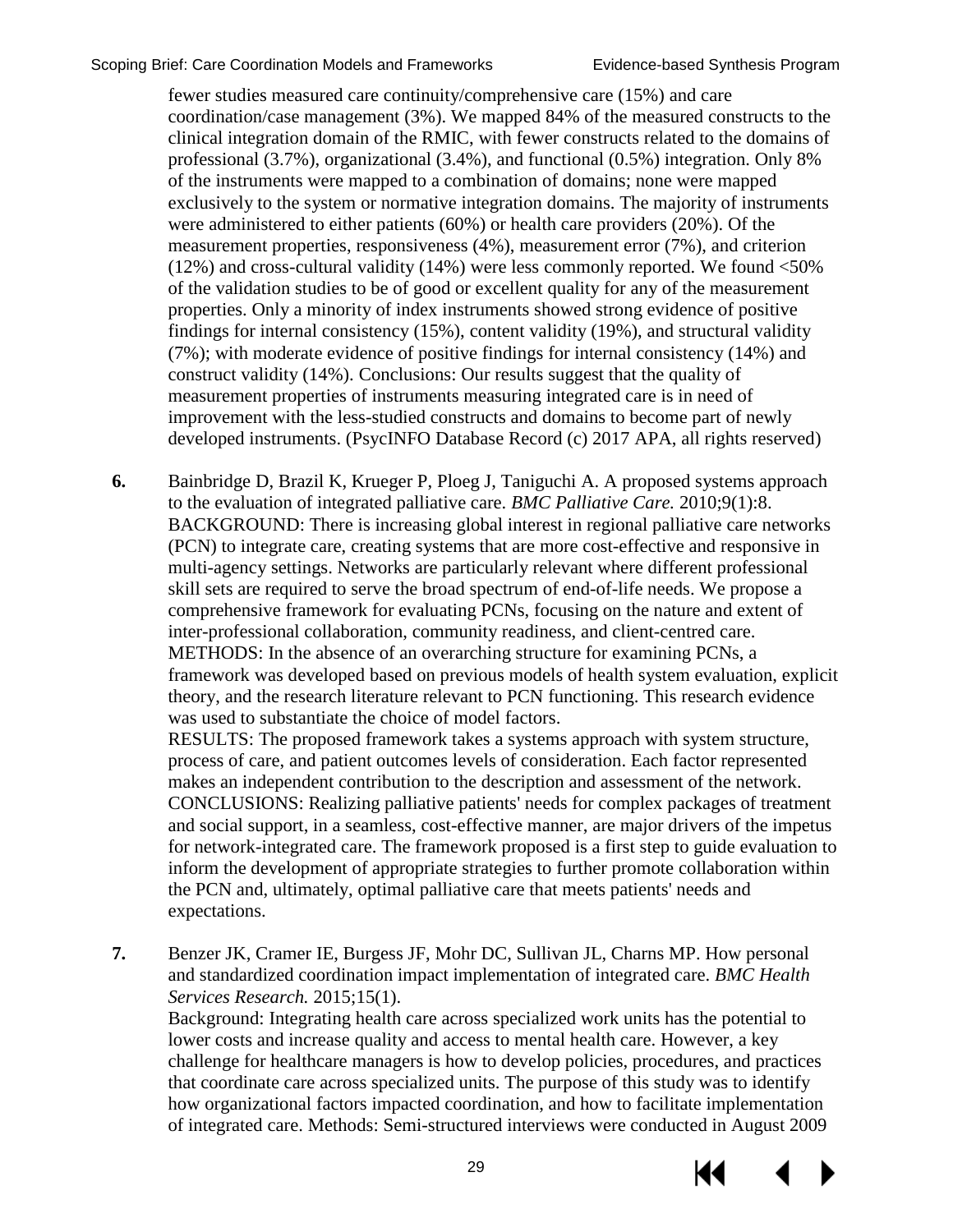<span id="page-33-2"></span><span id="page-33-1"></span>with 30 clinic leaders and 35 frontline staff who were recruited from a convenience sample of 16 primary care and mental health clinics across eight medical centers. Data were drawn from a management evaluation of primary care-mental health integration in the US Department of Veterans Affairs. To protect informant confidentiality, the institutional review board did not allow quotations. Results: Interviews identified antecedents of organizational coordination processes, and highlighted how these antecedents can impact the implementation of integrated care. Overall, implementing new workflow practices were reported to create conflicts with pre-existing standardized coordination processes. Personal coordination (i.e., interpersonal communication processes) between primary care leaders and staff was reported to be effective in overcoming these barriers both by working around standardized coordination barriers and modifying standardized procedures. Discussion: This study identifies challenges to integrated care that might be solved with attention to personal and standardized coordination. A key finding was that personal coordination both between primary care and mental health leaders and between frontline staff is important for resolving barriers related to integrated care implementation. Conclusion: Integrated care interventions can involve both new standardized procedures and adjustments to existing procedures. Aligning and integrating procedures between primary care and specialty care requires personal coordination amongst leaders. Interpersonal relationships should be strengthened between staff when personal connections are important for coordinating patient care across clinical settings.  $\hat{A} \odot 2015$  Benzer et al.

**8.** Billings J, Leichsenring K. Methodological development of the interactive INTERLINKS framework for long-term care. *International Journal of Integrated Care.* Apr 2014;14:e021.

<span id="page-33-3"></span>There is increasing international research into health and social care services for older people in need of long-term care (LTC), but problems remain with respect to acquiring robust comparative information to enable judgements to be made regarding the most beneficial and cost-effective approaches. The project 'INTERLINKS' ('Health systems and LTC for older people in Europe') funded by the EU 7th Framework programme was developed to address the challenges associated with the accumulation and comparison of evidence in LTC across Europe. It developed a concept and method to describe and analyse LTC and its links with the health and social care system through the accumulation of policy and practice examples on an interactive web-based framework for LTC. This paper provides a critical overview of the theoretical and methodological approaches used to develop and implement the INTERLINKS Framework for LTC, with the aim of providing some guidance to researchers in this area. INTERLINKS has made a significant contribution to knowledge but robust evidence and comparability across European countries remain problematic due to the current and growing complexity and diversity of integrated LTC implementation.

<span id="page-33-0"></span>**9.** Bradbury E. Integrated care communities: Putting change theory into practice. *Journal of Integrated Care.* 2014;22(4):132-141. Purpose - The purpose of this paper is to reflect on the experience of the Advancing Quality Alliance's (AQuA) regional Integrated Care Discovery Community created to translate integrated care theory into practice at scale and to test ways to address the system enablers of integrated care. Design/methodology/approach - Principles of flexibility, agility, credibility and scale influenced Community design. The theoretical framework drew on relevant complexity, learning community and change management

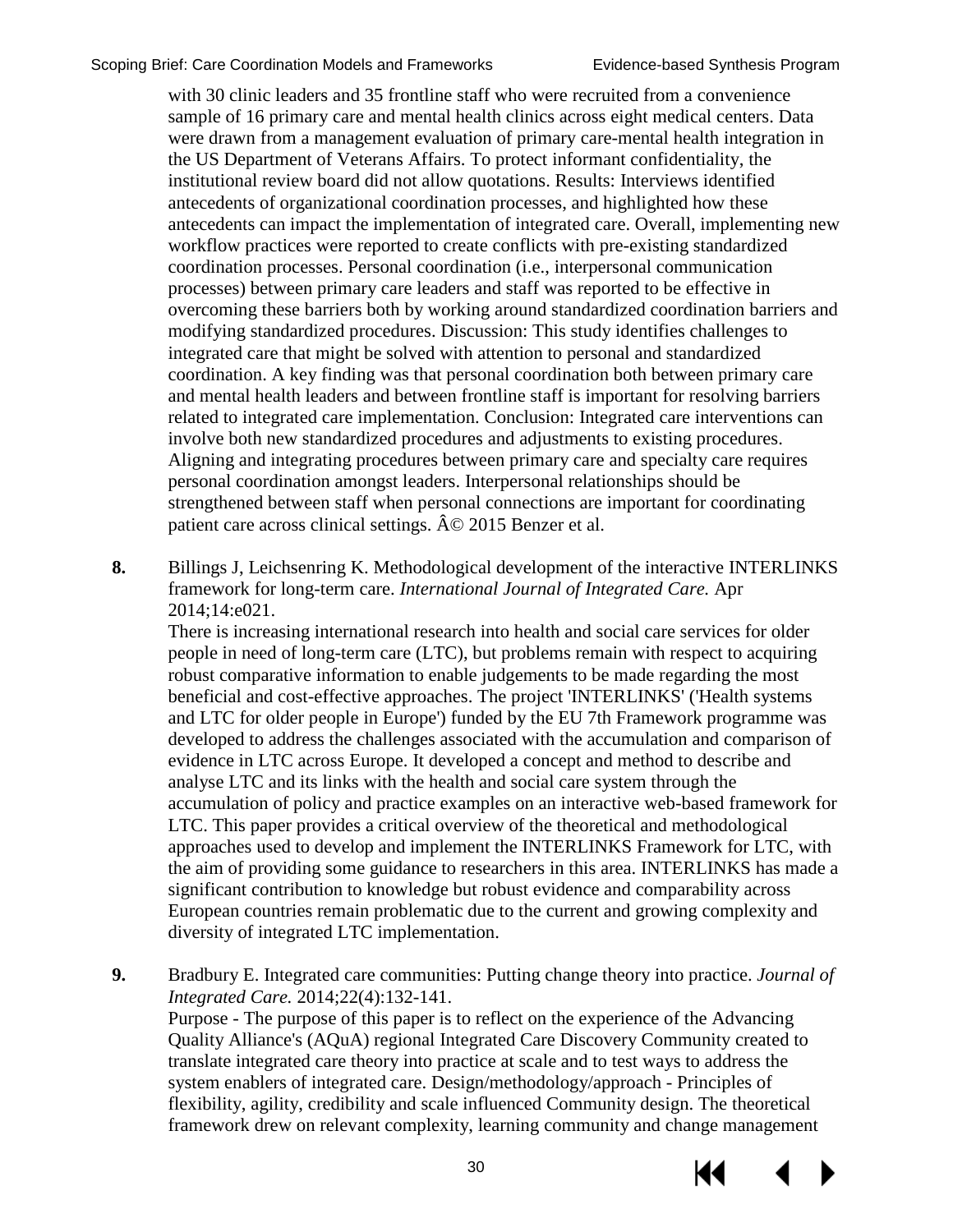<span id="page-34-3"></span><span id="page-34-1"></span>theories. Co-designed with stakeholders, the discovery-based Community model incorporated emergent learning from change in complex adaptive environments and focused bespoke support on leadership capability building. Findings - In total, 19 health and social care economies participated. Kotter's eight-step change model proved flexible in conjunction with large-scale change theories. The tension between programme management, learning communities and the emergent nature of change in complex adaptive systems can be harnessed to inject pace and urgency. Mental models and simple rules were helpful in managing participant's desire for a directive approach in the context of a discovery programme. Research limitations/implications - This is a viewpoint from a regional improvement organisation in North West England. Social implications - The Discovery Community was a useful construct through which to rapidly develop multiple integrated health and social care economies. Flexible design and bespoke delivery is crucial in a complex adaptive environment. Capability building needs to be agile enough to meet the emergent needs of a changing workforce. Collaborative leadership has emerged as an area requiring particular attention. Originality/value - Learning from AQuA's approach may assist others in structuring large-scale integrated care or complex change initiatives.

- <span id="page-34-0"></span>**10.** Calciolari S, Ilinca S. Unraveling care integration: Assessing its dimensions and antecedents in the Italian health system. *Health Policy.* Jan 2016;120(1):129-138. In recent decades, consensus has grown on the need to organize health systems around the concept of care integration to better confront the challenges associated with demographic trends and financial sustainability. However, care integration remains an imprecise umbrella term in both the academic and policy arenas. In addition, little substantive knowledge exists on the success factors for integration initiatives. We propose a composite measure of care integration and a conceptual framework suggesting its relationships with three types of antecedents: contextual, cultural, and organizational factors. Our framework was tested using data from the Italian National Health System (NHS). We administered an ad-hoc questionnaire to all Italian local health units (LHUs), with a 60.4% response rate, and used structural equation modeling to assess the relationships between the relevant latent constructs. The results validated our measure of care integration and supported the hypothesized relationships. In particular, integration was found to be fostered by results-oriented institutional settings, a professional culture conducive to inclusiveness and shared goals, and organizational arrangements promoting clear expectations among providers. Thus, integration improves care and mediates the effects of specific operating means on care enhancement. (PsycINFO Database Record (c) 2017 APA, all rights reserved)
- <span id="page-34-2"></span>**11.** Evans JM, Grudniewicz A, Baker GR, Wodchis WP. Organizational context and capabilities for integrating care: A framework for improvement. *International Journal of Integrated Care.* Aug 31 2016;16(3):15.

BACKGROUND: Interventions aimed at integrating care have become widespread in healthcare; however, there is significant variability in their success. Differences in organizational contexts and associated capabilities may be responsible for some of this variability. PURPOSE: This study develops and validates a conceptual framework of organizational capabilities for integrating care, identifies which of these capabilities may be most important, and explores the mechanisms by which they influence integrated care efforts. METHODS: The Context and Capabilities for Integrating Care (CCIC) Framework was developed through a literature review, and revised and validated through

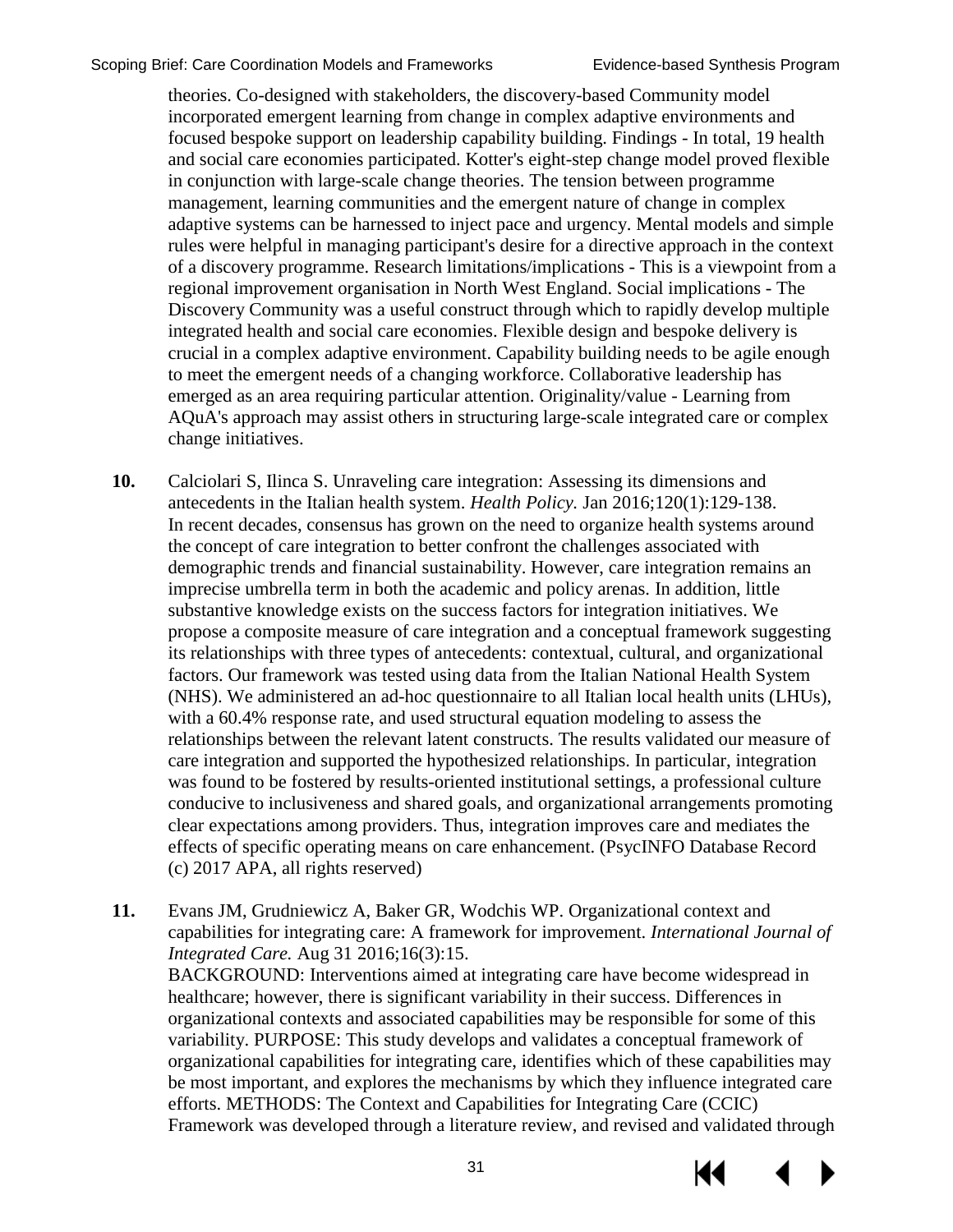<span id="page-35-3"></span><span id="page-35-2"></span>interviews with leaders and care providers engaged in integrated care networks in Ontario, Canada. Interviews involved open-ended questions and graphic elicitation. Quantitative content analysis was used to summarize the data. RESULTS: The CCIC Framework consists of eighteen organizational factors in three categories: Basic Structures, People and Values, and Key Processes. The three most important capabilities shaping the capacity of organizations to implement integrated care interventions include Leadership Approach, Clinician Engagement and Leadership, and Readiness for Change. The majority of hypothesized relationships among organizational capabilities involved Readiness for Change and Partnering, emphasizing the complexity, interrelatedness and importance of these two factors to integrated care efforts. CONCLUSIONS: Organizational leaders can use the framework to determine readiness to integrate care, develop targeted change management strategies, and select appropriate partners with overlapping or complementary profiles on key capabilities. Researchers may use the results to test and refine the proposed framework, with a focus on the hypothesized relationships among organizational capabilities and between organizational capabilities and performance outcomes.

<span id="page-35-0"></span>**12.** Gittell J. Coordinating mechanisms in care provider groups: Relational coordination as a mediator and input uncertainty as a moderator of performance effects. *Management Science.* 2002;48(11):1408-1426.

This paper proposes a model of how coordinating mechanisms work, and tests it in the context of patient care. Consistent with organization design theory, the performance effects of boundary spanners and team meetings were mediated by relational coordination, a communication- and relationship-intensive form of coordination. Contrary to organization design theory, however, the performance effects of routines were also mediated by relational coordination. Rather than serving as a replacement for interactions, as anticipated by organization design theory, routines work by enhancing interactions among participants. Likewise, all three coordinating mechanisms, including routines, were found to be increasingly effective under conditions of uncertainty.

<span id="page-35-1"></span>**13.** Gittell JH, Weiss L. Coordination networks within and across organizations: A multilevel framework. *Journal of Management Studies.* 2004;41(1):127-153. BACKGROUND: Care pathways are widely used in hospitals for a structured and detailed planning of the care process. There is a growing interest in extending care pathways into primary care to improve quality of care by increasing care coordination. Evidence is sparse about the relationship between care pathways and care coordination.The multi-level framework explores care coordination across organizations and states that (inter)organizational mechanisms have an effect on the relationships between healthcare professionals, resulting in quality and efficiency of care.The aim of this study was to assess the extent to which care pathways support or create elements of the multi-level framework necessary to improve care coordination across the primaryhospital care continuum.

METHODS: This study is an in-depth analysis of five existing local community projects located in four different regions in Flanders (Belgium) to determine whether the available empirical evidence supported or refuted the theoretical expectations from the multi-level framework. Data were gathered using mixed methods, including structured face-to-face interviews, participant observations, documentation and a focus group. Multiple cases were analyzed performing a cross case synthesis to strengthen the results.

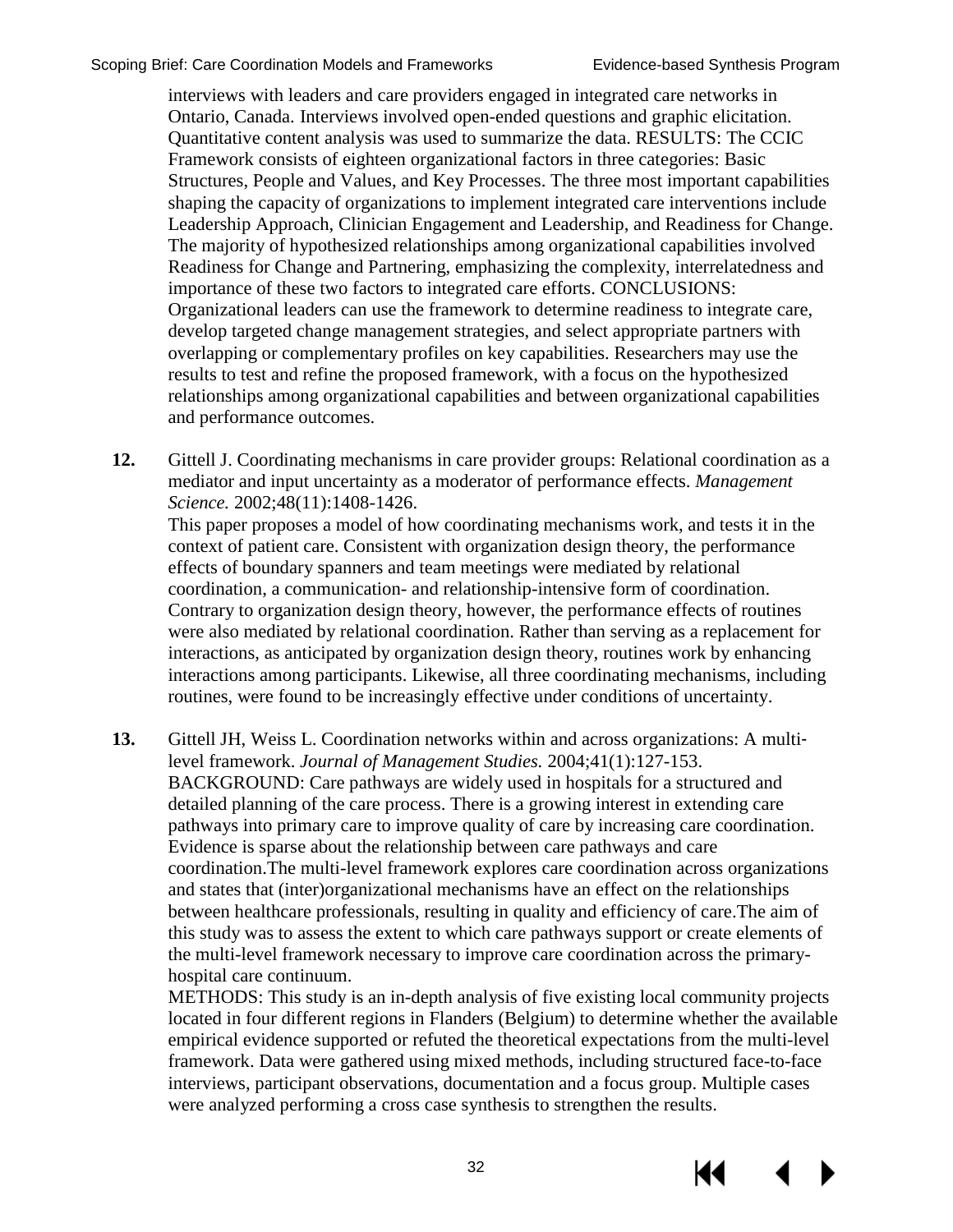<span id="page-36-3"></span><span id="page-36-2"></span>RESULTS: The development of a care pathway across the primary-hospital care continuum, supported by a step-by-step scenario, led to the use of existing and newly constructed structures, data monitoring and the development of information tools. The construction and use of these inter-organizational mechanisms had a positive effect on exchanging information, formulating and sharing goals, defining and knowing each other's roles, expectations and competences and building qualitative relationships. CONCLUSION: Care pathways across the primary-hospital care continuum enhance the components of care coordination.

<span id="page-36-0"></span>**14.** Hepworth J, Marley JE. Healthcare teams - a practical framework for integration. *Australian Family Physician.* Dec 2010;39(12):969-971. BACKGROUND: Delivering integrated team care is a major priority for many countries. In Australia this is a component of the GP Super Clinic Program but it is also a focus of the broader primary care sector. Explicit consideration of human dynamics and team process is often absent from the move to integrated team care. OBJECTIVE: To provide a practical framework that will inform the development and evaluation of integrated healthcare teams. DISCUSSION: The Team Focused and Clinical Content Framework is an approach to building integrated teams. This has the potential to be used to monitor and evaluate team development and functioning. Both the framework and clinical pathways provide

practical tools for clinics to address the need to build integration into teams.

<span id="page-36-1"></span>**15.** Kates N, Hutchison B, O'Brien P, Fraser B, Wheeler S, Chapman C. Framework for advancing improvement in primary care. *Healthcare Papers.* 2012;12(2):8-21. A consistent feature of effective healthcare delivery systems is a strong and wellintegrated primary care sector. This paper presents a framework that describes the key elements of high-performing primary care and the supports required to attain it. The framework was developed by the Quality Improvement and Innovation Partnership in Ontario (now part of Health Quality Ontario) to guide the process of primary care transformation. The first section of this paper presents and describes the framework, the second proposes implementation strategies and the third identifies system-level structures and policies needed to support primary care transformation. The framework has three components: (1) the major constituencies that primary care serves - patients, families and their local communities; (2) the desired outcomes of primary care (better health, better care, better value); and (3) the attributes that will enable primary care organizations to attain these outcomes. These attributes are a population focus, patient engagement, partnerships with health and community services, innovation, performance measurement and quality improvement and team-based care.Proposed transformation strategies include building system capacity and capability, ensuring access to resources, providing support from coaches and employing effective spread and sustainability strategies. Broader system-level structures and policies necessary to support and sustain a high-performing and continually improving primary care sector include clear goals; a comprehensive approach to performance measurement; systematic evaluation of innovation; funding incentives aligned with quality outcomes; a system of local primary care organizations; support for inter-professional teams; funding for research to inform primary care policy, management and practice; patient enrolment with primary care providers; and mechanisms to support coordination and integration.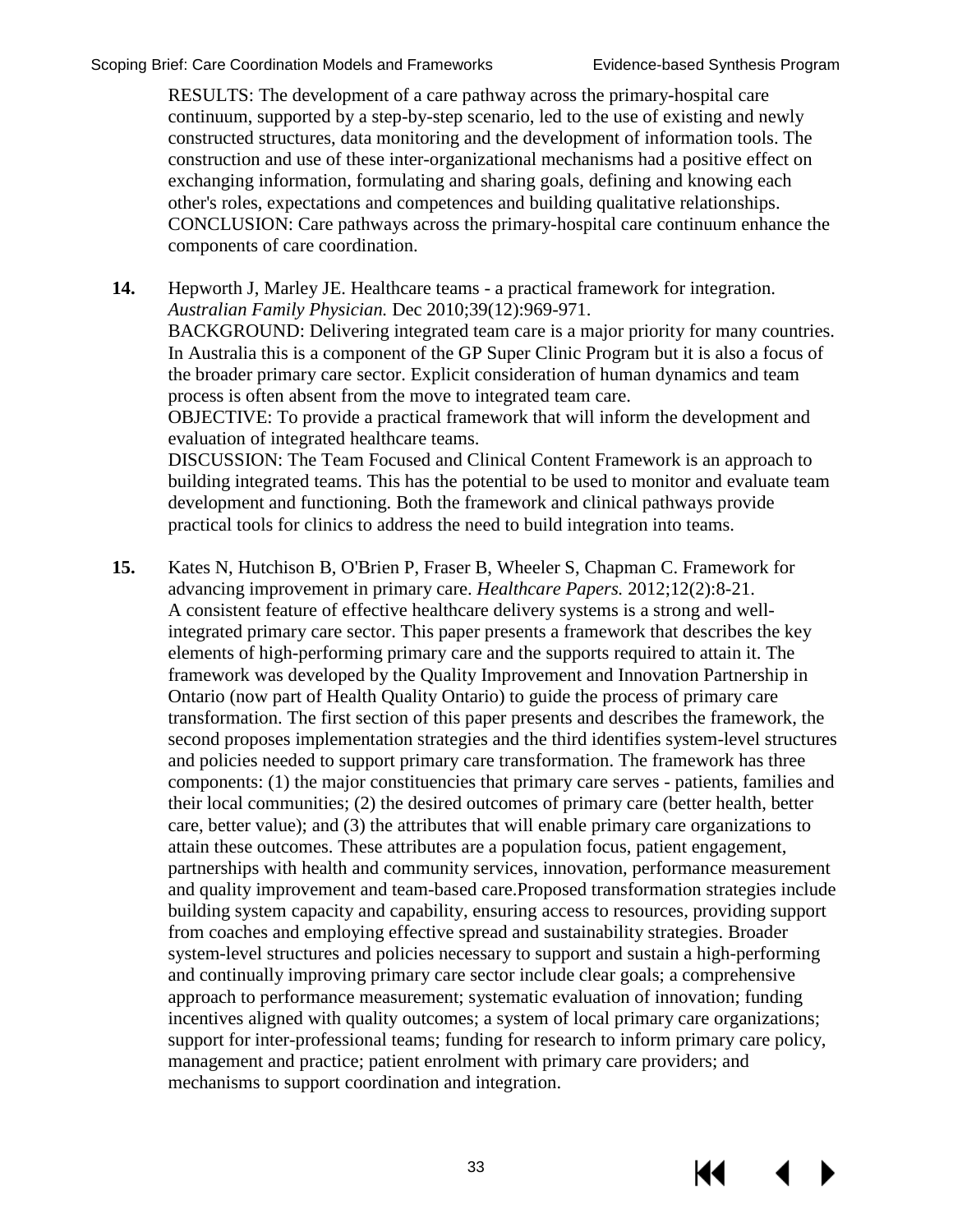- <span id="page-37-5"></span><span id="page-37-4"></span><span id="page-37-0"></span>**16.** Klein G. Features of team coordination. In: McNeese M, Salas E, Endesley M, eds. *New trends in cooperative activities: Understanding system dynamics in complex environments*. Santa Monica, CA: Human Factors & Ergonomics Society; 2001:68-95.
- <span id="page-37-2"></span>**17.** Leijten FRM, Struckmann V, van Ginneken E, et al. The SELFIE framework for integrated care for multi-morbidity: Development and description. *Health Policy.* Jan 2018;122(1):12-22.

<span id="page-37-6"></span>BACKGROUND: The rise of multi-morbidity constitutes a serious challenge in health and social care organisation that requires a shift from disease- towards person-centred integrated care. The aim of the current study was to develop a conceptual framework that can aid the development, implementation, description, and evaluation of integrated care programmes for multi-morbidity. METHODS: A scoping review and expert discussions were used to identify and structure concepts for integrated care for multi-morbidity. A search of scientific and grey literature was conducted. DISCUSSION: meetings were organised within the SELFIE research project with representatives of five stakeholder groups (5Ps): patients, partners, professionals, payers, and policy makers. RESULTS: In the scientific literature 11,641 publications were identified, 92 were included for data extraction. A draft framework was constructed that was adapted after discussion with SELFIE partners from 8 EU countries and 5P representatives. The core of the framework is the holistic understanding of the person with multi-morbidity in his or her environment. Around the core, concepts were grouped into adapted WHO components of health systems: service delivery, leadership & governance, workforce, financing, technologies & medical products, and information & research. Within each component micro, meso, and macro levels are distinguished. CONCLUSION: The framework structures relevant concepts in integrated care for multi-morbidity and can be applied by different stakeholders to guide development, implementation, description, and evaluation.

- <span id="page-37-3"></span>**18.** Lemieux-Charles L, McGuire WL. What do we know about health care team effectiveness? A review of the literature. *Med Care Res Rev.* Jun 2006;63(3):263-300. This review of health care team effectiveness literature from 1985 to 2004 distinguishes among intervention studies that compare team with usual (nonteam) care; intervention studies that examine the impact of team redesign on team effectiveness; and field studies that explore relationships between team context, structure, processes, and outcomes. The authors use an Integrated Team Effectiveness Model (ITEM) to summarize research findings and to identify gaps in the literature. Their analysis suggests that the type and diversity of clinical expertise involved in team decision making largely accounts for improvements in patient care and organizational effectiveness. Collaboration, conflict resolution, participation, and cohesion are most likely to influence staff satisfaction and perceived team effectiveness. The studies examined here underscore the importance of considering the contexts in which teams are embedded. The ITEM provides a useful framework for conceptualizing relationships between multiple dimensions of team context, structure, processes, and outcomes.
- <span id="page-37-1"></span>**19.** Malhotra S, Jordan D, Shortliffe E, Patel VL. Workflow modeling in critical care: Piecing together your own puzzle. *Journal of Biomedical Informatics.* 2007;40(2):81-92. The intensive care unit (ICU) is an instance of a very dynamic health care setting where critically ill patients are being managed. To provide good care, an extensive and coordinated communication amongst the role players, use of numerous information systems and operation of devices for monitoring and treatment purposes are required. The

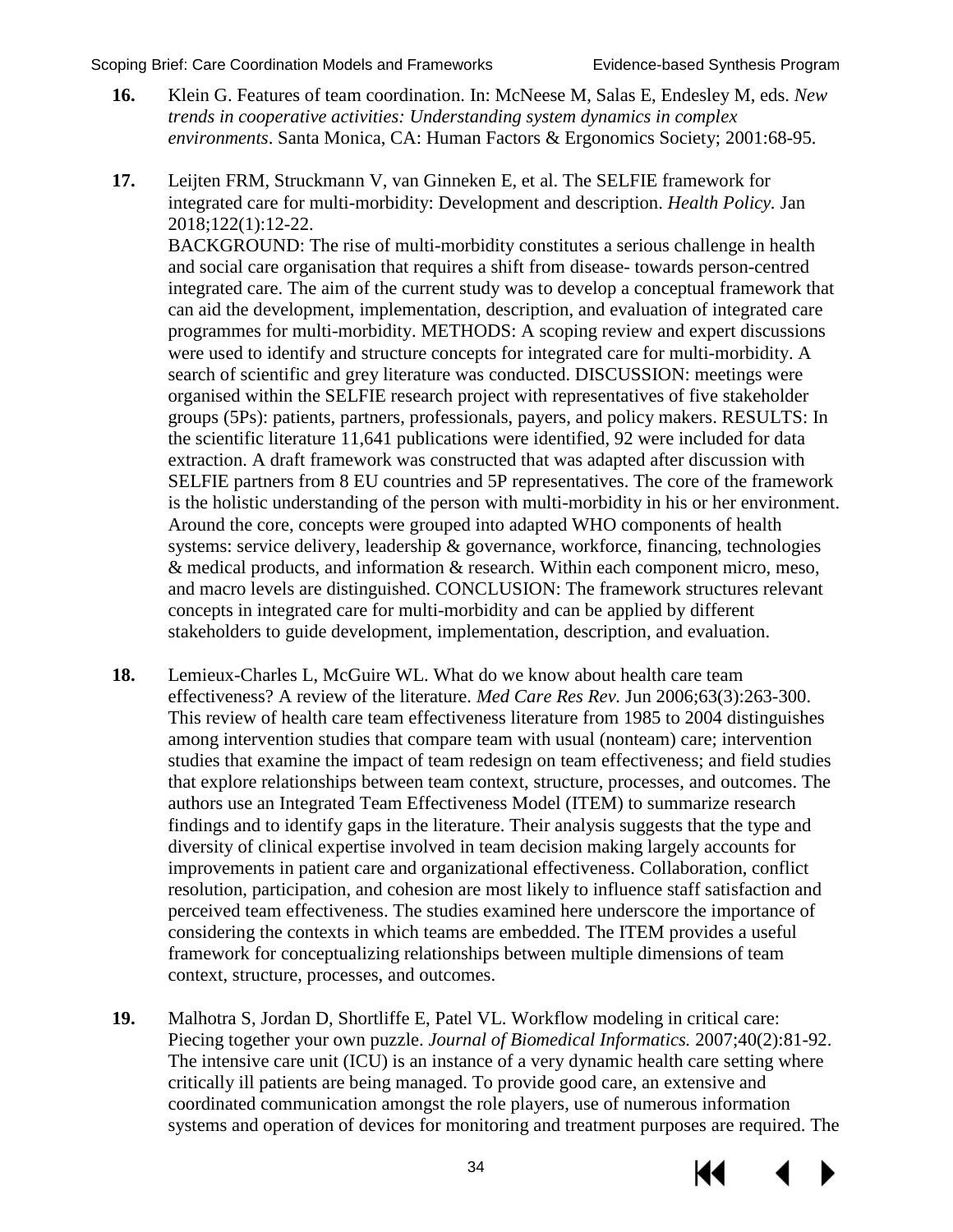<span id="page-38-7"></span><span id="page-38-3"></span>purpose of this research is to study error evolution and management within this environment. The focus is on representing the workflow of critical care environment, which emphasizes the importance such a representation may play in strategizing the management of medical errors. We used ethnographic observation and interview data to build individual pieces of the workflow, dependent on the individual and the activity concerned. Key personnel were intensively followed during their respective patient care activities and the related actions. All interactions were recorded for analysis. These clinicians and nurses were interviewed to complement the observation data and to delineate their individual workflows. These pieces of the ICU workflow were used to develop a generalize-able cognitive model to represent the intricate workflow applicable to other health care settings. The proposed model can be used to identify and characterize medical errors and for error prediction in practice.

- <span id="page-38-6"></span><span id="page-38-0"></span>**20.** Minkman MM. Developing integrated care. Towards a development model for integrated care. *International Journal of Integrated Care.* 2012;12. The thesis explores the essential elements, implementation and developmental process of integrated care with a view to providing a quality management model for integrated care. Integrated care is required when a coordinated set of services is needed to cover the full range of client demands. The outcomes of this study add relevant information to our knowledge about integrated care and come together in the Development Model for Integrated Care (DMIC; in Dutch OMK: Ontwikkelingsmodel voor Ketenzorg). In addition the DMIC was empirically validated in practice
- <span id="page-38-8"></span><span id="page-38-5"></span><span id="page-38-1"></span>**21.** Oliver D, Demiris G, Wittenberg-Lyles E, Porock D. The use of videophones for patient and family participation in hospice interdisciplinary team meetings: A promising approach. *European Journal of Cancer Care.* 2010;19(6):729-735. Inclusion of patients and caregivers in decisions related to the delivery of care is inherent in the hospice philosophy. Telemedicine technologies offer a potential solution to the challenges presented by the geographic distance between team meetings and the home environment. While inclusion requires additional coordination by the hospice team, it also offers an important opportunity to improve communication between the team and the patient and family. A modified conceptual model based on two previous frameworks is outlined to support patient and family involvement in hospice team meetings. Further research is suggested to determine the structural feasibility of patient and family involvement via videophone as well as the structural and procedural changes resulting from this inclusion. Finally, clinical outcomes and family evaluation of the inclusion experience need to be thoroughly researched before final conclusions may be reached.
- <span id="page-38-2"></span>**22.** Oliver DP, Wittenberg-Lyles EM, Day M. Measuring interdisciplinary perceptions of collaboration on hospice teams. *American Journal of Hospice and Palliative Medicine®.*  2007;24(1):49-53.
- <span id="page-38-4"></span>**23.** Palmer K, Marengoni A, Forjaz MJ, et al. Multimorbidity care model: Recommendations from the consensus meeting of the joint action on chronic diseases and promoting healthy ageing across the life cycle (JA-CHRODIS). *Health Policy.* Jan 2018;122(1):4-11. Patients with multimorbidity have complex health needs but, due to the current traditional disease-oriented approach, they face a highly fragmented form of care that leads to inefficient, ineffective, and possibly harmful clinical interventions. There is limited evidence on available integrated and multidimensional care pathways for multimorbid

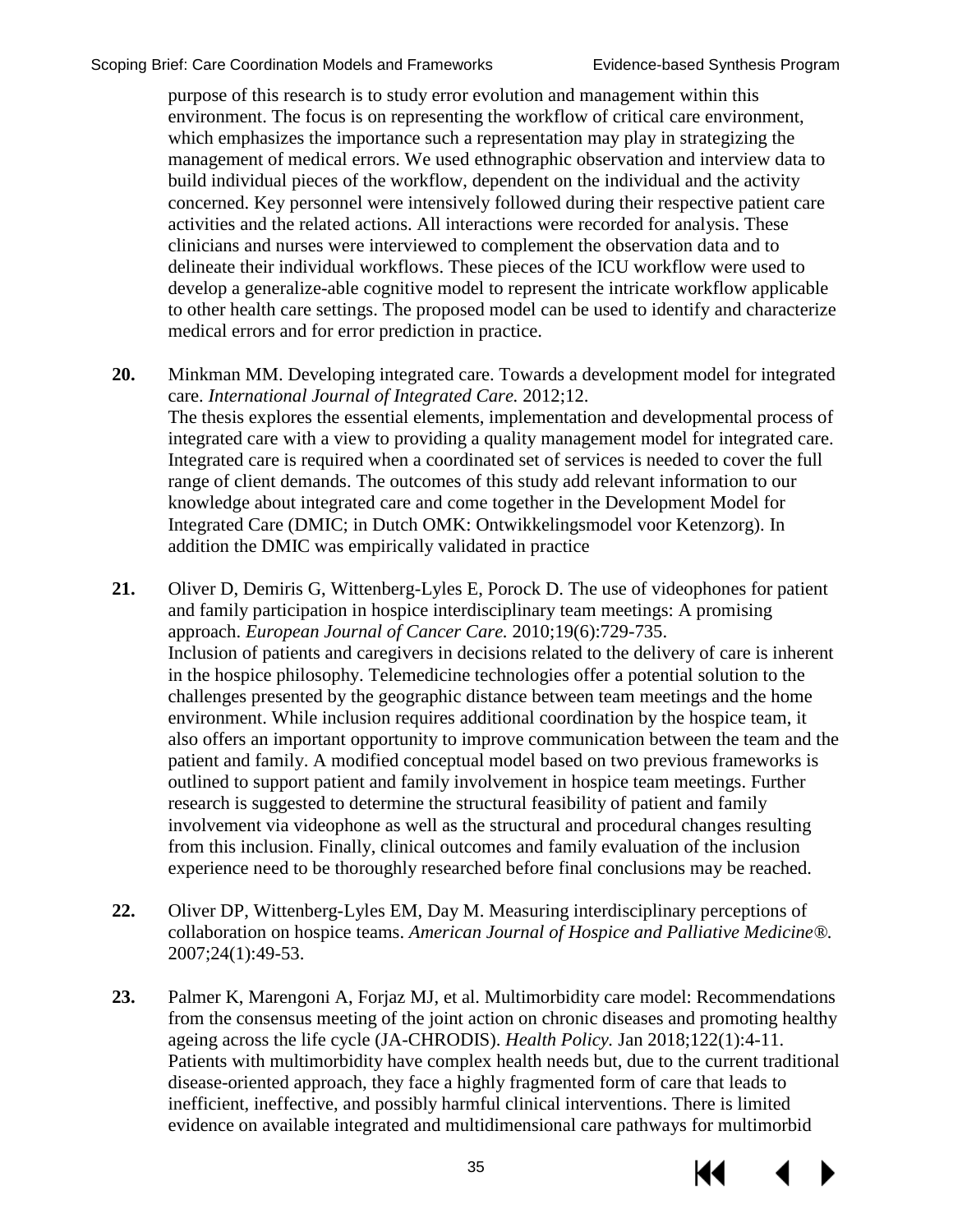#### <span id="page-39-2"></span>Scoping Brief: Care Coordination Models and Frameworks Fundence-based Synthesis Program

patients. An expert consensus meeting was held to develop a framework for care of multimorbid patients that can be applied across Europe, within a project funded by the European Union; the Joint Action on Chronic Diseases and Promoting Healthy Ageing across the Life Cycle (JA-CHRODIS). The experts included a diverse group representing care providers and patients, and included general practitioners, family medicine physicians, neurologists, geriatricians, internists, cardiologists, endocrinologists, diabetologists, epidemiologists, psychologists, and representatives from patient organizations. Sixteen components across five domains were identified (Delivery of Care; Decision Support; Self Management Support; Information Systems and Technology; and Social and Community Resources). The description and aim of each component are described in these guidelines, along with a summary of key characteristics and relevance to multimorbid patients. Due to the lack of evidence-based recommendations specific to multimorbid patients, this care model needs to be assessed and validated in different European settings to examine specifically how multimorbid patients will benefit from this care model, and whether certain components have more importance than others.

<span id="page-39-1"></span>**24.** Radwin LE, Castonguay D, Keenan CB, Hermann C. An expanded theoretical framework of care coordination across transitions in care settings. *Journal of Nursing Care Quality.*  Jul-Sep 2016;31(3):269-274.

For many patients, high-quality, patient-centered, and cost-effective health care requires coordination among multiple clinicians and settings. Ensuring optimal care coordination requires a clear understanding of how clinician activities and continuity during transitions affect patient-centeredness and quality outcomes. This article describes an expanded theoretical framework to better understand care coordination. The framework provides clear articulation of concepts. Examples are provided of ways to measure the concepts.

<span id="page-39-0"></span>**25.** Reader TW, Flin R, Mearns K, Cuthbertson BH. Developing a team performance framework for the intensive care unit. *Critical Care Medicine.* 2009;37(5):1787-1793. Objective: There is a growing literature on the relationship between teamwork and patient outcomes in intensive care, providing new insights into the skills required for effective team performance. The purpose of this review is to consolidate the most robust findings from this research into an intensive care unit (ICU) team performance framework. Data Sources: Studies investigating teamwork within the ICU using PubMed, Science Direct, and Web of Knowledge databases.

Study Selection: Studies investigating the relationship between aspects of teamwork and ICU outcomes, or studies testing factors that are found to influence team working in the ICU.

Data Extraction: Teamwork behaviors associated with patient or staff-related outcomes in the ICU were identified.

Data Synthesis: Teamwork behaviors were grouped according to the team process categories of "team communication," "team leadership," "team coordination," and "team decision making." A prototype framework explaining the team performance in the ICU was developed using these categories. The purpose of the framework is to consolidate the existing ICU teamwork literature and to guide the development and testing of interventions for improving teamwork.

Conclusions: Effective teamwork is shown as crucial for providing optimal patient care in the ICU. In particular, team leadership seems vital for guiding the way in which ICU team members interact and coordinate with others.

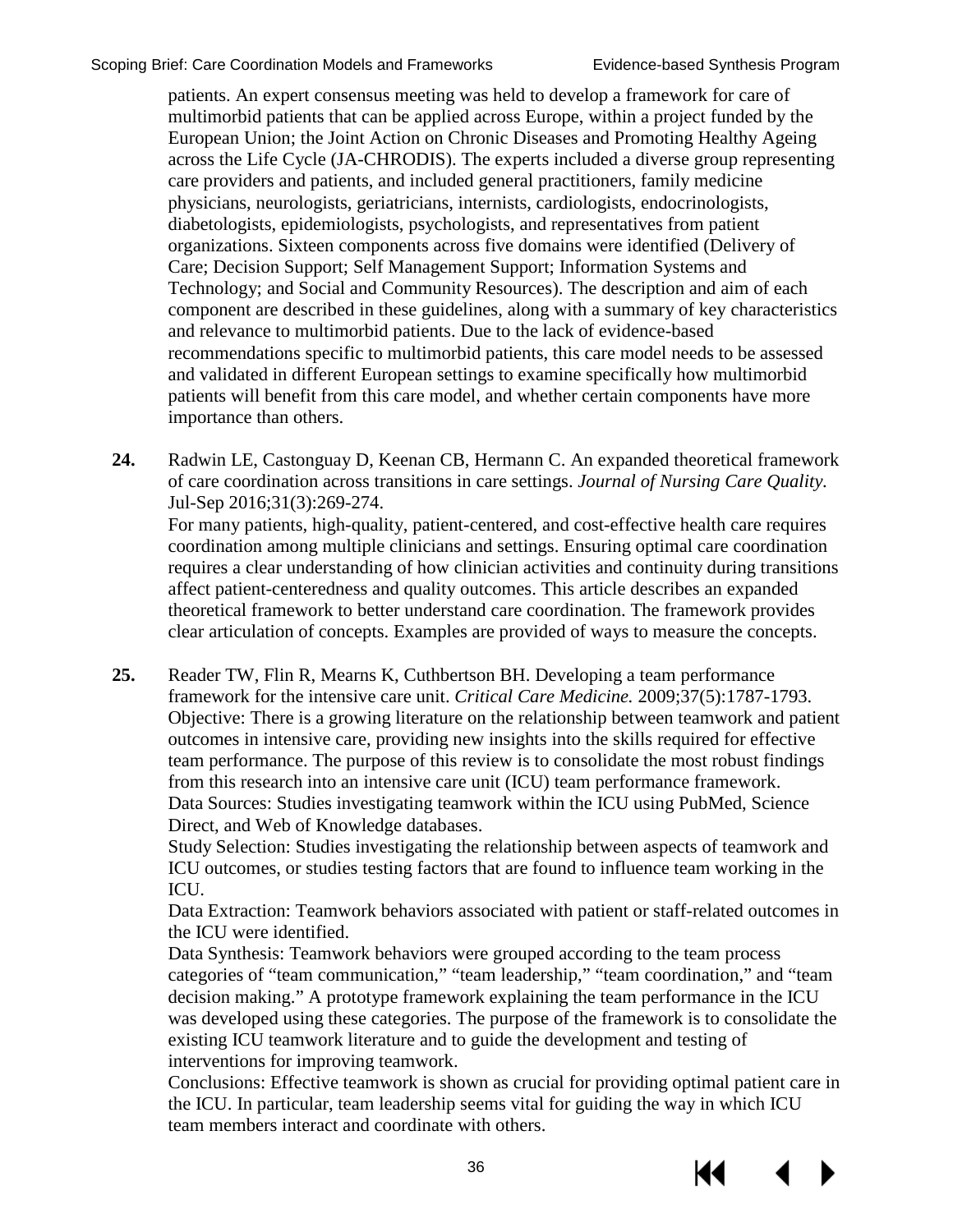К€

<span id="page-40-3"></span><span id="page-40-2"></span><span id="page-40-0"></span>**26.** Shigayeva A, Atun R, McKee M, Coker R. Health systems, communicable diseases and integration. *Health Policy & Planning.* 2010;25(suppl\_1):i4-i20.

The HIV/AIDS, tuberculosis and malaria pandemics pose substantial challenges globally and to health systems in the countries they affect. This demands an institutional approach that can integrate disease control programmes within health and social care systems. Whilst integration is intuitively appealing, evidence of its benefits remains uncertain and evaluation is beset by lack of a common understanding of what it involves. The aim of this paper is to better define integration in health systems relevant to communicable disease control. We conducted a critical review of published literature on concepts, definitions, and analytical and methodological approaches to integration as applied to health system responses to communicable disease. We found that integration is understood and pursued in many ways in different health systems. We identified a variety of typologies that relate to three fundamental questions associated with integration: (1) why is integration a goal (that is, what are the driving forces for integration); (2) what structures and/or functions at different levels of health system are affected by integration (or the lack of); and (3) how does integration influence interactions between health system components or stakeholders. The frameworks identified were evaluated in terms of these questions, as well as the extent to which they took account of health system characteristics, the wider contextual environment in which health systems sit, and the roles of key stakeholders. We did not find any one framework that explicitly addressed all of these three questions and therefore propose an analytical framework to help address these questions, building upon existing frameworks and extending our conceptualization of the 'how' of integration to identify a continuum of interactions that extends from no interactions, to partial integration that includes linkage and coordination, and ultimately to integration. We hope that our framework may provide a basis for future evaluations of the integration of programmes and health systems in the development of sustainable and effective responses to communicable diseases. [ABSTRACT FROM AUTHOR] Copyright of Health Policy & Planning is the property of Oxford University Press / USA and its content may not be copied or emailed to multiple sites or posted to a listserv without the copyright holder's express written permission. However, users may print, download, or email articles for individual use. This abstract may be abridged. No warranty is given about the accuracy of the copy. Users should refer to the original published version of the material for the full abstract. (Copyright applies to all Abstracts.)

<span id="page-40-4"></span><span id="page-40-1"></span>**27.** Singer SJ, Burgers J, Friedberg M, Rosenthal MB, Leape L, Schneider E. Defining and measuring integrated patient care: Promoting the next frontier in health care delivery. *Medical Care Research & Review.* Feb 2011;68(1):112-127. Integration of care is emerging as a central challenge of health care delivery, particularly for patients with multiple, complex chronic conditions. The authors argue that the concept of "integrated patient care" would benefit from further clarification regarding (a) the object of integration and (b) its essential components, particularly when constructing measures.To address these issues, the authors propose a definition of integrated patient care that distinguishes it from integrated delivery organizations, acknowledging that integrated organizational structures and processes may fail to produce integrated patient care. The definition emphasizes patients' central role as active participants in managing their own health by including patient centeredness as a key element of integrated patient care. Measures based on the proposed definition will enable empirical assessment of the

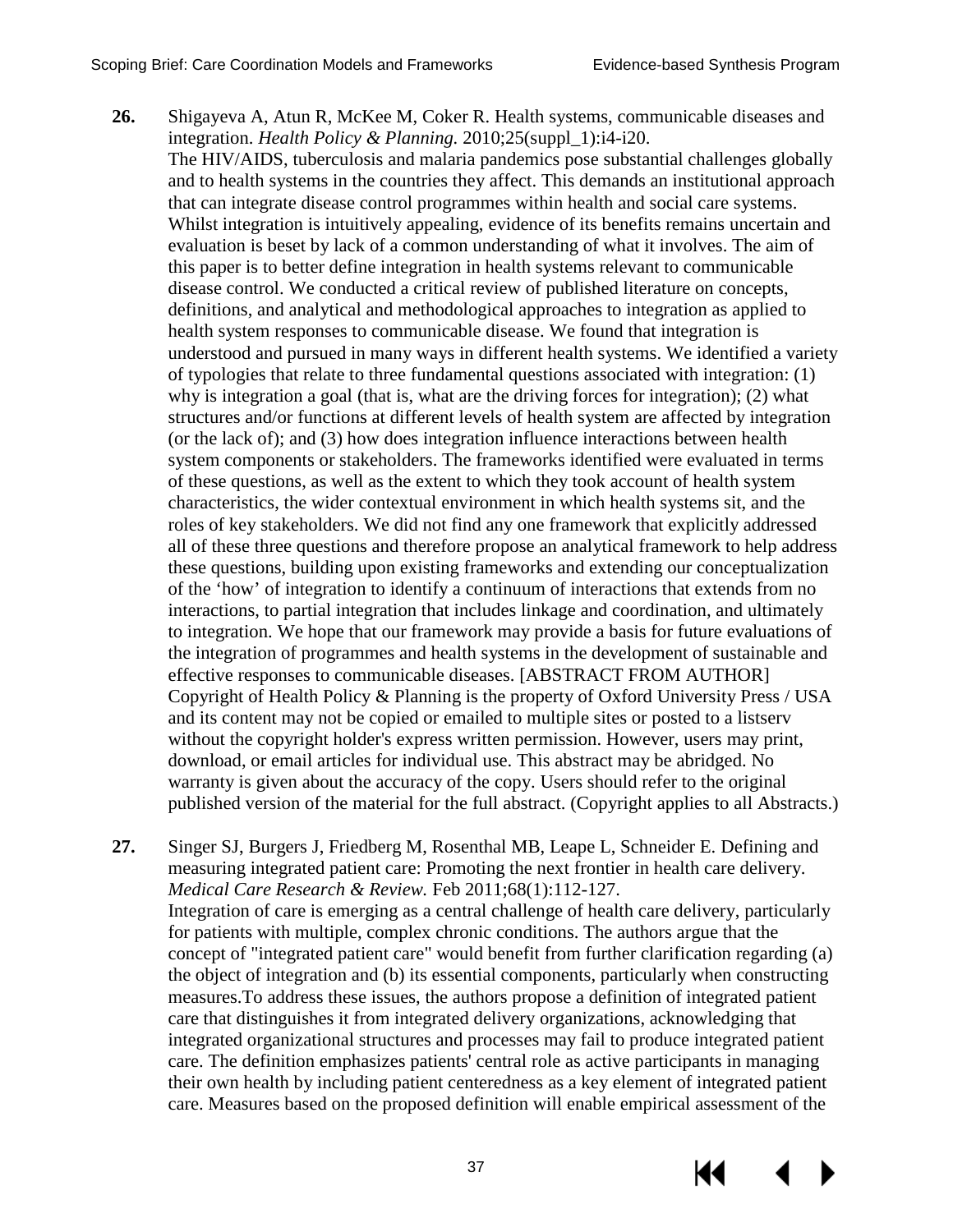<span id="page-41-2"></span>potential relationships between the integration of organizations, the integration of patient care, and patient outcomes, providing valuable guidance to health systems reformers.

<span id="page-41-0"></span>**28.** Siouta N, Van Beek K, Van der Eerden ME, et al. Integrated palliative care in Europe: A qualitative systematic literature review of empirically-tested models in cancer and chronic disease. *BMC Palliative Care.* Jul 08 2016;15:56. BACKGROUND: Integrated Palliative Care (PC) strategies are often implemented following models, namely standardized designs that provide frameworks for the organization of care for people with a progressive life-threatening illness and/or for their (in)formal caregivers. The aim of this qualitative systematic review is to identify empirically-evaluated models of PC in cancer and chronic disease in Europe. Further, develop a generic framework that will consist of the basis for the design of future models for integrated PC in Europe. METHODS: Cochrane, PubMed, EMBASE, CINAHL, AMED, BNI, Web of Science,

<span id="page-41-3"></span>NHS Evidence. Five journals and references from included studies were hand-searched. Two reviewers screened the search results. Studies with adult patients with advanced cancer/chronic disease from 1995 to 2013 in Europe, in English, French, German, Dutch, Hungarian or Spanish were included. A narrative synthesis was used.

RESULTS: 14 studies were included, 7 models for chronic disease, 4 for integrated care in oncology, 2 for both cancer and chronic disease and 2 for end-of-life pathways. The results show a strong agreement on the benefits of the involvement of a PC multidisciplinary team: better symptom control, less caregiver burden, improvement in continuity and coordination of care, fewer admissions, cost effectiveness and patients dying in their preferred place.

CONCLUSION: Based on our findings, a generic framework for integrated PC in cancer and chronic disease is proposed. This framework fosters integration of PC in the disease trajectory concurrently with treatment and identifies the importance of employing a PCtrained multidisciplinary team with a threefold focus: treatment, consulting and training.

#### <span id="page-41-1"></span>**29.** Valentijn PP, Schepman SM, Opheij W, Bruijnzeels MA. Understanding integrated care: A comprehensive conceptual framework based on the integrative functions of primary care. *International Journal of Integrated Care.* Jan-Mar 2013;13:e010.

INTRODUCTION: Primary care has a central role in integrating care within a health system. However, conceptual ambiguity regarding integrated care hampers a systematic understanding. This paper proposes a conceptual framework that combines the concepts of primary care and integrated care, in order to understand the complexity of integrated care. METHODS: The search method involved a combination of electronic database searches, hand searches of reference lists (snowball method) and contacting researchers in the field. The process of synthesizing the literature was iterative, to relate the concepts of primary care and integrated care. First, we identified the general principles of primary care and integrated care. Second, we connected the dimensions of integrated care and the principles of primary care. Finally, to improve content validity we held several meetings with researchers in the field to develop and refine our conceptual framework. RESULTS: The conceptual framework combines the functions of primary care with the dimensions of integrated care. Person-focused and population-based care serve as guiding principles for achieving integration across the care continuum. Integration plays complementary roles on the micro (clinical integration), meso (professional and organisational integration) and macro (system integration) level. Functional and normative integration ensure connectivity between the levels. DISCUSSION: The presented conceptual

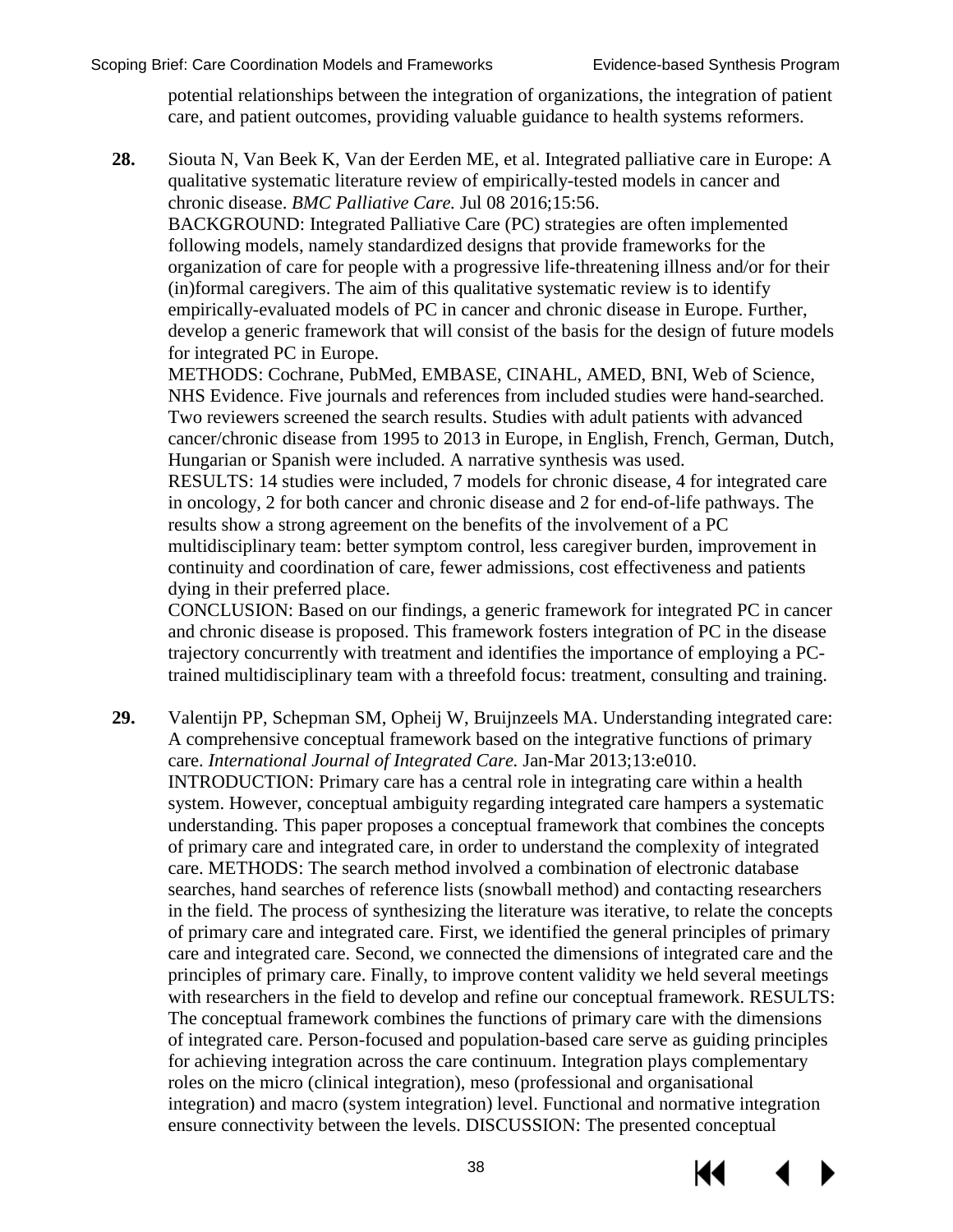framework is a first step to achieve a better understanding of the inter-relationships among the dimensions of integrated care from a primary care perspective.

<span id="page-42-2"></span><span id="page-42-1"></span>**30.** Weaver SJ, Che XX, Petersen LA, Hysong SJ. Unpacking care coordination through a multiteam system lens: A conceptual framework and systematic review. *Med Care.* Mar 2018;56(3):247-259.

<span id="page-42-3"></span>BACKGROUND: The 2016 President's Cancer Panel Connected Health report calls for thoroughly characterizing the team structures and processes involved in coordinating care for people with chronic conditions. We developed a multilevel care coordination framework by integrating existing frameworks from the teams and care coordination literatures, and used it to review evidence examining care coordination processes for patients with cancer, diabetes, cardiovascular disease, and combinations of these conditions. METHODS: We searched Pubmed/MedLINE, CINAHL Plus, Cochrane, PsycINFO (December 2009-June 2016), and references from previous reviews. Studies describing behavioral markers of coordination between  $\geq/2$  US health care providers caring for adults with cancer, chronic heart disease, diabetes, or populations with a combination of these conditions were included. Two investigators screened 4876 records and 180 full-text articles yielding 33 studies. One investigator abstracted data, a second checked abstractions for accuracy. RESULTS: Most studies identified information sharing or monitoring as key coordination processes. To execute these processes, most studies used a designated role (eg, coordinator), objects and representations (eg, survivorship plans), plans and rules (eg, protocols), or routines (eg, meetings). Few examined the integrating conditions. None statistically examined coordination processes or integrating conditions as mediators of relationships between specific coordination mechanisms and patient outcomes. LIMITATIONS: Restricted to United States, Englishlanguage studies; heterogeneity in methods and outcomes. CONCLUSIONS: Limited research unpacks relationships between care coordination mechanisms, coordination processes, integrating conditions, and patient outcomes suggested by existing theory. The proposed framework offers an organizer for examining behaviors and conditions underlying effective care coordination.

<span id="page-42-0"></span>**31.** Zlateva I, Anderson D, Coman E, Khatri K, Tian T, Fifield J. Development and validation of the medical home care coordination survey for assessing care coordination in the primary care setting from the patient and provider perspectives. *BMC Health Services Research.* 2015;15(1).

Background: Community health centers are increasingly embracing the Patient Centered Medical Home (PCMH) model to improve quality, access to care, and patient experience while reducing healthcare costs. Care coordination (CC) is an important element of the PCMH model, but implementation and measurability of CC remains a problem within the outpatient setting. Assessing CC is an integral component of quality monitoring in health care systems. This study developed and validated the Medical Home Care Coordination Survey (MHCCS), to fill the gap in assessing CC in primary care from the perspectives of patients and their primary healthcare teams. Methods: We conducted a review of relevant literature and existing care coordination instruments identified by bibliographic search and contact with experts. After identifying all care coordination domains that could be assessed by primary healthcare team members and patients, we developed a conceptual model. Potentially appropriate items from existing published CC measures, along with newly developed items, were matched to each domain for inclusion. A modified Delphi approach was used to establish content validity. Primary survey data was collected from

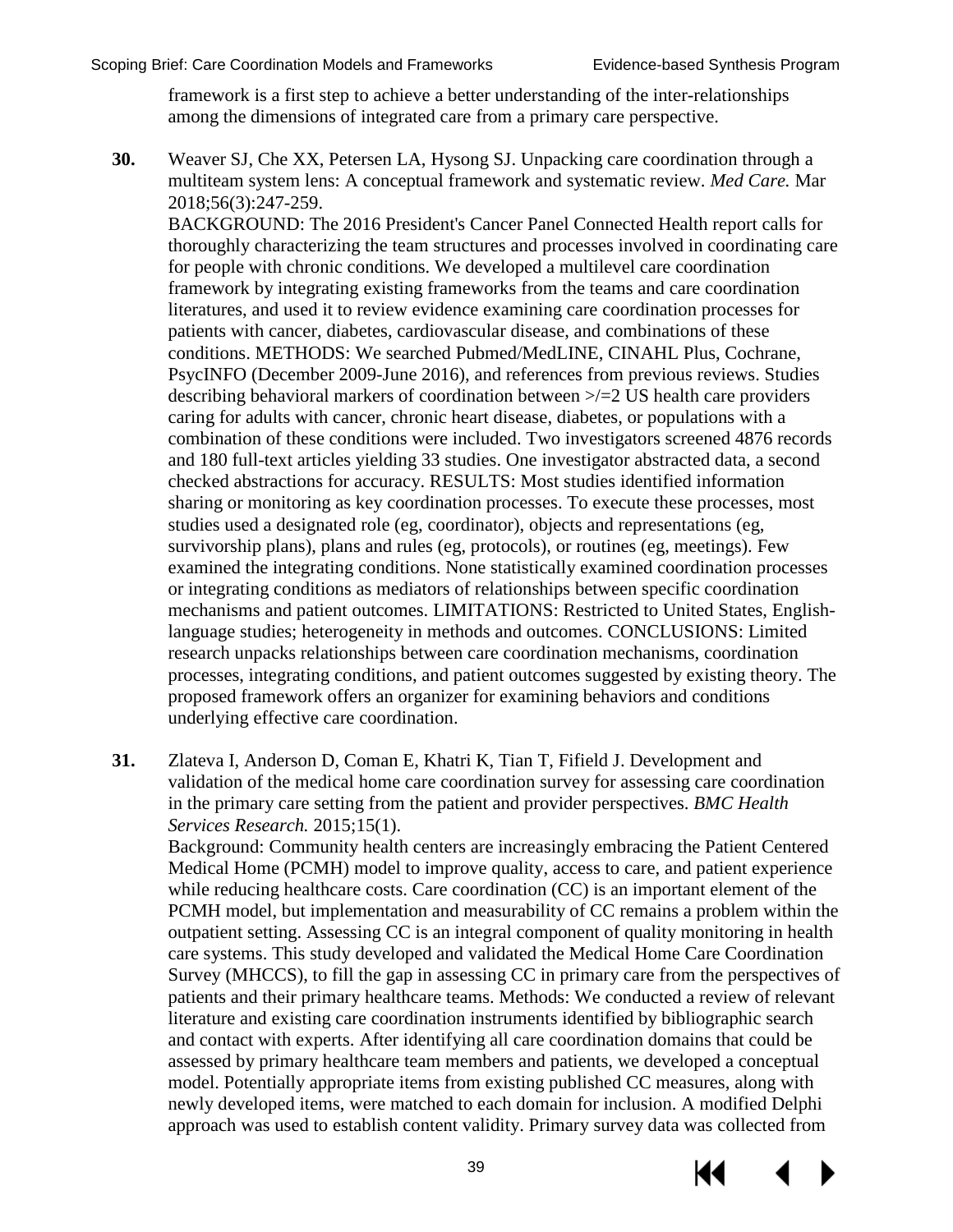<span id="page-43-2"></span><span id="page-43-0"></span>232 patients with care transition and/or complex chronic illness needs from the Community Health Center, Inc. and from 164 staff members from 12 community health centers across the country via mail, phone and online survey. The MHCCS was validated for internal consistency, reliability, discriminant and convergent validity. This study was conducted at the Community Health Center, Inc. from January 15, 2012 to July 15, 2014. Results: The 13-item MHCCS - Patient and the 32-item MHCCS - Healthcare Team were developed and validated. Exploratory Structural Equation Modeling was used to test the hypothesized domain structure. Four CC domains were confirmed from the patient group and eight were confirmed from the primary healthcare team group. All domains had high reliability (Cronbach's α scores were above 0.8). Conclusions: Patients experience the ultimate output of care coordination services, but primary healthcare staff members are best primed to perceive many of the structural elements of care coordination. The proactive measurement and monitoring of the core domains from both perspectives provides a richer body of information for the continuous improvement of care coordination services. The MHCCS shows promise as a valid and reliable assessment of these CC efforts. © 2015 Zlateva et al.

- **32.** Abstrackr. [http://abstrackr.cebm.brown.edu/.](http://abstrackr.cebm.brown.edu/) Accessed February 26, 2018.
- <span id="page-43-1"></span>**33.** Advancing Quality Alliance. System integration framework assessment. 2014.
- **34.** Angus L, Valentijn PP. From micro to macro: Assessing implementation of integrated care in Australia. *Aust J Prim Health.* Nov 14 2017. Many countries and health systems are pursuing integrated care as a means of achieving better outcomes. However, no standard approaches exist for comparing integration approaches across models or settings, and for evaluating whether the key components of integrated care are present in different initiatives. This study sheds light on how integrated care is being implemented in Australia, using a new tool to characterise and compare integration strategies at micro, meso and macro levels. In total, 114 staff from a purposive sample of 38 integrated care projects completed a survey based on the Rainbow Model of Integrated Care. Ten key informants gave follow-up interviews. Participating projects reported using multiple strategies to implement integrated care, but descriptions of implementation were often inconsistent. Micro-level strategies, including clinical-professional service coordination and person-centred care, were most commonly reported. A common vision was often described as an essential foundation for joint work. However, performance feedback appeared under-utilised, as did strategies requiring macro-level action such as data linkages or payment reform. The results suggest that current integrated care efforts are unevenly weighted towards micro-level strategies. Increased attention to macro-level strategies may be warranted in order to accelerate progress and sustain integrated care in Australia.
- **35.** Bainbridge D, Brazil K, Krueger P, Ploeg J, Taniguchi A, Darnay J. Measuring horizontal integration among health care providers in the community: An examination of a collaborative process within a palliative care network. *Journal of Interprofessional Care.* May 2015;29(3):245-252. In many countries formal or informal palliative care networks (PCNs) have evolved to

better integrate community-based services for individuals with a life-limiting illness. We conducted a cross-sectional survey using a customized tool to determine the perceptions of the processes of palliative care delivery reflective of horizontal integration from the

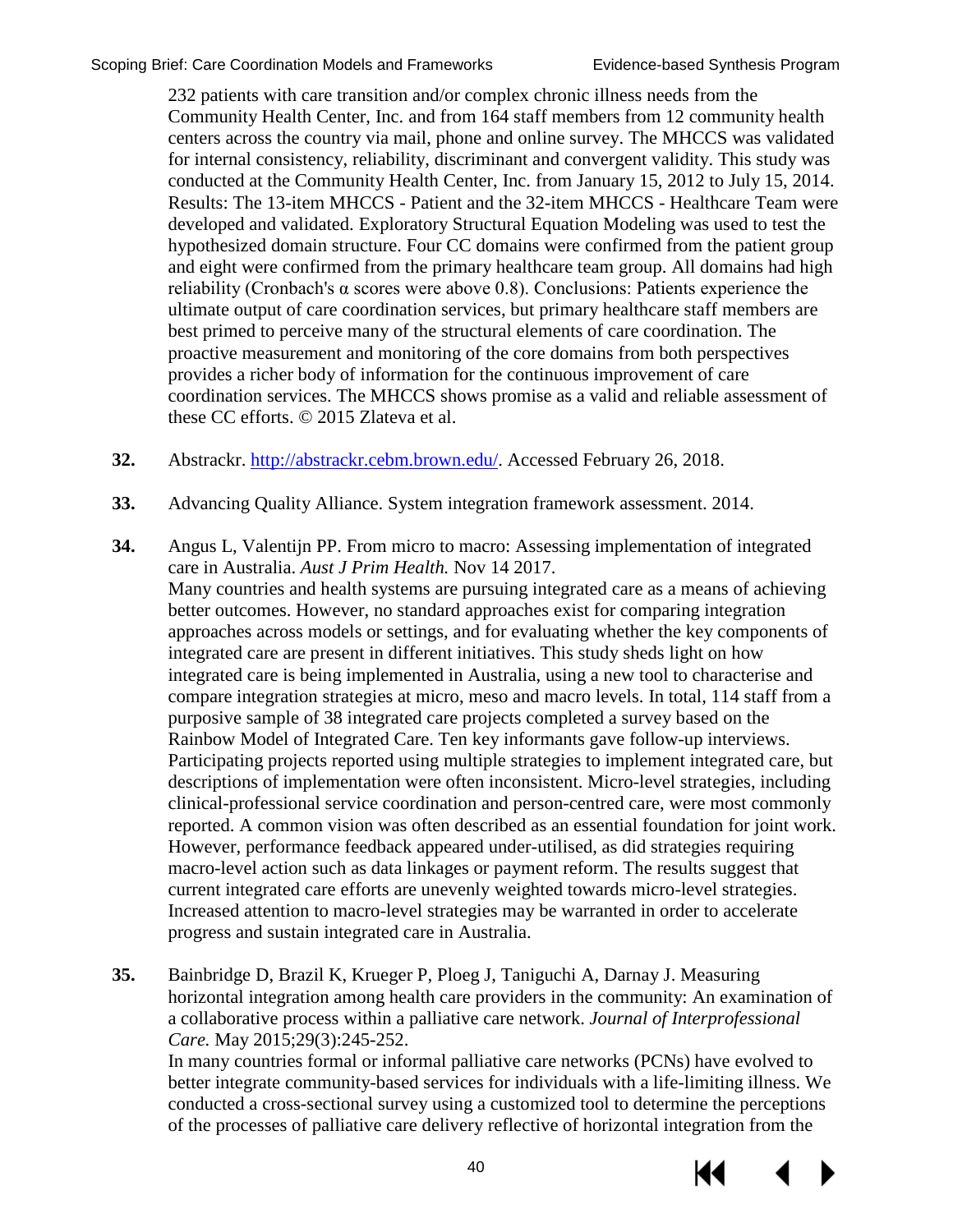<span id="page-44-1"></span>perspective of nurses, physicians and allied health professionals working in a PCN, as well as to assess the utility of this tool. The process elements examined were part of a conceptual framework for evaluating integration of a system of care and centred on interprofessional collaboration. We used the Index of Interdisciplinary Collaboration (IIC) as a basis of measurement. The 86 respondents (85% response rate) placed high value on working collaboratively and most reported being part of an interprofessional team. The survey tool showed utility in identifying strengths and gaps in integration across the network and in detecting variability in some factors according to respondent agency affiliation and profession. Specifically, support for interprofessional communication and evaluative activities were viewed as insufficient. Impediments to these aspects of horizontal integration may be reflective of workload constraints, differences in agency operations or an absence of key structural features.

<span id="page-44-0"></span>**36.** Gittell JH, Fairfield KM, Bierbaum B, et al. Impact of relational coordination on quality of care, postoperative pain and functioning, and length of stay: A nine-hospital study of surgical patients. *Med Care.* Aug 2000;38(8):807-819.

BACKGROUND: Health care organizations face pressures from patients to improve the quality of care and clinical outcomes, as well as pressures from managed care to do so more efficiently. Coordination, the management of task interdependencies, is one way that health care organizations have attempted to meet these conflicting demands. OBJECTIVES: The objectives of this study were to introduce the concept of relational coordination and to determine its impact on the quality of care, postoperative pain and functioning, and the length of stay for patients undergoing an elective surgical procedure. Relational coordination comprises frequent, timely, accurate communication, as well as problem-solving, shared goals, shared knowledge, and mutual respect among health care providers. RESEARCH DESIGN: Relational coordination was measured by a crosssectional questionnaire of health care providers. Quality of care was measured by a crosssectional postoperative questionnaire of total hip and knee arthroplasty patients. On the same questionnaire, postoperative pain and functioning were measured by the WOMAC osteoarthritis instrument. Length of stay was measured from individual patient hospital records. SUBJECTS: The subjects for this study were 338 care providers and 878 patients who completed questionnaires from 9 hospitals in Boston, MA, New York, NY, and Dallas, TX, between July and December 1997. MEASURES: Quality of care, postoperative pain and functioning, and length of acute hospital stay. RESULTS: Relational coordination varied significantly between sites, ranging from 3.86 to 4.22 (P  $\leq 0.001$ ). Quality of care was significantly improved by relational coordination (P $\leq 0.001$ ) and each of its dimensions. Postoperative pain was significantly reduced by relational coordination ( $P = 0.041$ ), whereas postoperative functioning was significantly improved by several dimensions of relational coordination, including the frequency of communication ( $P = 0.044$ ), the strength of shared goals ( $P = 0.035$ ), and the degree of mutual respect ( $P = 0.030$ ) among care providers. Length of stay was significantly shortened (53.77%,  $P \le 0.001$ ) by relational coordination and each of its dimensions. CONCLUSIONS: Relational coordination across health care providers is associated with improved quality of care, reduced postoperative pain, and decreased lengths of hospital stay for patients undergoing total joint arthroplasty. These findings support the design of formal practices to strengthen communication and relationships among key caregivers on surgical units.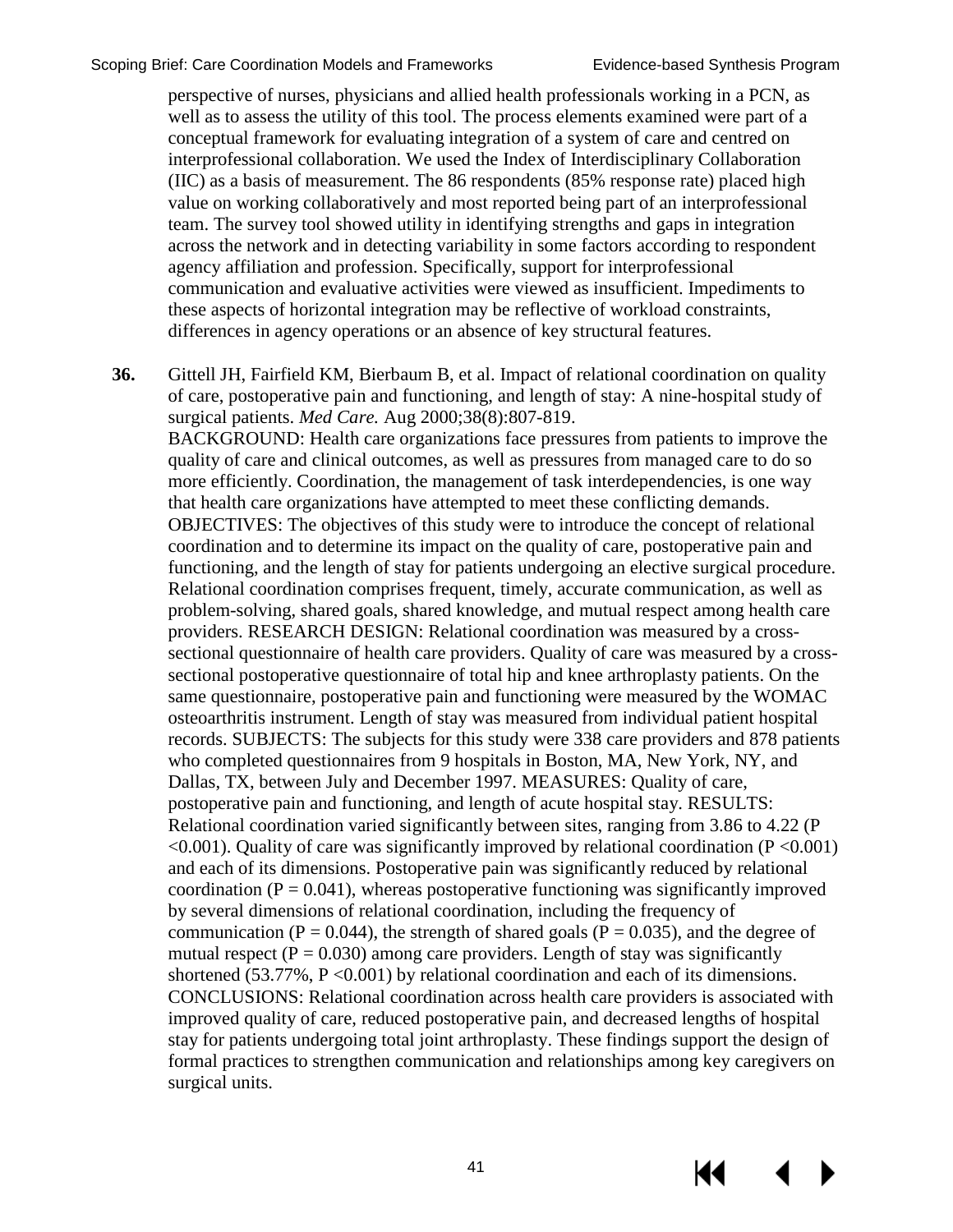<span id="page-45-1"></span><span id="page-45-0"></span>**37.** Nurjono M, Valentijn PP, Bautista MA, Wei LY, Vrijhoef HJ. A prospective validation study of a rainbow model of integrated care measurement tool in Singapore. *International Journal of Integrated Care.* Apr 8 2016;16(1):1.

INTRODUCTION: The conceptual ambiguity of the integrated care concept precludes a full understanding of what constitutes a well-integrated health system, posing a significant challenge in measuring the level of integrated care. Most available measures have been developed from a disease-specific perspective and only measure certain aspects of integrated care. Based on the Rainbow Model of Integrated Care, which provides a detailed description of the complex concept of integrated care, a measurement tool has been developed to assess integrated care within a care system as a whole gathered from healthcare providers' and managerial perspectives. This paper describes the methodology of a study seeking to validate the Rainbow Model of Integrated Care measurement tool within and across the Singapore Regional Health System. The Singapore Regional Health System is a recent national strategy developed to provide a better-integrated health system to deliver seamless and person-focused care to patients through a network of providers within a specified geographical region. METHODS: The validation process includes the assessment of the content of the measure and its psychometric properties. CONCLUSION: If the measure is deemed to be valid, the study will provide the first opportunity to measure integrated care within Singapore Regional Health System with the results allowing insights in making recommendations for improving the Regional Health System and supporting international comparison.

**38.** Singer SJ, Friedberg MW, Kiang MV, Dunn T, Kuhn DM. Development and preliminary validation of the patient perceptions of integrated care survey. *Medical Care Research & Review.* Apr 2013;70(2):143-164.

<span id="page-45-2"></span>Valid measures of the integration of patient care could provide rapid and accurate feedback on the successfulness of current efforts to improve health care delivery systems. This article describes the development and pilot testing of a new survey, based on a novel conceptual model, which measures the integration of patient care as experienced by patients. We administered the survey to 1,289 patients with multiple chronic conditions from one health system and received responses from 527 patients (43%). Psychometric analysis of responses supported a six-dimension model of integration with satisfactory internal consistency, discriminant validity, and goodness of fit. The Patient Perceptions of Integrated Care survey can be used to measure the integration of care received by chronically ill patients for two main purposes: as a research tool to compare interventions intended to improve the integration of care and as a quality improvement tool intended to guide the refinement of delivery system innovations.

- **39.** Valentijn P, Angus L, Boesveld I, Nurjono M, Ruwaard D, Vrijhoef H. Validating the rainbow model of integrated care measurement tool: Results from three pilot studies in the Netherlands, Singapore and Australia. *International Journal of Integrated Care.*  2017;17(3).
- **40.** Van Dijk-de Vries AN, Duimel-Peeters IG, Muris JW, Wesseling GJ, Beusmans GH, Vrijhoef HJ. Effectiveness of teamwork in an integrated care setting for patients with COPD: Development and testing of a self-evaluation instrument for interprofessional teams. *International Journal of Integrated Care.* Apr 8 2016;16(1):9. INTRODUCTION: Teamwork between healthcare providers is conditional for the delivery of integrated care. This study aimed to assess the usefulness of the conceptual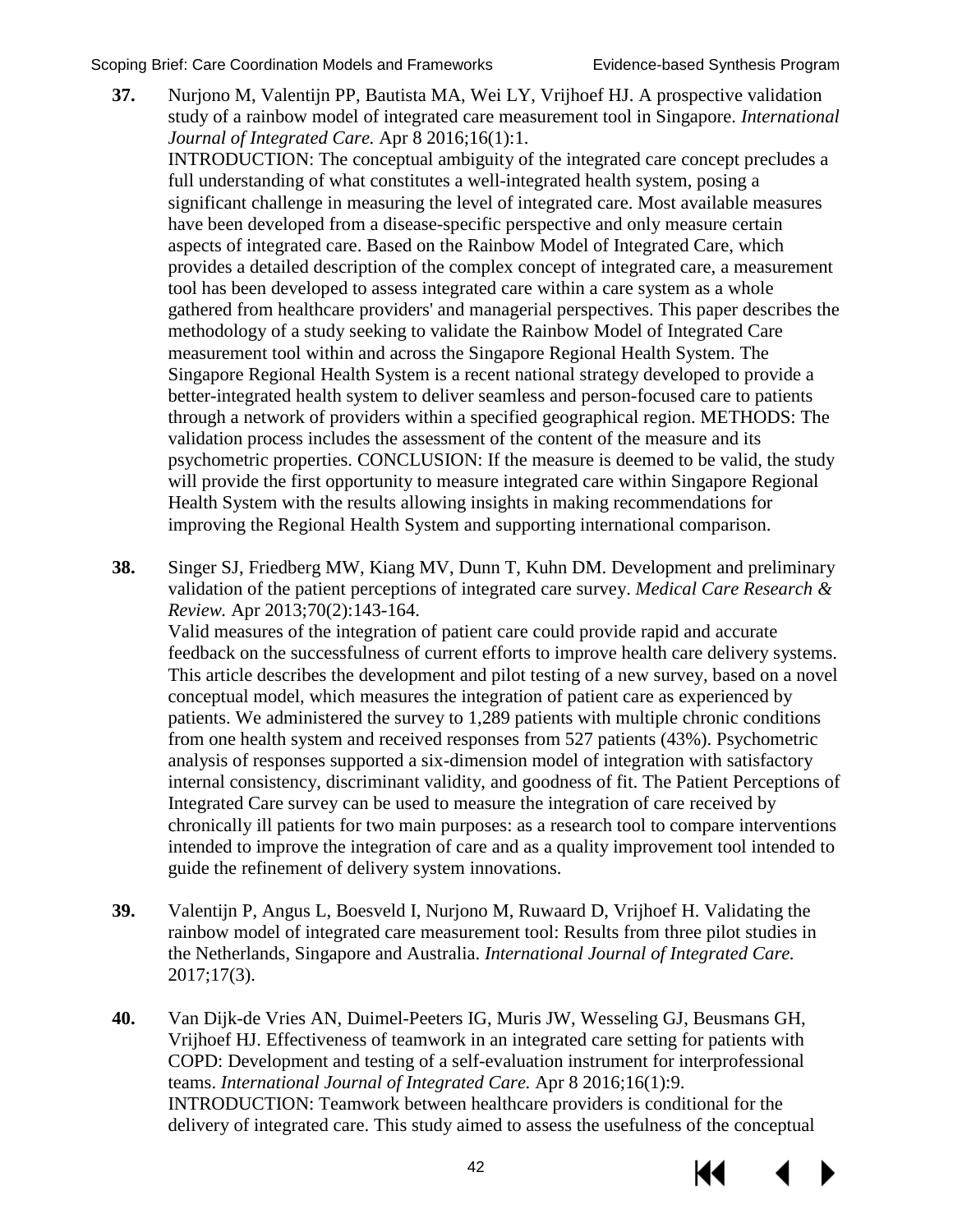<span id="page-46-5"></span>framework Integrated Team Effectiveness Model for developing and testing of the Integrated Team Effectiveness Instrument. THEORY AND METHODS: Focus groups with healthcare providers in an integrated care setting for people with chronic obstructive pulmonary disease (COPD) were conducted to examine the recognisability of the conceptual framework and to explore critical success factors for collaborative COPD practice out of this framework. The resulting items were transposed into a pilot instrument. This was reviewed by expert opinion and completed 153 times by healthcare providers. The underlying structure and internal consistency of the instrument were verified by factor analysis and Cronbach's alpha. RESULTS: The conceptual framework turned out to be comprehensible for discussing teamwork effectiveness. The pilot instrument measures 25 relevant aspects of teamwork in integrated COPD care. Factor analysis suggested three reliable components: teamwork effectiveness, team processes and team psychosocial traits (Cronbach's alpha between 0.76 and 0.81). CONCLUSIONS AND DISCUSSION: The conceptual framework Integrated Team Effectiveness Model is relevant in developing a practical full-spectrum instrument to facilitate discussing teamwork effectiveness. The Integrated Team Effectiveness Instrument provides a wellfounded basis to self-evaluate teamwork effectiveness in integrated COPD care by healthcare providers. Recommendations are provided for the improvement of the instrument.

- **41.** Agency for Healthcare Research and Quality. Care coordination measure for primary care survey. Prepared under contract no. Hhs290-2010-00005i. AHRQ publication no. 16- 0042-1-EF2016, Rockville (MD): Agency for Healthcare Research and Quality.
- <span id="page-46-0"></span>**42.** Andersen RM. Revisiting the behavioral model and access to medical care: Does it matter? *J Health Soc Behav.* Mar 1995;36(1):1-10. The Behavioral Model of Health Services Use was initially developed over 25 years ago. In the interim it has been subject to considerable application, reprobation, and alteration. I review its development and assess its continued relevance.
- <span id="page-46-1"></span>**43.** Donabedian A. Evaluating the quality of medical care. *Milbank Mem Fund Q.* Jul 1966;44(3):Suppl:166-206.
- <span id="page-46-8"></span><span id="page-46-2"></span>**44.** Alter C, Hage J. *Organizations working together.* Vol 191. Newbury Park, California: Sage Publications, Inc; 1993.
- <span id="page-46-4"></span>**45.** Nadler D, Tushman M. *Strategic organization design: Concepts, tools & processes.* Glenview, Illinois and London, England: Scott Foresman & Co; 1988.
- <span id="page-46-7"></span>**46.** Watzlawick P, Beavin JH, Jackson DD. *Menschliche kommunikation: Formen, störungen, paradoxien.* Huber; 2000.
- <span id="page-46-6"></span>**47.** McGrath JE. Time, interaction, and performance (TIP) a theory of groups. *Small group research.* 1991;22(2):147-174.
- <span id="page-46-3"></span>**48.** Strandberg-Larsen M, Krasnik A. Measurement of integrated healthcare delivery: A systematic review of methods and future research directions. *International Journal of Integrated Care.* 2009;9(1).